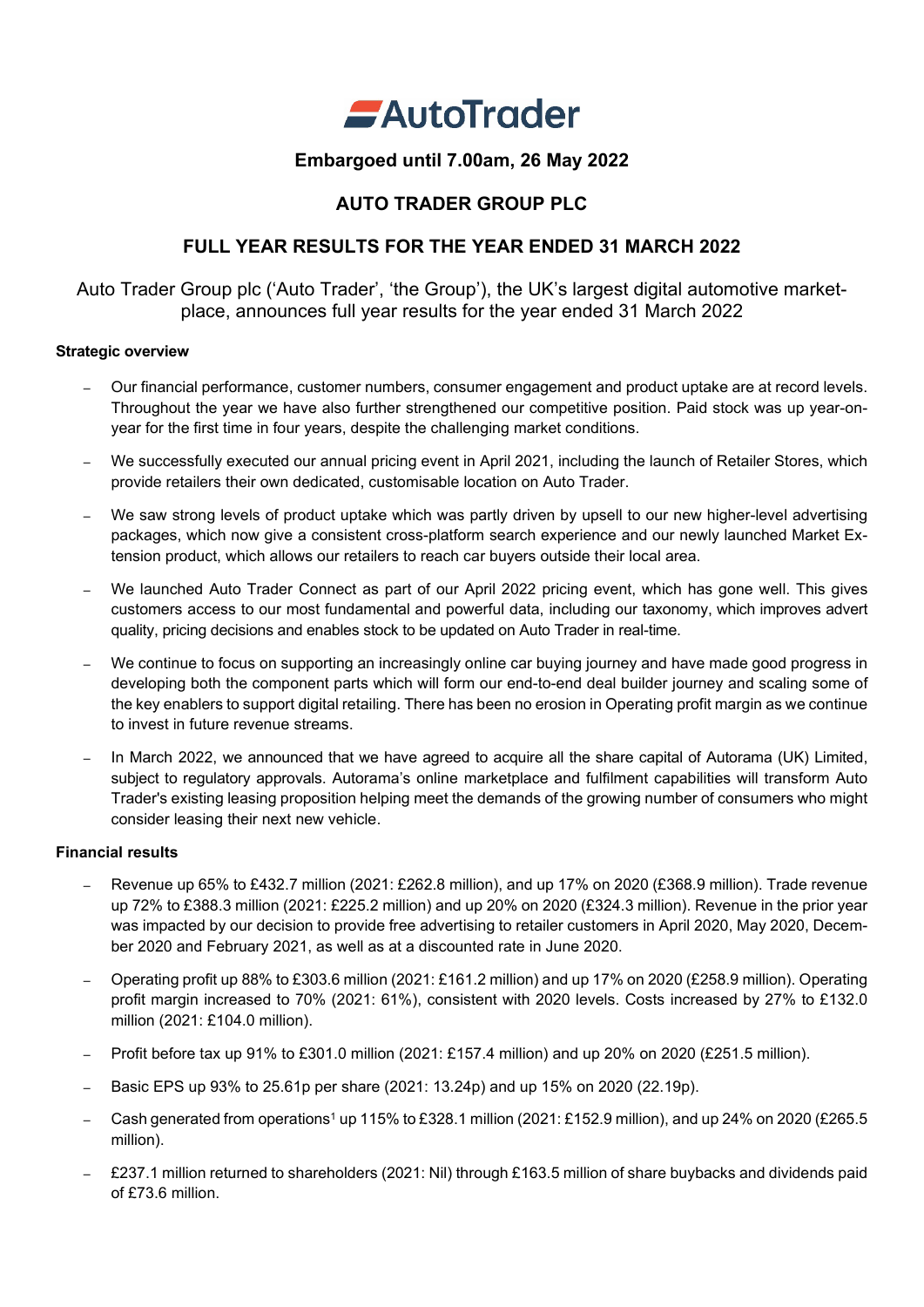– Proposed final dividend of 5.5 pence per share (2021: 5.0 pence per share) giving total dividends of 8.2 pence per share for the year (2021: 5.0 pence per share).

## **Operational results**

- Cross platform visits<sup>3,4</sup> up 9% to 63.8 million per month on average (2021: 58.3 million).
- Cross platform minutes3,4 up 5% to 588.1 million per month on average (2021: 561.1 million). Our share of cross platform minutes<sup>3,5</sup> remains strong at over 75% (2021: over 75%) and we grew to be 8x larger than our nearest competitor (2021: 7x).
- The average number of retailer forecourts<sup>3</sup> in the period was up 5% to 13,964 (2021: 13,336), due to both our strong position and favourable market conditions.
- Average Revenue Per Retailer3 (ARPR) per month was up £886 to £2,210 on average per month (2021: £1,324). Excluding COVID-19 discounts in the prior year, underlying ARPR increased by £247 per month, with growth from all three ARPR levers.
- Physical car stock3,6 on site was down 11% to 430,000 (2021: 485,000) on average, of which our listings product for new cars declined to 29,000 on average (2021: 47,000).
- Number of employees (FTEs3) increased to 960 on average during the period (2021: 909).

## **Cultural KPIs**

- Employees that are proud to work at Auto Trader<sup>7</sup> remained high at 95% (March 2021: 93%).
- Diverse teams and an inclusive culture are critical to attracting, identifying and maximising the potential of our people and therefore our business:
	- o Board: We now have a greater percentage of women than men on our Board (March 2021: 50:50), following the appointment of Jasvinder Gakhal as an Independent Non-Executive Director to the Board, with effect from 1 January 2022.
	- $\circ$  Leadership: The percentage of women leaders<sup>8</sup> was 38% (March 2021: 34%), and those who are ethnically diverse<sup>9</sup> was 6% (March 2021: 6%).
	- o Organisation: The percentage of employees who are women was 40%10 (March 2021: 39%), and those who are ethnically diverse<sup>9,10</sup> was 14% (March 2021: 11%).
- In June 2021, we signed up to the Science Based Target initiative Business Ambition for 1.5°C, which committed us to achieving net zero before 2050. We are aiming to achieve net zero across our entire value chain (Scopes 1, 2 and 3) before 2040, having halved our carbon emissions before the end of 2030. The total amount of our  $CO<sub>2</sub>$  emissions increased in the year by 16% to 11.7k tonnes of carbon dioxide equivalent<sup>11</sup> versus our benchmark of 2020 (10.1k tonnes), which was due to an increase in our cost base and higher capital expenditure. During the year we offset these emissions across all scopes using an accredited scheme and were therefore carbon neutral. This year, for the first time the reduction in emissions will form part of our remuneration policy.

### **Nathan Coe, Chief Executive Officer of Auto Trader Group plc, said:**

"This year marks the best financial and operational performance in our history, which is credit to our people and the partnerships we have with our customers.

"We are well placed to continue growing our core business while establishing the products that retailers will need to shift more of the car buying journey online, on Auto Trader.

"Despite the current high levels of economic uncertainty and industry change, we enter the year with good reason for both confidence and optimism."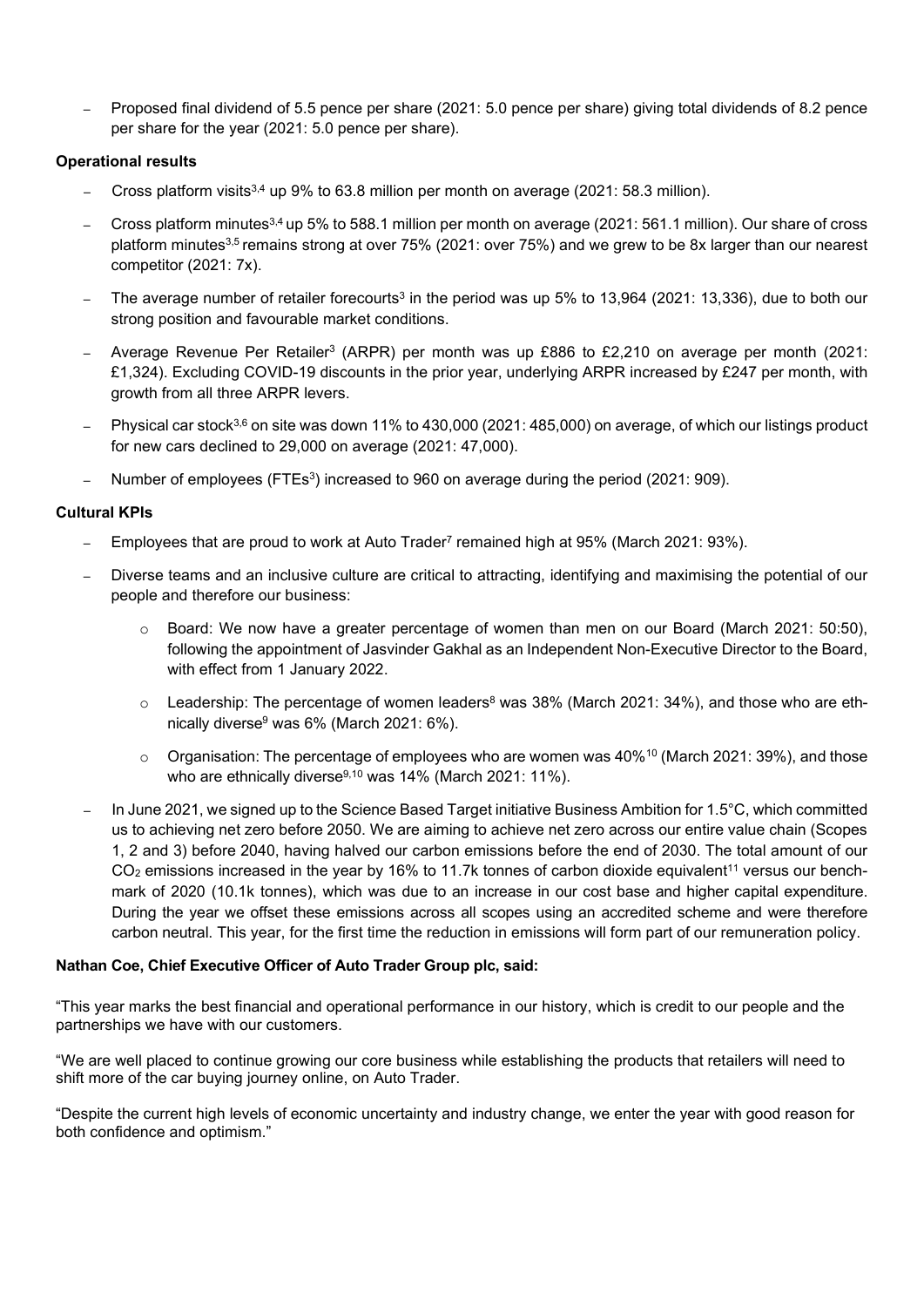### **Outlook**

The new financial year has started well. In April this year, we successfully executed our annual pricing event which included the launch of our Auto Trader Connect product.

We are anticipating another good year of ARPR growth, underpinned by our product lever. We expect growth in the product lever to be greater than 2021, but less than the exceptional performance achieved in 2022. We expect the price lever to be broadly consistent with last year, and the stock lever to be flat. We anticipate average retailer forecourts to be marginally down year-on-year, as market conditions start to toughen.

Consumer Services is expected to increase at a rate of low-mid single digits year-on-year, while Manufacturer and Agency remains unclear due to well documented supply chain issues. These two areas only represent c.10% of total Group revenue.

Despite pressure on costs, we anticipate Operating profit margins to be consistent year-on-year at 70%.

This outlook does not include the acquisition of Autorama, which will be provided upon completion. The completion date is not yet known as not all regulatory approvals have been received.

Despite growing economic uncertainty, the Board is confident of meeting its growth expectations for the year.

### **Analyst presentation**

A presentation for analysts will be held via audio webcast and conference call at 9.30am, Thursday 26 May 2022. Details below.

**Audio webcast:** https://edge.media-server.com/mmc/p/2i7eqkti

#### **Conference call details**:

| Location                | <b>Purpose</b> | <b>Phone Type</b>    | <b>Number</b>       |
|-------------------------|----------------|----------------------|---------------------|
| United Kingdom, London  | Participant    | Local                | +44 (0) 2071 928338 |
| United Kingdom          | Participant    | Tollfree / Freephone | 08002796619         |
| United States, New York | Participant    | Local                | 16467413167         |
| <b>United States</b>    | Participant    | Tollfree / Freephone | 18778709135         |

#### Passcode: 8375612

**Please note:** Questions will only be taken from in the room at Bank of America. Participants on the conference call who plan on following the slides via the webcast should switch the webcast to phone mode using the cogwheel icon located on the bottom right corner of the webcast screen to ensure the slides are synced to the phone audio rather than the webcast audio.

If you have any trouble registering or accessing either the conference call or webcast, please contact Powerscourt on the details below.

### **For media enquiries**

Please contact the team at Powerscourt on +44 (0) 20 7324 0490 or email [autotrader@powerscourt-group.com](mailto:autotrader@powerscourt-group.com) 

#### **About Auto Trader**

Auto Trader Group plc is the UK and Ireland's largest automotive marketplace. Our marketplace sits at the heart of the vehicle buying process, with the largest number of car buyers and the largest choice of trusted stock. Auto Trader exists to grow both its car buying audience and core advertising business. It will change how the UK shops for cars by providing the best online car buying experience, enabling all retailers to sell online. We aim to build stronger partnerships with our customers, use our voice and influence to drive more environmentally friendly vehicle choices and create an inclusive and diverse culture. Auto Trader listed on the London Stock Exchange in March 2015 and is now a member of the FTSE 100 Index.

For more information, please visit<https://plc.autotrader.co.uk/who-we-are/about-us/>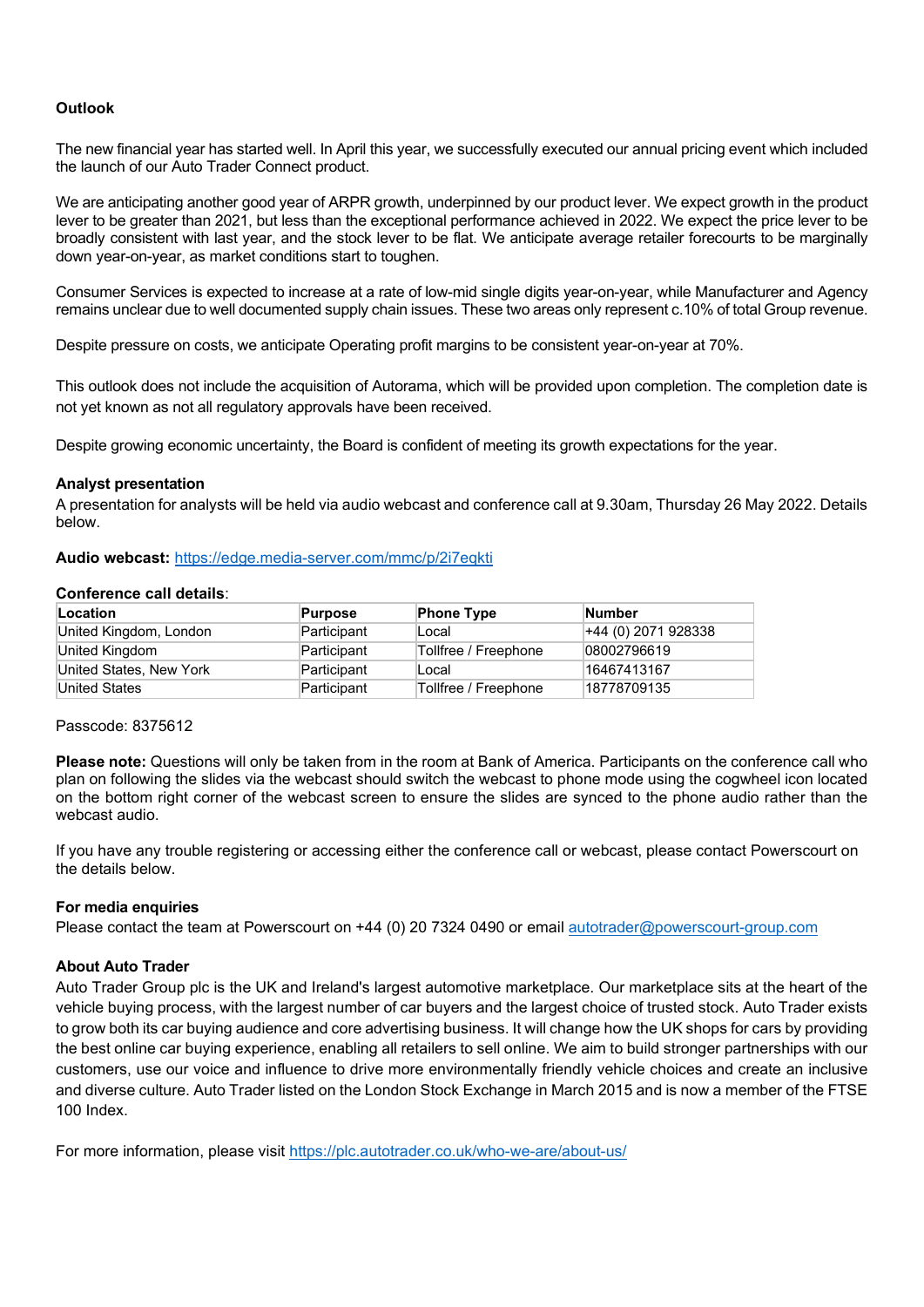#### **Cautionary statement**

Certain statements in this announcement constitute forward looking statements (including beliefs or opinions). "Forward looking statements" are sometimes identified by the use of forward-looking terminology, including the terms "believes", "estimates", "aims" "anticipates", "expects", "intends", "plans", "predicts", "may", "will", "could", "shall", "risk", "targets", "forecasts", "should", "guidance", "continues", "assumes" or "positioned" or, in each case, their negative or other variations or comparable terminology. Any statement in this announcement that is not a statement of historical fact including, without limitation, those regarding the Company's future expectations, operations, financial performance, financial condition and business is a forward looking statement. Such forward looking statements are subject to known and unknown risks and uncertainties, because they relate to events that may or may not occur in the future, that may cause actual results to differ materially from those expressed or implied by such forward looking statements. These risks and uncertainties include, among other factors, changing economic, financial, business or other market conditions. These and other factors could adversely affect the outcome and financial effects of the plans and events described in this results announcement. As a result, you are cautioned not to place reliance on such forward looking statements, which are not guarantees of future performance and the actual results of operations, financial condition and liquidity, and the development of the industry in which the Group operates, may differ materially from those made in or suggested by the forward looking statements set out in this announcement. Except as is required by applicable laws and regulatory obligations, no undertaking is given to update the forward looking statements contained in this announcement, whether as a result of new information, future events or otherwise. Nothing in this announcement should be construed as a profit forecast. This announcement has been prepared for the Company's group as a whole and, therefore, gives greater emphasis to those matters which are significant to the Company and its subsidiary undertakings when viewed as a whole.

To the extent available, the industry and market data contained in this announcement has come from third party sources. Third party industry publications, studies and surveys generally state that the data contained therein have been obtained from sources believed to be reliable, but that there is no guarantee of the accuracy or completeness of such data. In addition, certain industry and market data contained in this announcement come from the Company's own internal research and estimates based on the knowledge and experience of the Company's management in the market in which the Company operates. While the Company believes that such research and estimates are reasonable and reliable, they, and their underlying methodology and assumptions, have not been verified by any independent source for accuracy or completeness and are subject to change without notice. Accordingly, undue reliance should not be placed on any of the industry or market data contained in this announcement.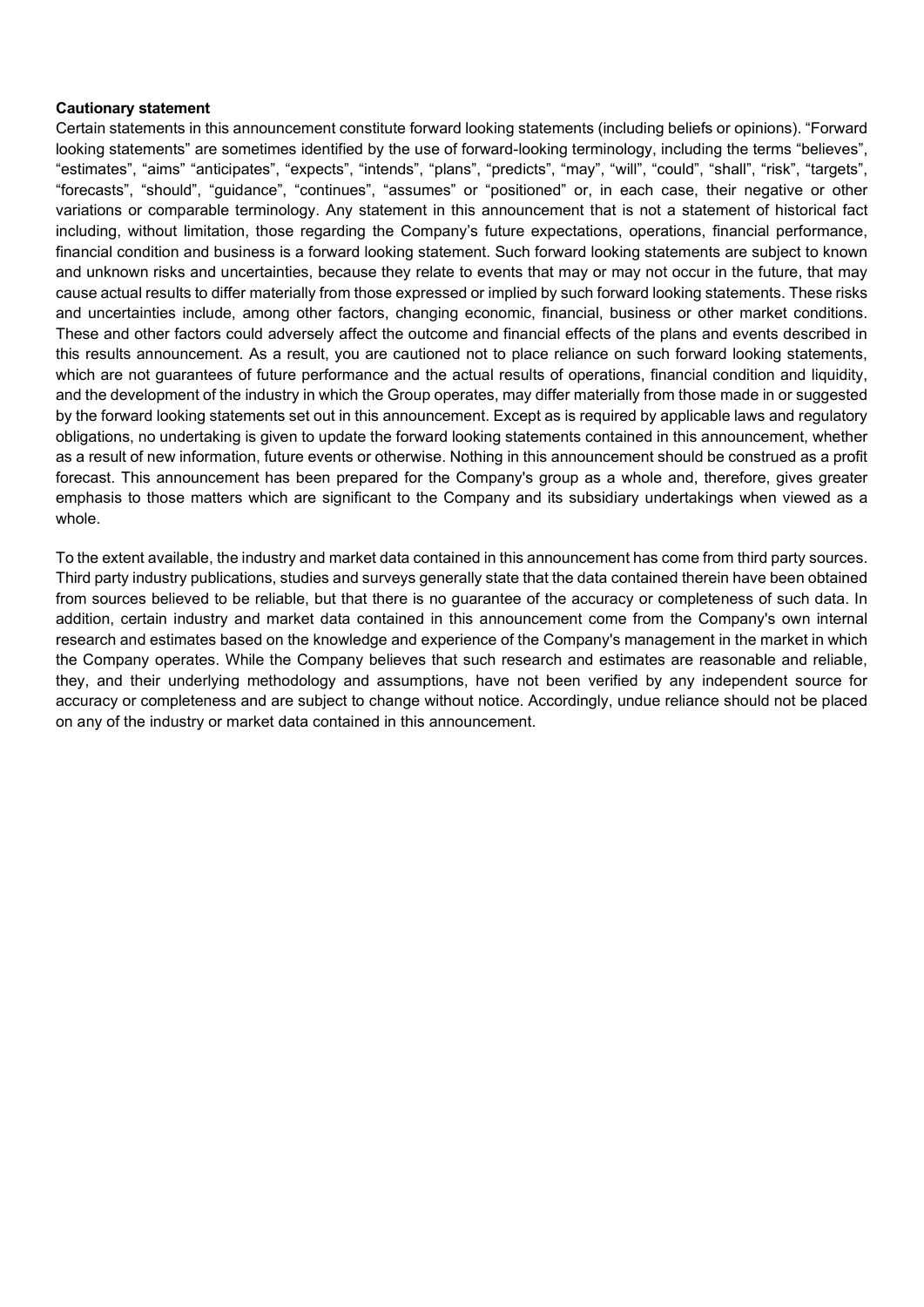## **Summary financial performance**

|                                             | <b>Units</b>                       | 2022    | 2021    | Change        |  |
|---------------------------------------------|------------------------------------|---------|---------|---------------|--|
| Income statement                            |                                    |         |         |               |  |
| Trade                                       | £m                                 | 388.3   | 225.2   | 72%           |  |
| <b>Consumer Services</b>                    | £m                                 | 33.3    | 26.6    | 25%           |  |
| Manufacturer and Agency                     | £m                                 | 11.1    | 11.0    | 1%            |  |
| Revenue                                     | £m                                 | 432.7   | 262.8   | 65%           |  |
| Operating profit                            | £m                                 | 303.6   | 161.2   | 88%           |  |
| Operating profit margin                     | $\%$                               | 70%     | 61%     | 9% pts        |  |
| Profit before tax                           | £m                                 | 301.0   | 157.4   | 91%           |  |
| Basic earnings per share                    | Pence                              | 25.61   | 13.24   | 93%           |  |
| Dividend per share                          | Pence                              | 8.2     | 5.0     | 64%           |  |
|                                             |                                    |         |         |               |  |
| <b>Cash flow</b>                            |                                    |         |         |               |  |
| Cash generated from operations <sup>1</sup> | £m                                 | 328.1   | 152.9   | 115%          |  |
| Net bank debt/(cash) at March <sup>2</sup>  | £m                                 | (51.3)  | (15.7)  |               |  |
|                                             |                                    |         |         |               |  |
| Selected key performance indicators         |                                    |         |         |               |  |
| Average Revenue Per Retailer <sup>3</sup>   | £ per month                        | 2,210   | 1,324   | 67%           |  |
| Physical car stock on site <sup>3,6</sup>   | Number                             | 430.000 | 485,000 | (11%)         |  |
| Retailer forecourts <sup>3</sup>            | <b>Number</b>                      | 13.964  | 13.336  | 5%            |  |
| Cross platform visits, 3,4                  | million per                        | 63.8    | 58.3    | 9%            |  |
|                                             | month                              |         |         |               |  |
| Cross platform minutes <sup>3,4</sup>       | million per                        | 588.1   | 561.1   | 5%            |  |
|                                             | month                              |         |         |               |  |
| Full-time equivalent employees (including   | <b>Note that the second second</b> | $\sim$  | $\sim$  | $\sim$ $\sim$ |  |

1. Cash generated from operations is defined as net cash generated from operating activities, before corporation tax paid.

2. Net bank debt is Net debt before amortised debt fees and excluding accrued interest and amounts owed under lease arrangements.

- 3. Average during the year.
- 4. Measured by Google analytics.

5. Share of minutes is a custom metric based on Comscore minutes and is calculated by dividing Auto Trader's total minutes volume by the entire custom-defined competitive set's total minutes volume. The custom-defined list includes: Auto Trader, Gumtree motors, Pistonheads, Motors.co.uk, eBay Motors & CarGurus.

contractors)<sup>3</sup> **Contractors** Contractors<sup>3</sup> **Contractors 909** 6%

6. Physical car stock advertised on autotrader.co.uk.

7. Based on a survey to all Auto Trader employees in April 2022 asking our people to rate the statement "I am proud to work for Auto Trader?". Answers are given on a five-point scale from strongly disagree to strongly agree.

- 8. We define leaders as those who are on our Operational Leadership Team ('OLT'), three divisional leaders and their direct reports.
- 9. Throughout 2022 we have asked our employees to voluntarily disclose their ethnicity, at year end we had 124 employees (12%) who had not yet disclosed.

10. We calculate all our diversity percentages using total group headcount (March 2022: 1,002, March 2021: 953) as at 31 March.

11. The total amount of CO<sub>2</sub> emissions includes Scope 1, 2 and 3. From the 15 different emission categories that fall within Scope 3, the following have been identified as relevant to Auto Trader: Purchased goods and services (an Environmentally Extended Input Output (EEIO) database methodology was used to calculate the GHG footprint across total spend for the financial year); Capital goods; Fuel and energy related activities (not included in Scope 1 and Scope 2); Waste generated in operations; Business travel; Employee commuting and Investments.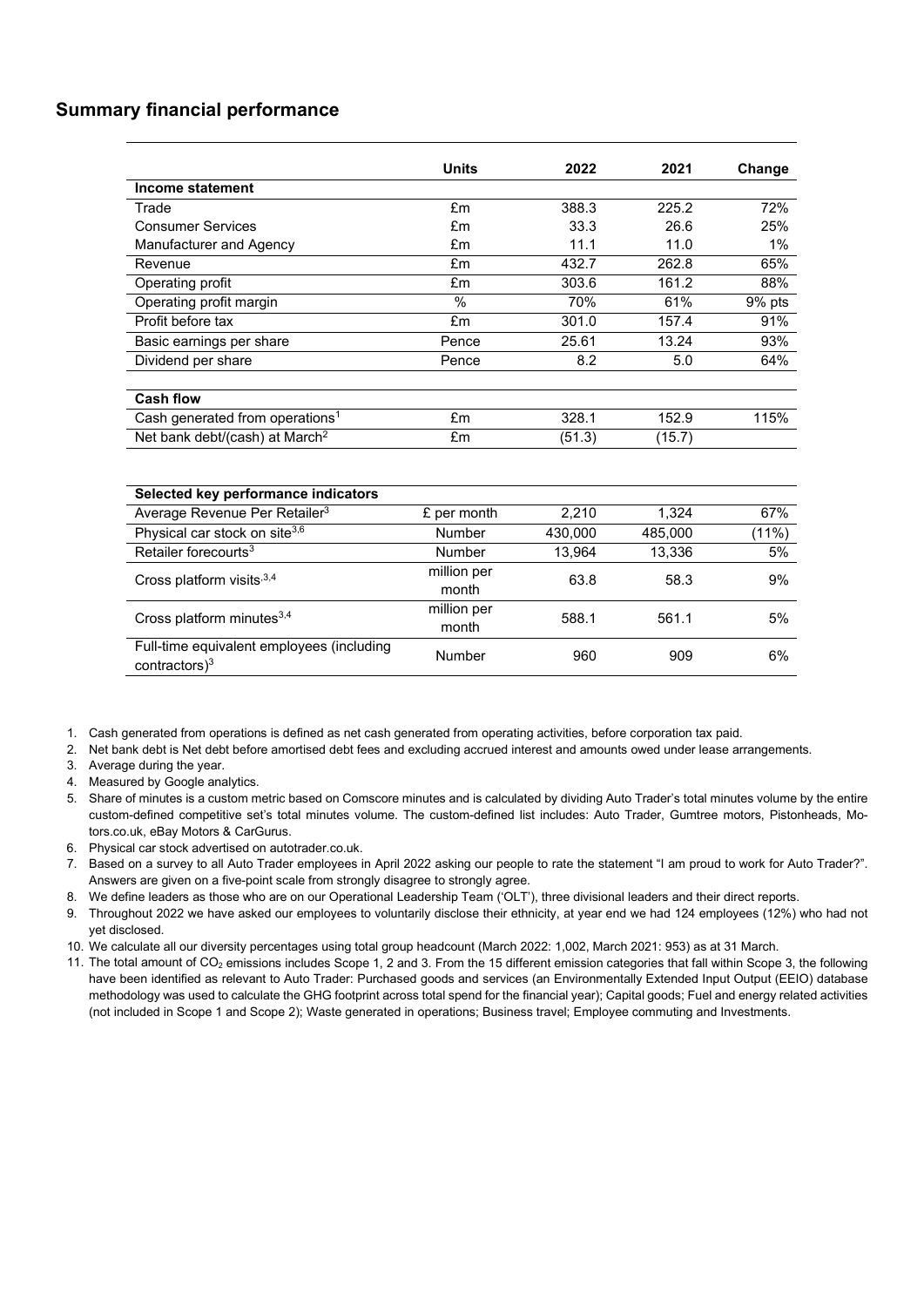### **Summary of FY22 operating performance**

Supported by a strong car market and seeing a meaningful increase in the amount of time car buyers have spent online, Auto Trader has had a strong year. Revenue grew by 65% to £432.7 million (2021: £262.8 million). The abnormally high rate of growth principally reflects the COVID-related discounts we gave to our retailer customers throughout the pandemic. A better comparison is that of two years ago, against which revenue grew by 17% (2020: £368.9 million), with a greater number of customers using Auto Trader and choosing to spend more on our platform. Operating profit grew 88% to £303.6 million (2021: £161.2 million), again with a better comparison being 2020 where growth was also 17% (2020: £258.9 million). Operating profit margin grew to 70% (2021: 61%) and was consistent with the level achieved in 2020.

Our audience performance has strengthened with average monthly cross platform visits increasing by 9% to 63.8 million per month (2021: 58.3 million). Engagement, which we measure by total minutes spent on site, was also strong with an increase of 5% to an average of 588 million minutes per month (2021: 561 million minutes). We have maintained our position as the UK's largest and most engaged automotive marketplace for new and used cars, with over 75% of all minutes spent on automotive classified sites spent on Auto Trader (2021: over 75%) and grew to be 8x larger than our nearest competitor (2021: 7x).

Demand for both new and used cars has been particularly strong for much of this last financial year. This demand has been fuelled by a catch up in transactions that didn't happen in 2020 due to COVID-related lockdowns, increased consumer interest in car ownership and good levels of consumer confidence. New car registrations, whilst seeing year-on-year growth of 4% versus 2021, were still 22% below 2020 levels, with the well documented new car supply constraints due to semiconductor shortages. These trends fed through to live stock on site, which decreased by 11% to an average of 430,000 cars (2021: 485,000). Part of this decline was due to a fall in the volume of new car stock, which averaged 29,000 (2021: 47,000) for the year. These constraints also impacted used cars, particularly for our larger customers, as lower new car sales have meant fewer part-exchanges and a lower volume of cars sent to auction from wholesalers, with overall transactions being 2% lower than 2020, although were up 15% on 2021. The year-on- year decline in live used stock was also partly impacted by a stock offer in the previous year, where customers could advertise more than their contracted amounts without charge, which was not repeated this year.

High levels of demand combined with constrained supply have led to significant levels of used car price growth, with our used car price index seeing a 22% year-on-year increase in prices across the period. This contributed to very good trading conditions for our customers, with some of them achieving record profit levels.

The average number of retailer forecourts advertising on our platform increased by 5% to 13,964 (2021: 13,336). The increase in the number of forecourts was due to lower levels of cancellation, partly due to favourable market conditions but also driven by the current strength of our position and standing with customers. Levels of new customer acquisition were largely consistent with the prior year.

### **Strategic developments**

We strive to be the best place to find, buy and sell a car in the UK on a platform that enables data-driven digital retailing for our customers. We think about our strategy in terms of four strategic pillars: our core marketplace, digital retailing, our data platform, all of which sit alongside our make a difference strategy. We have made good progress across all areas throughout the year.

### **Our core marketplace**

In April 2021, we successfully executed our annual pricing event including the launch of Retailer Stores, which offers retailers their own dedicated, customisable location on Auto Trader. This allows retailers to bring their brand to life, driving consumer confidence and standing out to buyers. As we build our digital retailing capabilities, we envisage these pages becoming an area that customers can use as part of their own e-commerce journey.

At the start of the year, we also evolved our advertising package structure and changed the sort order for listings. We have now created a consistent cross platform experience with adverts appearing in search based on a relevancy algorithm. As part of this change, we have discontinued our Basic package, introduced a higher level and re-branded our top three levels to Enhanced, Super and Ultra. We have increased the penetration of these higher yielding packages with 31% of retailer stock on a package above Standard in March 2022 (March 2021: 26%). Whilst the supply and demand dynamics during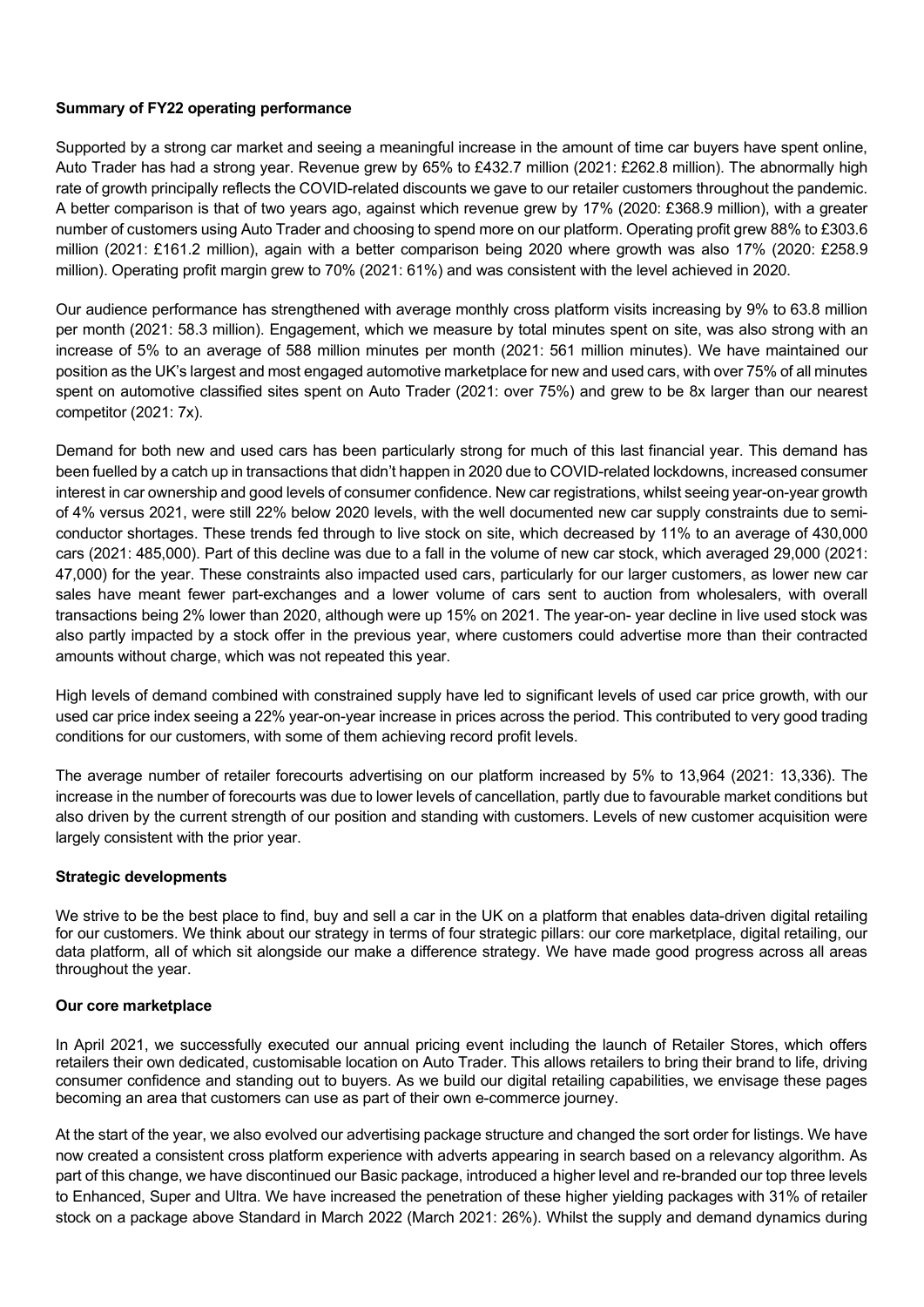the past six months have not created the best environment for upselling, we have nonetheless seen customers continue to invest further in our suite of prominence products.

The number of customers paying for our new car product has been robust despite the challenges of sourcing stock due to the shortage of semi-conductors. We ended the year with over 1,800 retailers (2021: over 2,000) paying to advertise new cars on our site.

### **Digital retailing - bringing more of the car buying journey online**

With car buyers continuing to do more online, our focus is to build an end-to-end deal builder journey on Auto Trader, which leverages the three individual components of guaranteed part-exchange, reservations and finance applications, all of which have been trialled individually. Whilst we believe that the physical showroom will continue to play a role in the car buying process for a number of years, there are several components which can be brought online which will drive sales and efficiencies for our retailer customers, provide a better consumer experience, and provide significant long-term growth opportunities for our business.

Having last year acquired AutoConvert, a finance, insurance and compliance platform, we have recently launched a small trial enabling the application and approval of a finance proposal on Auto Trader. This product is expected to drive greater transparency for buyers, with an upfront understanding of their finance options, including a soft-check and full application journey which will drive efficiencies on the forecourt. The trial is working with a couple of lenders and if the buyer is not eligible for the retailer's first choice of lender, the journey presents an alternative lender via a broker, Carmoney. While enabling each retailer to use their choice of lender dramatically increases the complexity of the product and onboarding, we believe it will ultimately result in much greater take-up and engagement from our customers, thereby giving us the best chance of seamlessly bridging the offline and online experiences.

We have also continued to evolve our trial for vehicle reservations during the year, with the introduction of Auto Trader's Seller Promise, which is currently offered by a subset of trial customers. Seller Promise is designed to give buyers greater peace of mind when completing more of the buying journey online and includes certain features offered by the retailer, such as warranties, a 14-day moneyback guarantee and 12-month minimum MOT and service. In the year we have seen over 400 reservations convert into a successful transaction, which give us good levels of confidence as we evolve the proposition to be incorporated into our full deal builder journey.

As referenced in our half year results, we have improved our offering for consumers who want to conveniently sell their car for cash through our Instant Offer product, which uses the same consumer journey as our Guaranteed Part-Exchange ('GPX') product, and is the final component in our deal builder journey. These products enable consumers to get an accurate and guaranteed price for their existing vehicle whilst shopping on Auto Trader, eliminating either the need to haggle over a part-exchange or look for other disposal routes for their current vehicle. Over the past 12 months, we have provided c.1.2 million guaranteed valuations and purchased over 10,000 vehicles on Instant Offer, through our partner Cox Automotive.

During the year we launched a new product, Market Extension, that allows customers to sell vehicles outside their local area. This digital retailing product enables customers to sell beyond the physical constraints of their forecourt. Initial uptake has been strong with over 6% of retailer stock on this product at year end, with the product being most relevant for those customers with either delivery capability or multiple forecourt locations. We are also continuing to evolve our logistics marketplace to support an increasing volume of vehicle moves direct to consumers. Over the year, our platform facilitated c.122,000 (2021: c.98,000) moves of which c.15% were delivered directly to the consumer.

In March 2022, we announced that we have agreed to acquire all of the share capital of Autorama (UK) Limited, subject to regulatory approvals. Autorama's online marketplace and fulfilment capabilities will transform Auto Trader's existing leasing proposition and help meet the demands of the growing number of consumers who might consider leasing their next new vehicle, while providing an efficient and professional channel to market for manufacturers and leasing companies. In time, Autorama will be able to leverage Auto Trader's brand to accelerate its recent expansion, beyond light commercial vehicles, into new cars. There is a significant structural opportunity for a new car leasing marketplace driven by the growth of electric cars, new manufacturers entering the UK market, lower take up of company car schemes and a shift towards new digital distribution models. Leasing provides consumers with a cost-effective way to access a new car with a model that is consistent with any future move towards usership.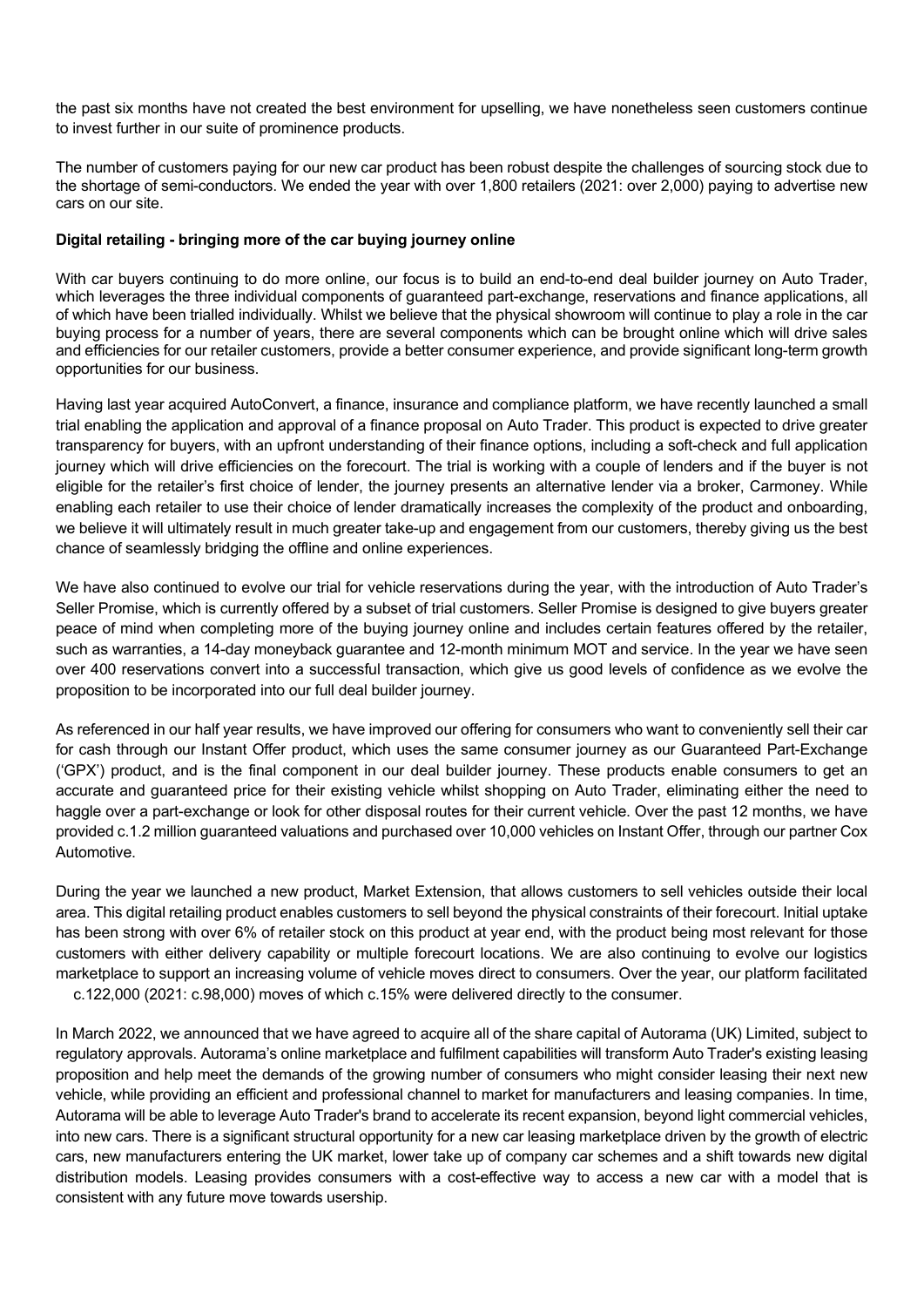### **Auto Trader as a data platform**

Since the acquisition of Kee Resources in 2019, where we took ownership of our underlying vehicle taxonomy, we have been looking to both increase the volume of data bought and used by our retailer customers but also to extend the use of our data to other customer sets. From a retailer perspective we have launched a sales insight tool, increased the volume of paying retail check and retail accelerator customers, and offered direct integration via APIs. We have entered into data sharing agreements with a number of OEMs, which has improved the quality of our data sets, and we now power Experian's iCache product which provides insurance companies with enriched data to provide more accurate consumer quotes. The integration of a new data partner is often a long process, but we are making meaningful progress in providing the industry's leading data platform.

The next big milestone in this journey was the launch of Auto Trader Connect which was included in retailer packages in April 2022, alongside our annual pricing event. Auto Trader Connect gives customers access to our taxonomy, which improves advert quality and introduces real-time updates between our systems and those of our customers. This removes the inefficiencies of daily data feeds and we currently have integration with c.40% of third-party software providers with Auto Trader Connect. We see this product as a key enabler to support digital retailing.

We have made substantial progress during the year in migrating our platform and technology infrastructure to the cloud. This has enabled us to take advantage of improved performance, enhanced security and delivered a quicker product release cycle. We expect to have migrated all of our services to the cloud by the end of the current financial year. We saw an increase in the number of product releases to 46,000 (2021: 41,000).

### **Make a difference**

Within our overall strategy we aim to 'make a difference' to our people, our communities, our industry, and to the wider environment, whilst holding ourselves to the highest standards when it comes to acting responsibly. We have a Corporate Responsibility Committee with oversight for Auto Trader's focus on the environmental, social and governance aspects of our business. Over the past 18 months we have identified focus areas around which we have created initiatives. These are monitored regularly and reported on using our cultural KPIs. While many of these changes take time, we are committed to making meaningful progress across all measures.

We will continue to improve the levels of diversity and inclusion within our organisation as we believe this improves individual and team performance and will allow us to identify and attract talent that we may not otherwise access. We are making progress, but there remains room for improvement. Our Board has marginally more women than men and as of the start of this calendar year we meet the recommendations of the Parker Review. At year end, women represented 40% of our organisation (March 2021: 39%) and in leadership roles, as defined by FTSE Women Leaders, there was meaningful improvement to 38% (March 2021: 34%). We are committed to increasing the percentage of ethnically diverse employees, who currently represent 14% of the organisation (March 2021: 11%), with 12% of employees not disclosing their ethnicity. The percentage of ethnically diverse employees in leadership, again using the FTSE Women Leaders definition, remained at 6% (March 2021: 6%), highlighting the work we still have to do in this area. Much of our work around creating an inclusive culture and environment has been driven, supported and informed by our many employee networks and guilds representing women, BAME, LGBT+, disability & neurodiversity, families and age.

The UK Government has a target to become net zero by 2050 and Auto Trader has a role to play in reaching this goal. There are two strands to our commitments around the environment which includes achieving net zero carbon emissions by 2040 and supporting consumers in making more sustainable vehicle choices.

We have signed up to the Science Based Target initiative and are committed to delivering a strategy to ensure we are Net Zero by 2040. As part of this commitment we are reporting our Scope 1, 2 and 3 emissions against a base year of 2020. Our emissions during the year increased against the base year, largely due to an increase in our cost base and higher capital expenditure. In the year, we offset these emissions using an accredited scheme and were therefore carbon neutral. Longer-term, we have committed to reduce absolute Scope 1 and 2 emissions by 50% and absolute Scope 3 emissions by 46% before the end of financial year 2031 and have included these reduction plans in our remuneration targets for the first time. Alongside the reduction in emissions, we are working on a carbon removal plan to help us achieve our long-term net zero goal.

In terms of helping consumers make more sustainable vehicle choices we have engaged over 2.1 million consumers in our monthly EV giveaway campaign, launched an electric car hub on Auto Trader, are working proactively with a number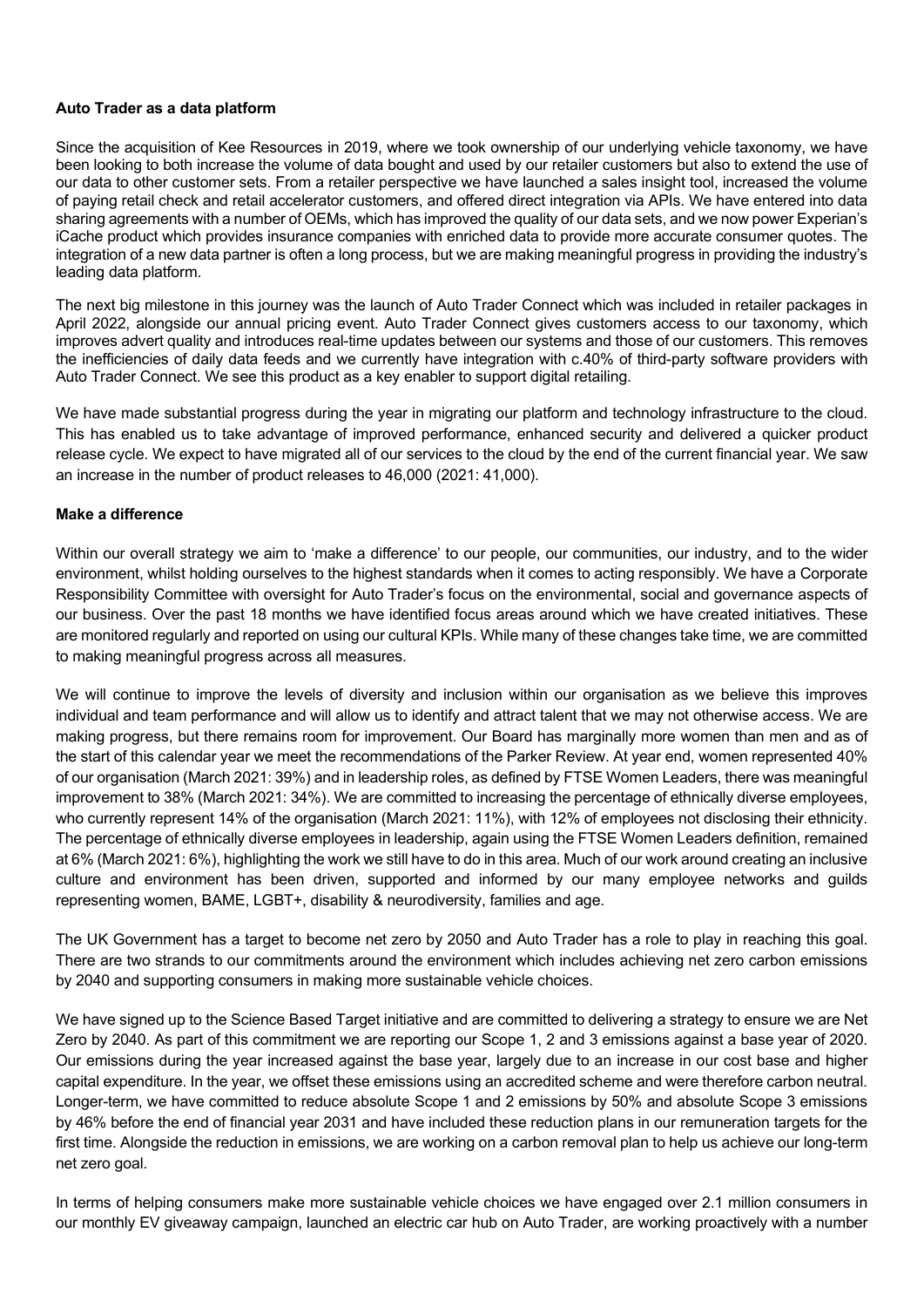of government departments and industry bodies and have been educating both employees and customers through our carbon literacy training, where we have achieved gold status.

During the year we have adapted our working policies to better reflect the way in which we will work in the future. Our new Connected Working policy looks to retain important aspects of our culture, such as collaboration, relationships, lowbureaucracy, agility and empowerment, while enabling people to better balance their work/life commitments. We are proud that our employee engagement score has remained high despite such challenging circumstances over the past two years, with 95% of employees saying they are proud to work at Auto Trader (March 2021: 93%).

### **The Board**

We welcomed Jasvinder Gakhal as a new Board member from 1 January 2022. Jasvinder is currently Managing Director of Motor at Direct Line Group. She sits on our Nomination, Audit, Remuneration and Corporate Responsibility Committees. There were no other changes to the Board.

### **Investor calendar**

The Group will hold an investor day on Tuesday 6<sup>th</sup> September 2022.

### **Financial review**

Revenue increased to £432.7m (2021: £262.8m), up 65% when compared to the prior year. Trade revenue, which comprises revenue from Retailers, Home Traders and other smaller revenue streams, increased by 72% to £388.3m (2021: £225.2m).

|                          | 2022  | 2021  | Change |
|--------------------------|-------|-------|--------|
|                          | £m    | £m    | %      |
| Retailer                 | 370.4 | 211.9 | 75%    |
| Home Trader              | 8.8   | 6.3   | 40%    |
| Other                    | 9.1   | 7.0   | 30%    |
| Trade                    | 388.3 | 225.2 | 72%    |
| <b>Consumer Services</b> | 33.3  | 26.6  | 25%    |
| Manufacturer and Agency  | 11.1  | 11.0  | 1%     |
| <b>Total</b>             | 432.7 | 262.8 | 65%    |

Retailer revenue increased by 75% to £370.4m (2021: £211.9m). Revenue in the prior year was impacted by our decision to provide free advertising to our retailer customers in April 2020, May 2020, December 2020 and February 2021, and at a 25% discount in June 2020, due to the closure of retailer forecourts given COVID-19 lockdown restrictions. There have been no discounts in relation to COVID-19 in 2022.

The average number of retailer forecourts advertising on Auto Trader was up 5% to 13,964 (2021: 13,336). We saw a steady increase in the number of retailers advertising on our platform throughout 2022 with lower cancellations in the period, and levels of acquisition remaining broadly flat.

Average Revenue per Retailer ('ARPR') increased by 67% to £2,210 (2021: £1,324). The £886 increase was heavily impacted by the COVID-19 related discounts in the prior year which made a positive contribution of £639 due to their absence in 2022. Excluding these discounts, there was an underlying increase in ARPR of £247 spread across our price, stock and product levers:

- Price: Our price lever contributed an increase of £74 (2021: £50) to total ARPR as we executed our annual pricing event for the majority of customers on 1 April 2021.
- Stock: The number of live cars advertised on Auto Trader decreased by 11% to 430,000 (2021: 485,000). This was partially driven by a decline of 18,000 new cars on Auto Trader due to well documented supply shortages. It is important to note though that the stock lever is not driven by live stock but by the number of paid stock units. Last year live used stock was impacted by a stock offer which allowed customers to double their stock for free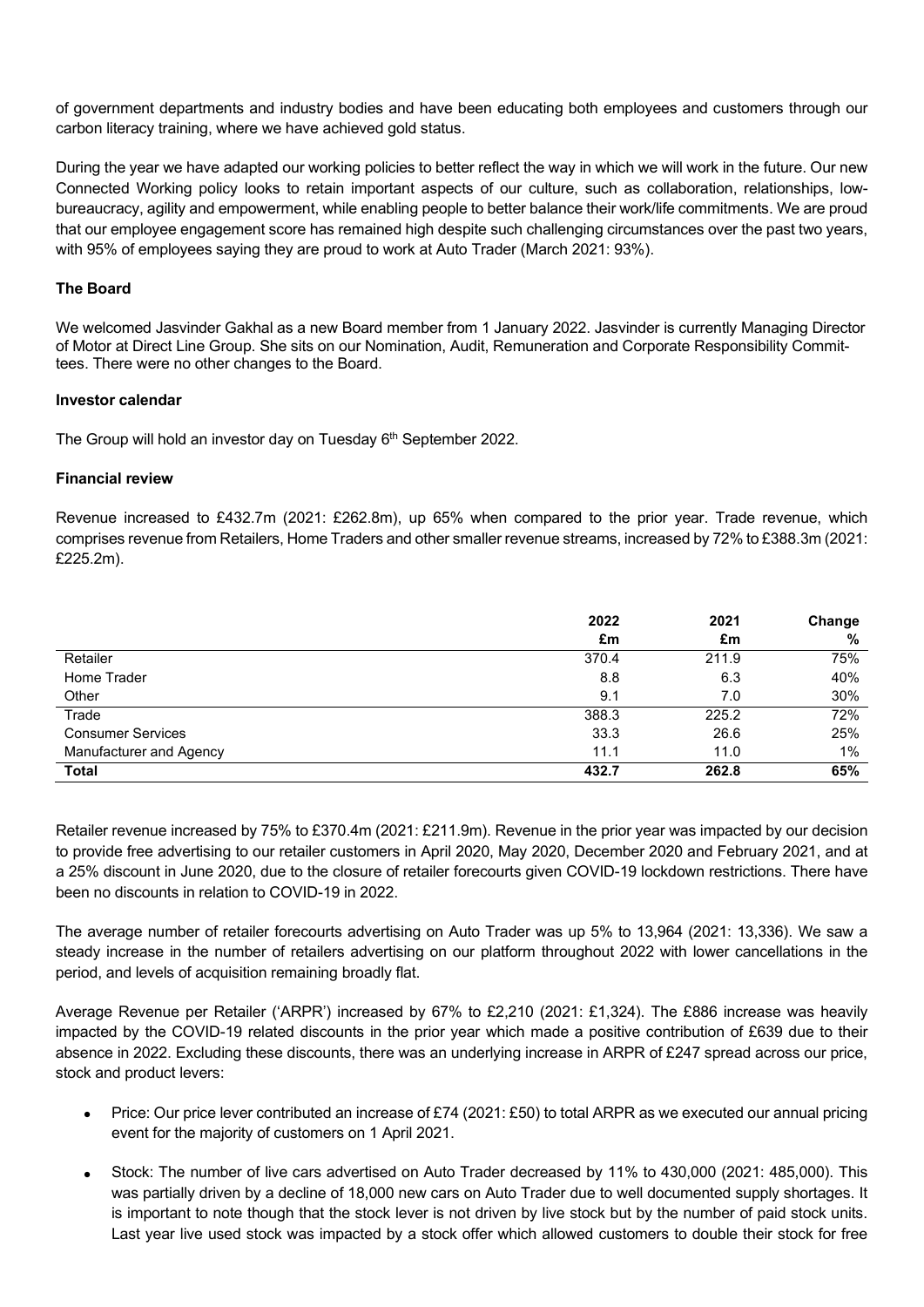from late March to mid-July 2020, which did not impact paid for stock. Whilst we did see some downgrades in paid stock during the first half, as a result of faster stock turn and limited supply, much came from our larger Franchise customers who generally have a lower cost per car and paid stock levels partially recovered in the second half. These dynamics resulted in a £52 increase in the stock lever (2021: decline of £52).

• Product: Our product lever contributed an increase of £121 (2021: £89) to total ARPR. Most of this came from retailers choosing to purchase prominence products, including our higher yielding Enhanced, Super and Ultra packages with penetration increasing to 31% of retailer stock (March 2021 (Advanced and Premium): 26%). In addition to packages, retailers sought prominence through greater use of our Pay Per Click product. We also introduced a new digital retailing product called Market Extension, allowing retailers to sell outside of their local area, which also contributed to the product lever, with over 6% of retailer stock on the product by the end of the year. Finally, there was also some contribution from our Retailer Stores product, which was launched in April 2021 as part of our pricing event and other additional standalone products.

Home Trader revenue increased by 40% to £8.8m (2021: £6.3m). Other revenue increased by £2.1m to £9.1m (2021: £7.0m) with AutoConvert increasing £1.0m to £2.1m (2021: £1.1m).

Consumer Services revenue increased by 25% in the year to £33.3m (2021: £26.6m). Private revenue, which is generated from individual sellers who pay to advertise their vehicle on the Auto Trader marketplace, increased to £19.3m (2021: £16.6m). Motoring Services revenue also increased, up 32% to £13.1m (2021: £9.9m) as a result of strong growth in both our insurance and finance offerings. After launching in 2021, Instant Offer contributed £0.9m to Consumer Services revenue (2021: £0.1m).

Revenue from Manufacturer and Agency customers was effectively flat at £11.1m (2021: £11.0m). The pandemic had a significant impact on this revenue line in both 2021 and 2022. Manufacturers have lowered their marketing spend due to semi-conductor supply issues and the resulting lack of clarity on new car supply.

### **Costs**

In 2021, the Group made the decision to reduce costs, mainly through the reduction of discretionary marketing spend, whilst our retail customers were closed due to COVID-19 restrictions. With a return to more normal levels in 2022, costs increased 27% to £132.0m (2021: £104.0m).

|                                      | 2022  | 2021  | Change |
|--------------------------------------|-------|-------|--------|
|                                      | £m    | £m    | %      |
| People costs                         | 69.8  | 60.0  | 16%    |
| Marketing                            | 20.5  | 9.8   | 109%   |
| Other costs                          | 34.5  | 27.9  | 24%    |
| Depreciation & amortisation          | 7.2   | 6.3   | 14%    |
| <b>Total administrative expenses</b> | 132.0 | 104.0 | 27%    |

People costs, which comprise all staff costs and third-party contractor costs, increased by 16% to £69.8m (2021: £60.0m). The increase in people costs was primarily driven by an increase in the average number of full-time equivalent employees (including contractors) to 960 (2021: 909) as we invested in our people to support the growth areas of the business. The prior year was impacted by Executive Directors and the Board foregoing 50% or more of their salary and fees for the period of April to June 2020. Performance related pay increased in 2022, in addition to the resumption of annual pay reviews. Underlying salary costs continue to increase as we invest in the best digital talent.

Marketing spend increased by 109% to £20.5m (2021: £9.8m). The increase was driven by discretionary spend being reduced in the prior year in response to the pandemic as previously mentioned.

Other costs, which include data services, property related costs and other overheads, increased by 24% to £34.5m (2021: £27.9m). The increase was primarily due to higher overhead costs, including the return of travel, office & people related costs, as well as higher IT spend as we continue to move more of our services and applications to the cloud. Depreciation and amortisation increased to £7.2m (2021: £6.3m) mainly as a result of an additional office lease and office improvements.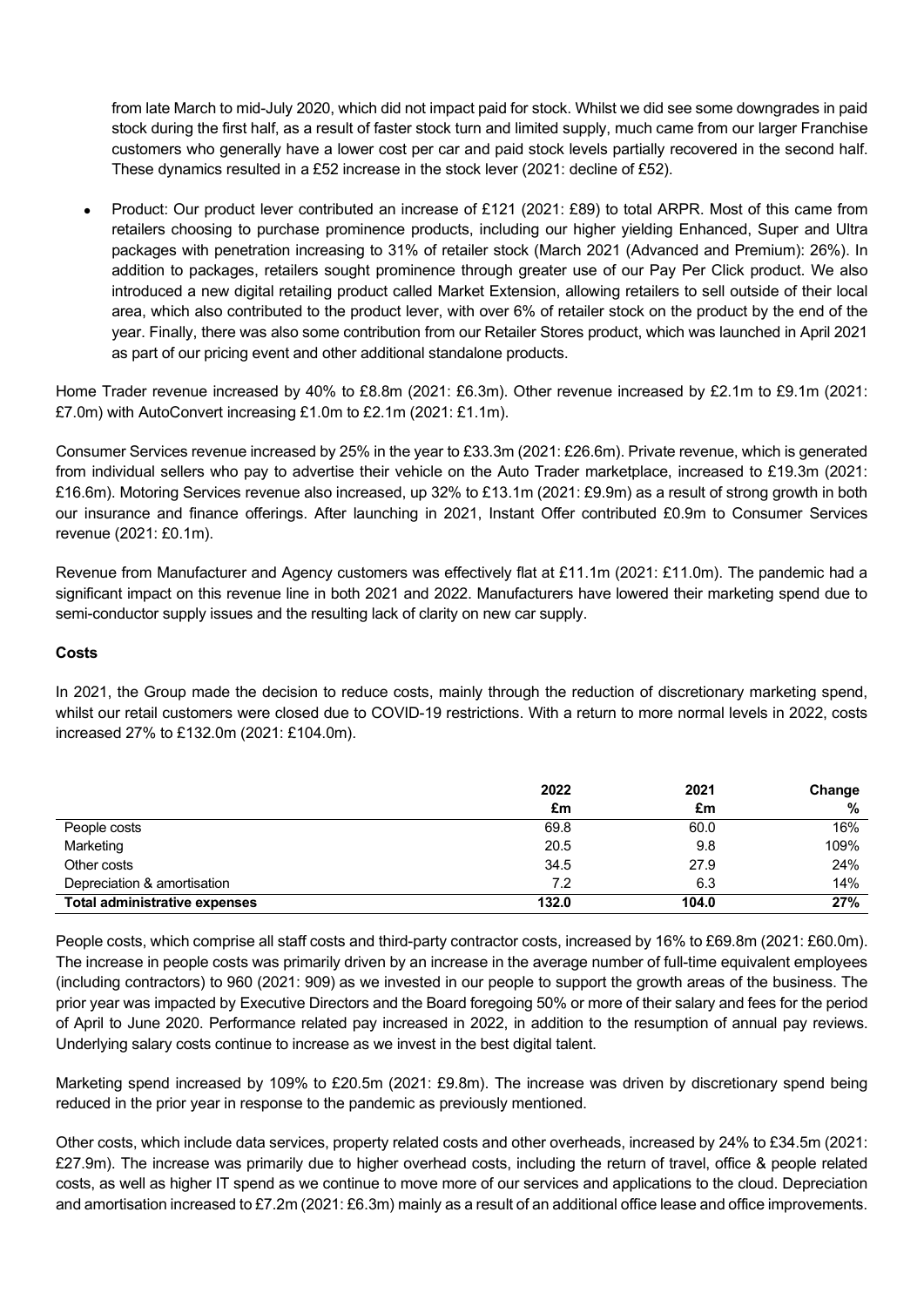## **Operating profit**

|                                      | 2022    | 2021    | Change |
|--------------------------------------|---------|---------|--------|
|                                      | £m      | £m      | %      |
| Revenue                              | 432.7   | 262.8   | 65%    |
| Administrative expenses              | (132.0) | (104.0) | 27%    |
| Share of profits from joint ventures | 2.9     | 2.4     | 21%    |
| <b>Operating profit</b>              | 303.6   | 161.2   | 88%    |

During the year Operating profit increased by 88% to £303.6m (2021: £161.2m). Operating profit margin increased by nine percentage points to 70% (2021: 61%), back in line with 2020 levels. Our share of profit generated by Dealer Auction, the Group's joint venture with Cox Automotive, increased to £2.9m (2021: £2.4m) as auction activity saw improved levels following a reduction during periods of lockdown in the prior year.

### **Net finance costs**

Net finance costs decreased to £2.6m (2021: £3.8m). The decrease was driven by lower interest payable of £1.4m (2021: £2.9m). Amortisation of debt issue costs increased to £1.0m due to accelerated amortisation following the reduction of the Syndicated revolving credit facility ('Syndicated RCF') commitments as referenced below (2021: £0.6m). Interest on lease liabilities totalled £0.2m (2021: £0.3m) and interest relating to deferred consideration was £0.1m (2021: £0.1m). Interest receivable on cash was £0.1m (2021: £0.1m).

### **Reduction of RCF commitments**

With effect from 24 September 2021, the Company reduced the total commitments of its Syndicated revolving credit facility ('Syndicated RCF') by £150m from £400m to £250m. The facility will terminate in two tranches: £52.2m will mature in June 2023 and £197.8m will mature in June 2025. Additionally, there was an amendment to the Senior Facilities Agreement to reflect the discontinuation of LIBOR and the transition to SONIA (in respect of sterling loans); Loan Market Association updates; and to include the effect of IFRS 16 for the purposes of calculating financial covenants. There is no requirement to settle all, or part, of the debt earlier than the termination dates stated.

### **Profit before taxation**

Profit before taxation increased by 91% to £301.0m (2021: £157.4m). The increase resulted from the Operating profit performance, with a further benefit from lower net finance costs of £2.6m (2021: £3.8m).

#### **Taxation**

The Group tax charge increased 90% to £56.3m (2021: £29.6m) which represents an effective tax rate of 19% (2021: 19%), in line with the average standard UK rate.

#### **Earnings per share**

Basic earnings per share increased by 93% to 25.61 pence (2021: 13.24 pence) based on a weighted average number of ordinary shares in issue of 955,532,888 (2021: 965,175,677). Diluted earnings per share of 25.56 pence (2021: 13.21 pence) increased by 93%, based on 957,534,145 shares (2021: 967,404,812) which takes into account the dilutive impact of outstanding share awards. The reduction in shares is due to the share buyback programme throughout 2022.

### **Cash flow and net cash**

Cash generated from operations increased by 115% to £328.1m (2021: £152.9m) primarily due to the increase in Operating profit but also a positive working capital movement, driven by VAT. Corporation tax payments increased to £56.2m (2021: £28.2m), due to higher profit before taxation. Net cash generated from operating activities was £271.9m (2021: £124.7m).

As at 31 March 2022 the Group had net cash of £41.7m (31 March 2021: £10.3m), representing an increase of £31.4m.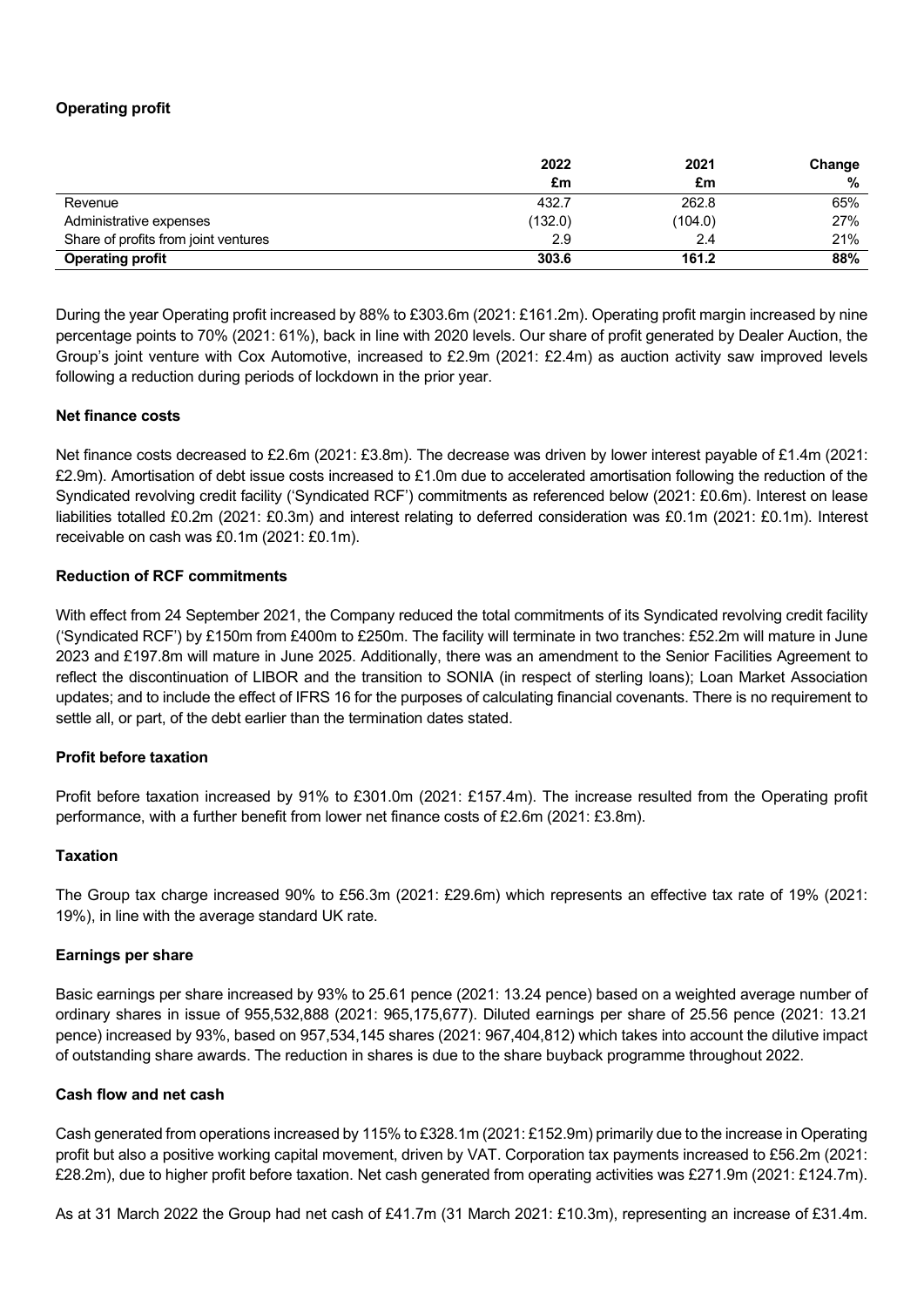At the year end, the Group had drawn £nil of the Syndicated revolving credit facility (31 March 2021: £30.0m) and held cash and cash equivalents of £51.3m (2021: £45.7m).

Leverage, defined as the ratio of Net bank debt to EBITDA, remained at zero as we exit the year in a net cash position. Interest paid on these financing arrangements was £1.5m (2021: £3.0m).

### **Capital structure and dividends**

During the year, a total of 24.9m shares (2021: nil) were purchased for a total consideration of £163.5m (2021: nil) before transaction costs of £0.8m (2021: nil). A further £73.6m (2021: nil) was paid in dividends, giving a total of £237.1m (2021: nil) in cash returned to shareholders. The Directors are recommending a final dividend of 5.5 pence per share. Subject to shareholders' approval at the Annual General Meeting ('AGM') on 15 September 2022, the final dividend will be paid on 23 September 2022 to shareholders on the register of members at the close of business on 26 August 2022. The total dividend for the year is therefore 8.2 pence per share (2021: 5.0 pence per share).

In the coming year, it is expected that the Group will draw on its revolving credit facility to fund part of the initial consideration relating to the Autorama acquisition. The Group's long-term capital allocation policy remains broadly unchanged: continuing to invest in the business, enabling it to grow whilst returning around one third of net income to shareholders in the form of dividends. Any surplus cash following these activities will be used to continue our share buy-back programme and steadily reduce gross indebtedness. It is the Board's long-term intention that over time the Group will return to a net cash position.

## **Going concern**

The Group generated significant cash from operations during the period. At 31 March 2022 the Group had drawn £nil of its £250m (previously £400m) unsecured Syndicated revolving credit facility ('Syndicated RCF') and had cash balances of £51.3m. The £250m Syndicated RCF is committed until June 2023, when it reduces to £197.8m through to maturity in June 2025. Financial projections for the next 12 months include the capital commitment to acquire Autorama (UK) Limited given the likelihood of the event. On the basis of facilities available and current financial projections for the next 12 months, the Directors have concluded that it is appropriate to prepare these financial statements on a going concern basis.

### **Commitment to acquire Autorama (UK) Limited**

The Group has agreed to acquire, subject to regulatory approvals which at the date of this report had not all been received, the share capital of Autorama (UK) Limited. The transaction is expected to complete in the first half of financial year 2023. Auto Trader will pay initial consideration of £150m in cash, with a further £50m of deferred consideration to be settled in shares subject to customary performance conditions 12 months after the completion date. Once issued, the shares will vest over a period of two years in two 12-month instalments. At 31 December 2021, Autorama had £27m of gross assets and for the calendar year 2021, made net revenue of £26m, selling c.14,500 vehicles, and had an EBITDA loss of £6m, which included marketing costs of over £9m.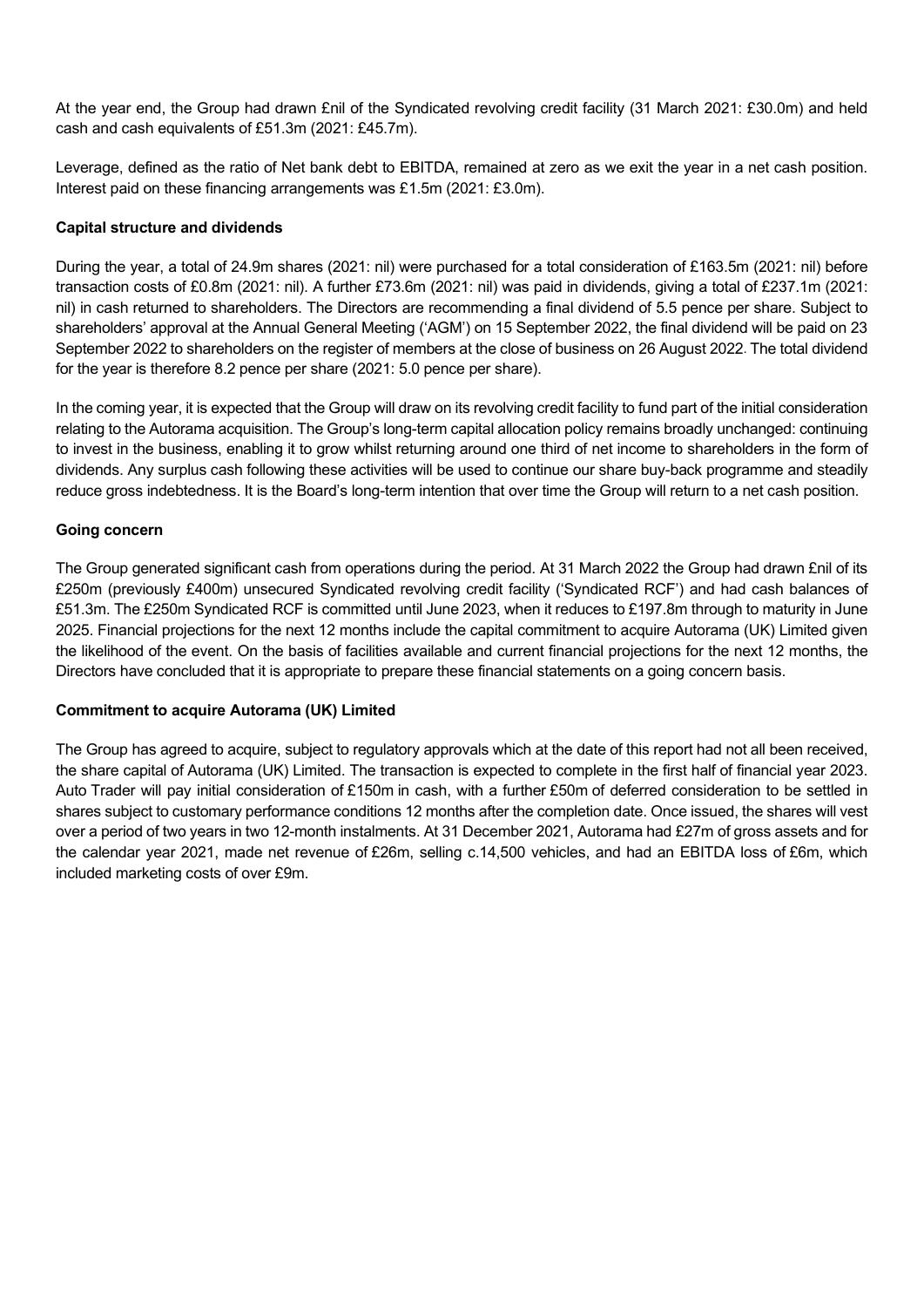# **CONSOLIDATED INCOME STATEMENT**

FOR THE YEAR ENDED 31 MARCH 2022

|                                                                  |             | 2022    | 2021    |
|------------------------------------------------------------------|-------------|---------|---------|
|                                                                  | <b>Note</b> | £m      | £m      |
| Revenue                                                          | 3           | 432.7   | 262.8   |
| Administrative expenses                                          |             | (132.0) | (104.0) |
| Share of profit from joint ventures                              | 11          | 2.9     | 2.4     |
| <b>Operating profit</b>                                          | 4           | 303.6   | 161.2   |
| Net finance costs                                                | 5           | (2.6)   | (3.8)   |
| <b>Profit before taxation</b>                                    |             | 301.0   | 157.4   |
| Taxation                                                         | 6           | (56.3)  | (29.6)  |
| Profit for the year attributable to equity holders of the parent |             | 244.7   | 127.8   |
| Basic earnings per share (pence)                                 | 7           | 25.61   | 13.24   |
| Diluted earnings per share (pence)                               | 7           | 25.56   | 13.21   |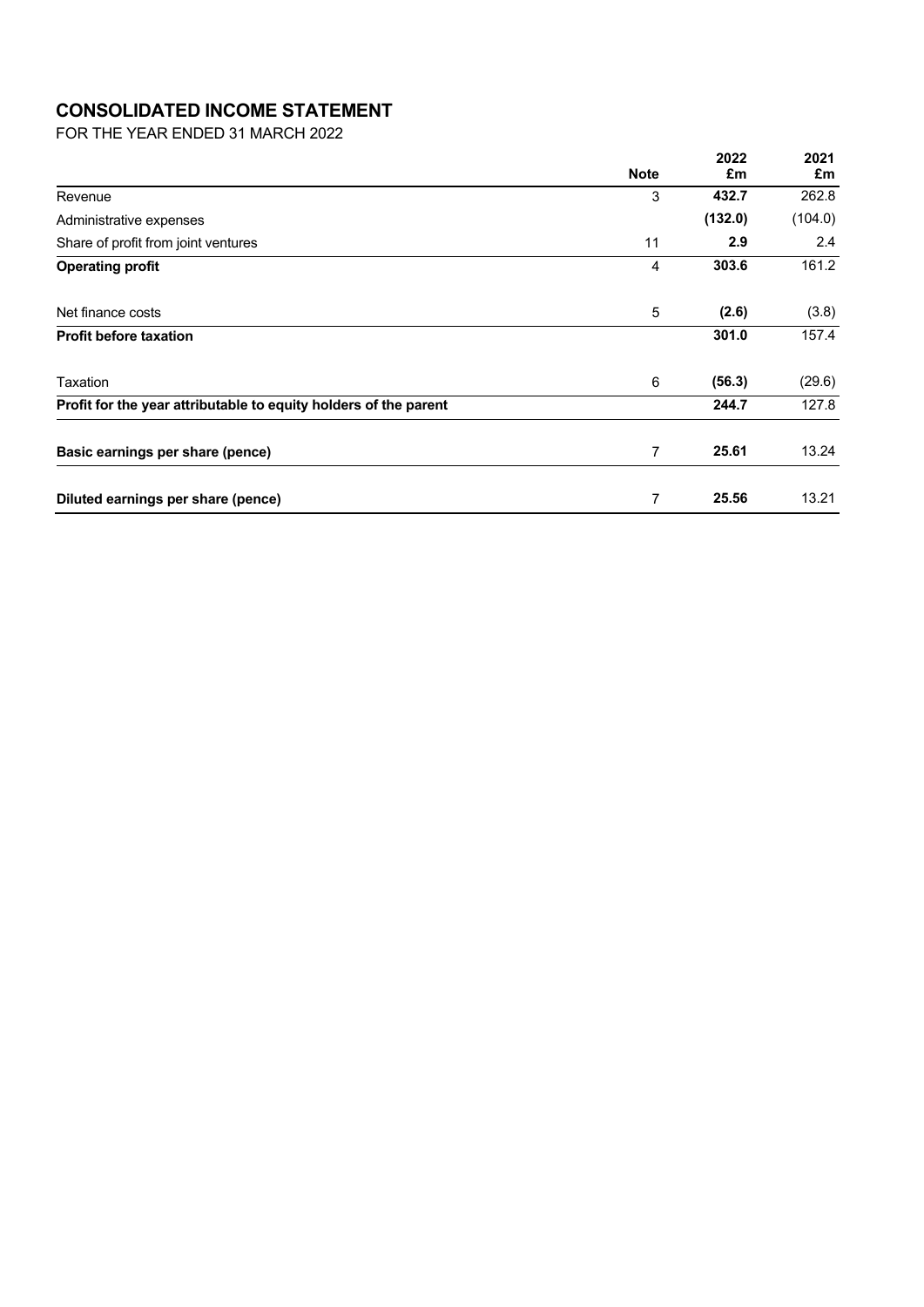# **CONSOLIDATED STATEMENT OF COMPREHENSIVE INCOME**

FOR THE YEAR ENDED 31 MARCH 2022

|                                                                                         | 2022  | 2021  |
|-----------------------------------------------------------------------------------------|-------|-------|
|                                                                                         | £m    | £m    |
| <b>Profit for the year</b>                                                              | 244.7 | 127.8 |
| Other comprehensive income                                                              |       |       |
| Items that may be subsequently reclassified to profit or loss                           |       |       |
| Exchange differences on translation of foreign operations                               | 0.2   | (0.2) |
| Items that will not be reclassified to profit or loss                                   |       |       |
| Remeasurements of post-employment benefit obligations, net of tax                       | 0.2   | 1.6   |
| Other comprehensive income for the year, net of tax                                     | 0.4   | 1.4   |
| Total comprehensive income for the year attributable to equity holders of the<br>parent | 245.1 | 129.2 |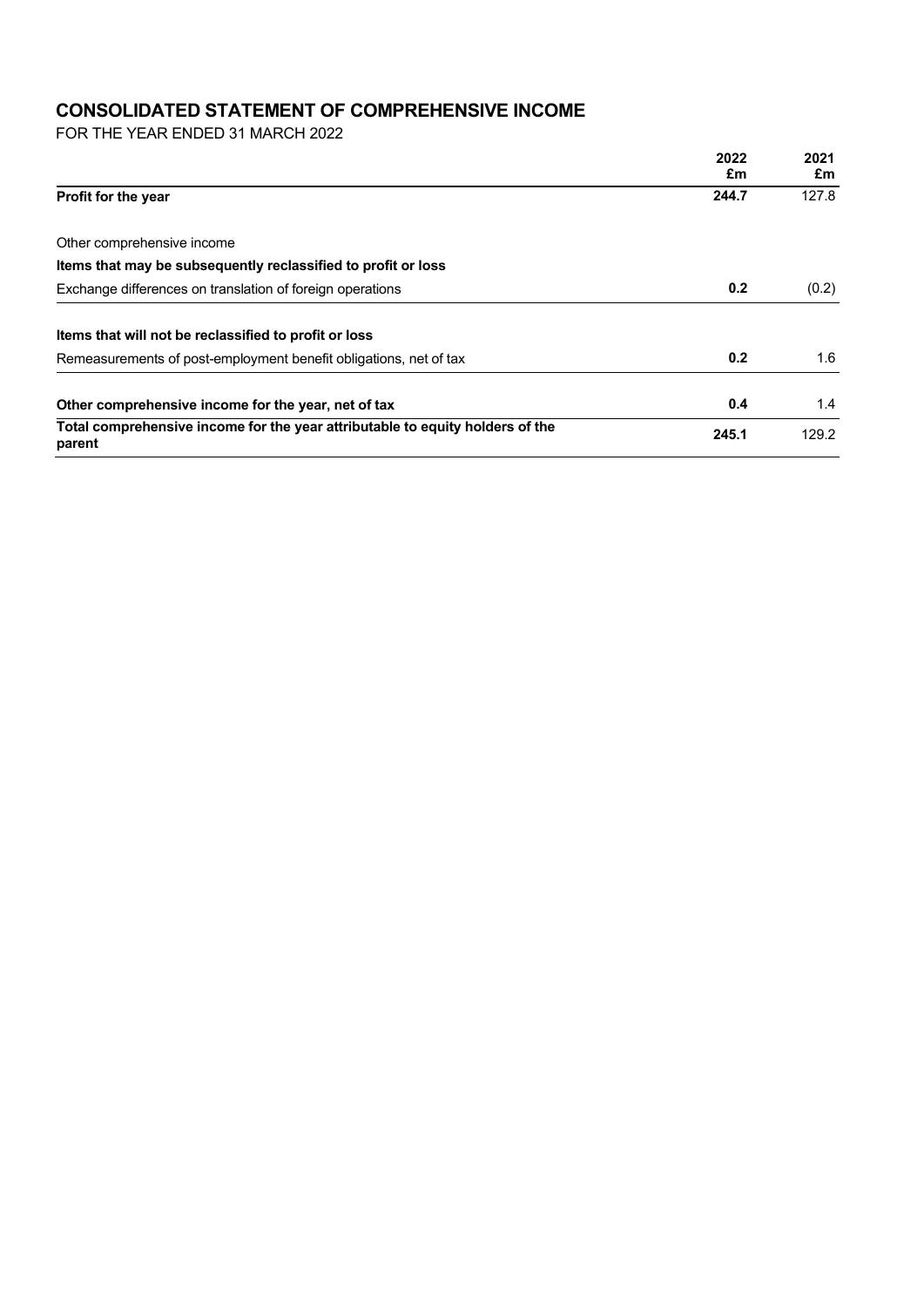## **CONSOLIDATED BALANCE SHEET**

AT 31 MARCH 2022

|                                                     | <b>Note</b> | 2022<br>£m | 2021<br>£m |
|-----------------------------------------------------|-------------|------------|------------|
| Assets                                              |             |            |            |
| <b>Non-current assets</b>                           |             |            |            |
| Intangible assets                                   | 8           | 355.6      | 358.2      |
| Property, plant and equipment                       | 9           | 14.7       | 11.2       |
| Deferred taxation assets                            |             | 1.4        | 1.7        |
| Retirement benefit surplus                          |             | 3.7        | 3.2        |
| Net investments in joint ventures                   | 11          | 49.7       | 54.6       |
|                                                     |             | 425.1      | 428.9      |
| <b>Current assets</b>                               |             |            |            |
| Trade and other receivables                         |             | 65.9       | 59.6       |
| Current income tax assets                           |             | 0.6        | 0.3        |
| Cash and cash equivalents                           |             | 51.3       | 45.7       |
|                                                     |             | 117.8      | 105.6      |
| <b>Total assets</b>                                 |             | 542.9      | 534.5      |
| Equity and liabilities                              |             |            |            |
| Equity attributable to equity holders of the parent |             |            |            |
| Share capital                                       | 13          | 9.5        | 9.7        |
| Share premium                                       | 13          | 182.6      | 182.4      |
| Retained earnings                                   |             | 1,332.4    | 1,307.3    |
| Own shares held                                     | 14          | (22.4)     | (10.7)     |
| Capital reorganisation reserve                      |             | (1,060.8)  | (1,060.8)  |
| Capital redemption reserve                          |             | 1.0        | 0.8        |
| Other reserves                                      |             | 30.2       | 30.0       |
| <b>Total equity</b>                                 |             | 472.5      | 458.7      |
| Liabilities                                         |             |            |            |
| <b>Non-current liabilities</b>                      |             |            |            |
| <b>Borrowings</b>                                   | 12          |            | 27.6       |
| Provisions for other liabilities and charges        |             | 1.3        | 1.1        |
| Lease liabilities                                   |             | 6.5        | 5.0        |
| Deferred income                                     |             | 8.9        | 9.4        |
| Deferred consideration                              |             |            | 7.9        |
|                                                     |             | 16.7       | 51.0       |
| <b>Current liabilities</b>                          |             |            |            |
| Trade and other payables                            |             | 42.0       | 21.8       |
| Provisions for other liabilities and charges        |             | 0.7        | 0.5        |
| Lease liabilities                                   |             | 3.0        | 2.5        |
| Deferred consideration                              |             | 8.0        |            |
|                                                     |             | 53.7       | 24.8       |
| <b>Total liabilities</b>                            |             | 70.4       | 75.8       |
| <b>Total equity and liabilities</b>                 |             | 542.9      | 534.5      |

The financial statements were approved by the Board of Directors on 26 May 2022 and authorised for issue:

**Jamie Warner** Chief Financial Officer

Auto Trader Group plc Registered number: 09439967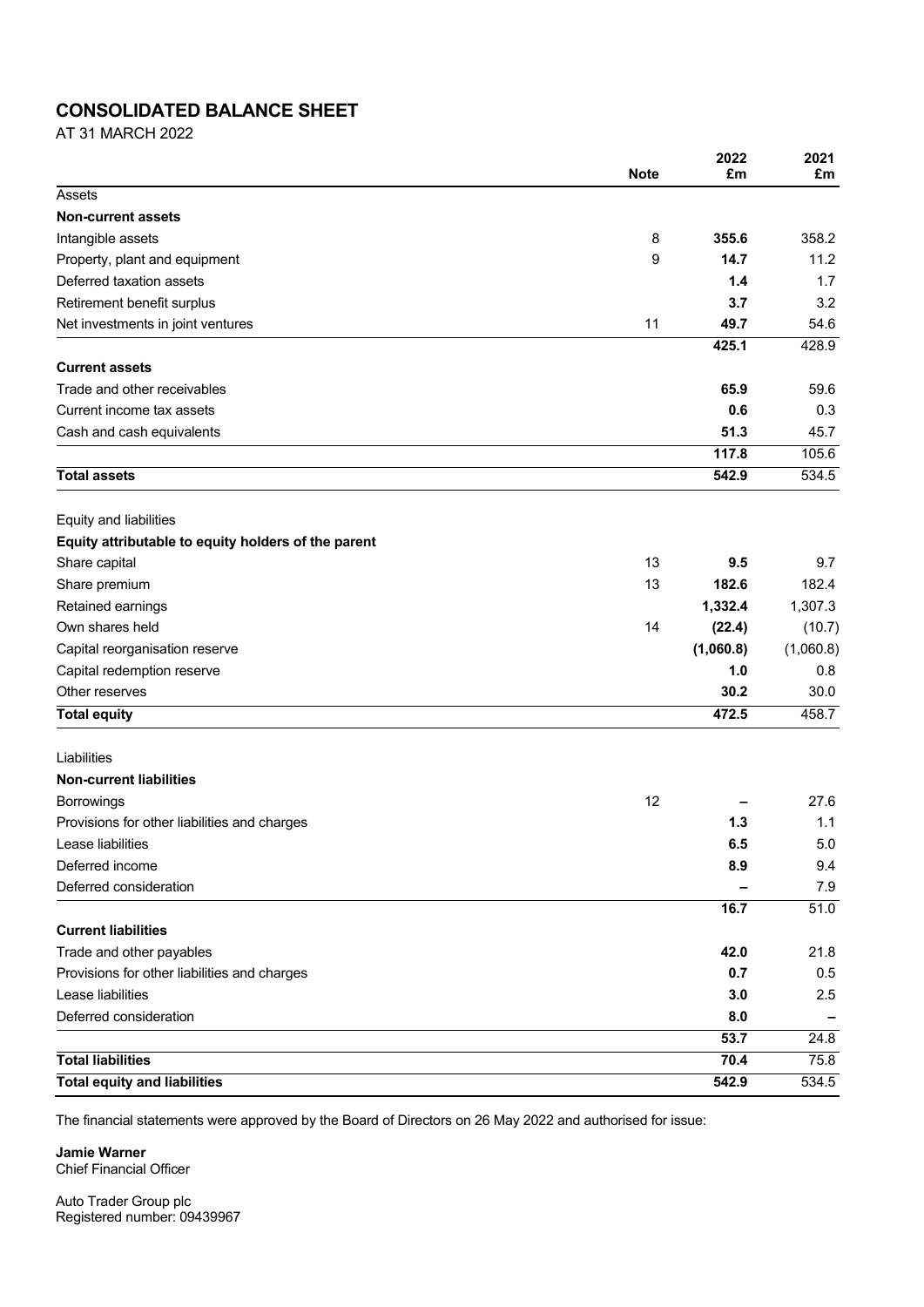# **CONSOLIDATED STATEMENT OF CHANGES IN EQUITY**

FOR THE YEAR ENDED 31 MARCH 2022

|                                                                      | Note | Share<br>capital<br>£m   | Share<br>premium<br>£m   | earnings<br>£m | held<br>£m               | Capital<br>Retained Own shares reorganisation<br>reserve<br>£m | Capital<br>redemption<br>reserve<br>£m | Other<br>reserves<br>£m  | Total<br>equity<br>£m |
|----------------------------------------------------------------------|------|--------------------------|--------------------------|----------------|--------------------------|----------------------------------------------------------------|----------------------------------------|--------------------------|-----------------------|
| Balance at 31 March 2020                                             |      | 9.2                      | $\qquad \qquad -$        | 1,180.1        | (17.9)                   | (1,060.8)                                                      | 0.8                                    | 30.2                     | 141.6                 |
| Profit for the year                                                  |      |                          | $\overline{\phantom{0}}$ | 127.8          |                          |                                                                | $\overline{\phantom{0}}$               | $\overline{\phantom{0}}$ | 127.8                 |
| Other comprehensive income:                                          |      |                          |                          |                |                          |                                                                |                                        |                          |                       |
| Currency translation differences                                     |      |                          |                          |                |                          |                                                                |                                        | (0.2)                    | (0.2)                 |
| Remeasurements of post-employment<br>benefit obligations, net of tax |      |                          |                          | 1.6            |                          |                                                                |                                        |                          | 1.6                   |
| Total comprehensive income, net of tax                               |      | $\overline{\phantom{0}}$ | $\qquad \qquad -$        | 129.4          | $\overline{\phantom{0}}$ | $\overline{\phantom{0}}$                                       | $\qquad \qquad -$                      | (0.2)                    | 129.2                 |
| <b>Transactions with owners</b>                                      |      |                          |                          |                |                          |                                                                |                                        |                          |                       |
| Employee share schemes - value of<br>employee services               |      |                          |                          | 3.3            |                          |                                                                |                                        |                          | 3.3                   |
| Exercise of employee share schemes                                   |      |                          |                          | (6.0)          | 7.0                      |                                                                |                                        |                          | 1.0                   |
| Transfer of shares from ESOT                                         |      |                          |                          | (0.2)          | 0.2                      |                                                                |                                        |                          |                       |
| Tax impact of employee share schemes                                 |      |                          |                          | 0.7            |                          |                                                                |                                        | $\overline{\phantom{0}}$ | 0.7                   |
| Issue of ordinary shares                                             | 13   | 0.5                      | 182.4                    |                |                          |                                                                |                                        | $\overline{\phantom{0}}$ | 182.9                 |
| Total transactions with owners,<br>recognised directly in equity     |      | 0.5                      | 182.4                    | (2.2)          | 7.2                      |                                                                |                                        | -                        | 187.9                 |
| Balance at 31 March 2021                                             |      | 9.7                      | 182.4                    | 1,307.3        | (10.7)                   | (1,060.8)                                                      | 0.8                                    | 30.0                     | 458.7                 |
| <b>Profit for the year</b>                                           |      | $\overline{\phantom{0}}$ |                          | 244.7          |                          |                                                                | $\overline{\phantom{0}}$               | $\overline{\phantom{0}}$ | 244.7                 |
| Other comprehensive income:                                          |      |                          |                          |                |                          |                                                                |                                        |                          |                       |
| Currency translation differences                                     |      |                          |                          |                |                          |                                                                |                                        | 0.2                      | 0.2                   |
| Remeasurements of post-employment<br>benefit obligations, net of tax |      |                          |                          | 0.2            |                          |                                                                |                                        |                          | 0.2                   |
| Total comprehensive income, net of tax                               |      |                          |                          | 244.9          |                          |                                                                |                                        | 0.2                      | 245.1                 |
| <b>Transactions with owners</b>                                      |      |                          |                          |                |                          |                                                                |                                        |                          |                       |
| Employee share schemes - value of<br>employee services               |      |                          |                          | 5.1            | $\qquad \qquad -$        |                                                                |                                        |                          | 5.1                   |
| Exercise of employee share schemes                                   |      |                          |                          | (4.8)          | 6.0                      |                                                                |                                        |                          | 1.2                   |
| Transfer of shares from ESOT                                         |      |                          |                          | (0.1)          | 0.1                      |                                                                |                                        |                          |                       |
| Tax impact of employee share schemes                                 |      |                          |                          | 0.1            |                          |                                                                |                                        |                          | 0.1                   |
| Purchase of own shares for treasury                                  |      |                          |                          |                | (17.8)                   |                                                                |                                        |                          | (17.8)                |
| Purchase of own shares for cancellation                              |      | (0.2)                    |                          | (146.5)        |                          |                                                                | 0.2                                    |                          | (146.5)               |
| Issue of ordinary shares                                             | 13   |                          | 0.2                      |                |                          |                                                                |                                        |                          | 0.2                   |
| Dividends paid                                                       |      |                          | $\overline{\phantom{0}}$ | (73.6)         |                          |                                                                |                                        |                          | (73.6)                |
| Total transactions with owners,<br>recognised directly in equity     |      | (0.2)                    | 0.2                      | (219.8)        | (11.7)                   |                                                                | 0.2                                    |                          | (231.3)               |
| Balance at 31 March 2022                                             |      | 9.5                      | 182.6                    | 1,332.4        | (22.4)                   | (1,060.8)                                                      | 1.0                                    | 30.2                     | 472.5                 |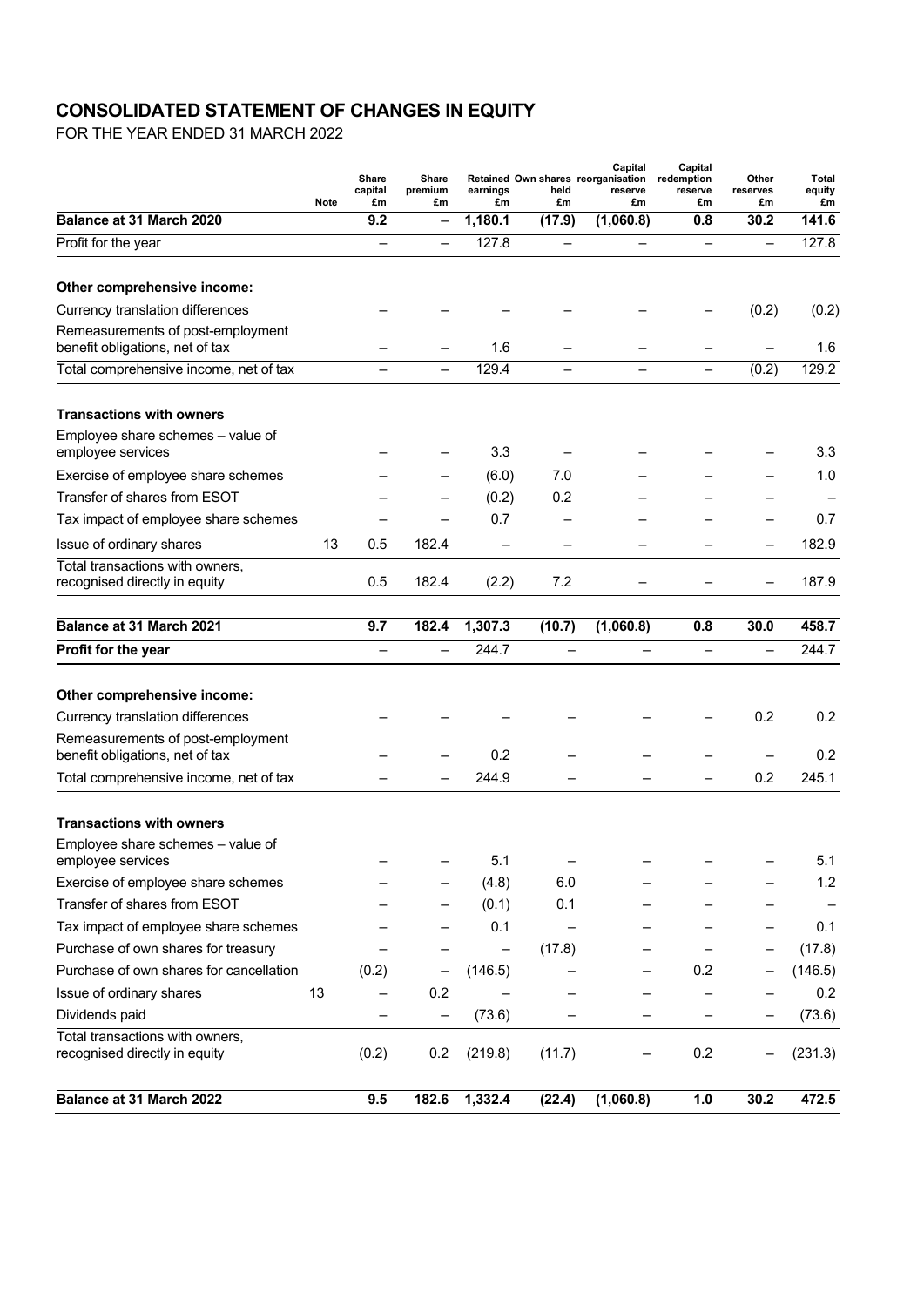# **CONSOLIDATED STATEMENT OF CASH FLOWS**

FOR THE YEAR ENDED 31 MARCH 2022

|                                                             | <b>Note</b> | 2022<br>£m | 2021<br>£m |
|-------------------------------------------------------------|-------------|------------|------------|
| Cash flows from operating activities                        |             |            |            |
| Cash generated from operations                              | 16          | 328.1      | 152.9      |
| Income taxes paid                                           |             | (56.2)     | (28.2)     |
| Net cash generated from operating activities                |             | 271.9      | 124.7      |
| Cash flows from investing activities                        |             |            |            |
| Purchases of intangible assets - software                   |             |            | (0.1)      |
| Purchases of property, plant and equipment                  |             | (2.8)      | (1.3)      |
| Dividends received from joint ventures                      |             | 7.8        |            |
| Payment for acquisition of subsidiary, net of cash acquired |             |            | (10.0)     |
| Net cash used in investing activities                       |             | 5.0        | (11.4)     |
| Cash flows from financing activities                        |             |            |            |
| Dividends paid to Company's shareholders                    |             | (73.6)     |            |
| Drawdown of Syndicated revolving credit facility            |             |            | 64.5       |
| Repayment of Syndicated revolving credit facility           |             | (30.0)     | (347.5)    |
| Payment of refinancing fees                                 |             |            | (0.5)      |
| Payment of interest on borrowings                           |             | (1.5)      | (3.0)      |
| Payment of lease liabilities                                |             | (3.2)      | (2.5)      |
| Purchase of own shares for cancellation                     | 13          | (145.8)    |            |
| Purchase of own shares for treasury                         | 14          | (17.7)     |            |
| Payment of fees on purchase of own shares                   |             | (0.8)      |            |
| Proceeds from the issue of shares net of bookrunner fees    | 13          |            | 183.2      |
| Payment of fees on issue of own shares                      | 13          |            | (0.3)      |
| Contributions to defined benefit pension scheme             |             | (0.1)      | (0.1)      |
| Proceeds from exercise of share-based incentives            |             | 1.4        | 1.0        |
| Net cash used in financing activities                       |             | (271.3)    | (105.2)    |
| Net increase in cash and cash equivalents                   |             | 5.6        | 8.1        |
| Cash and cash equivalents at beginning of year              |             | 45.7       | 37.6       |
| Cash and cash equivalents at end of year                    |             | 51.3       | 45.7       |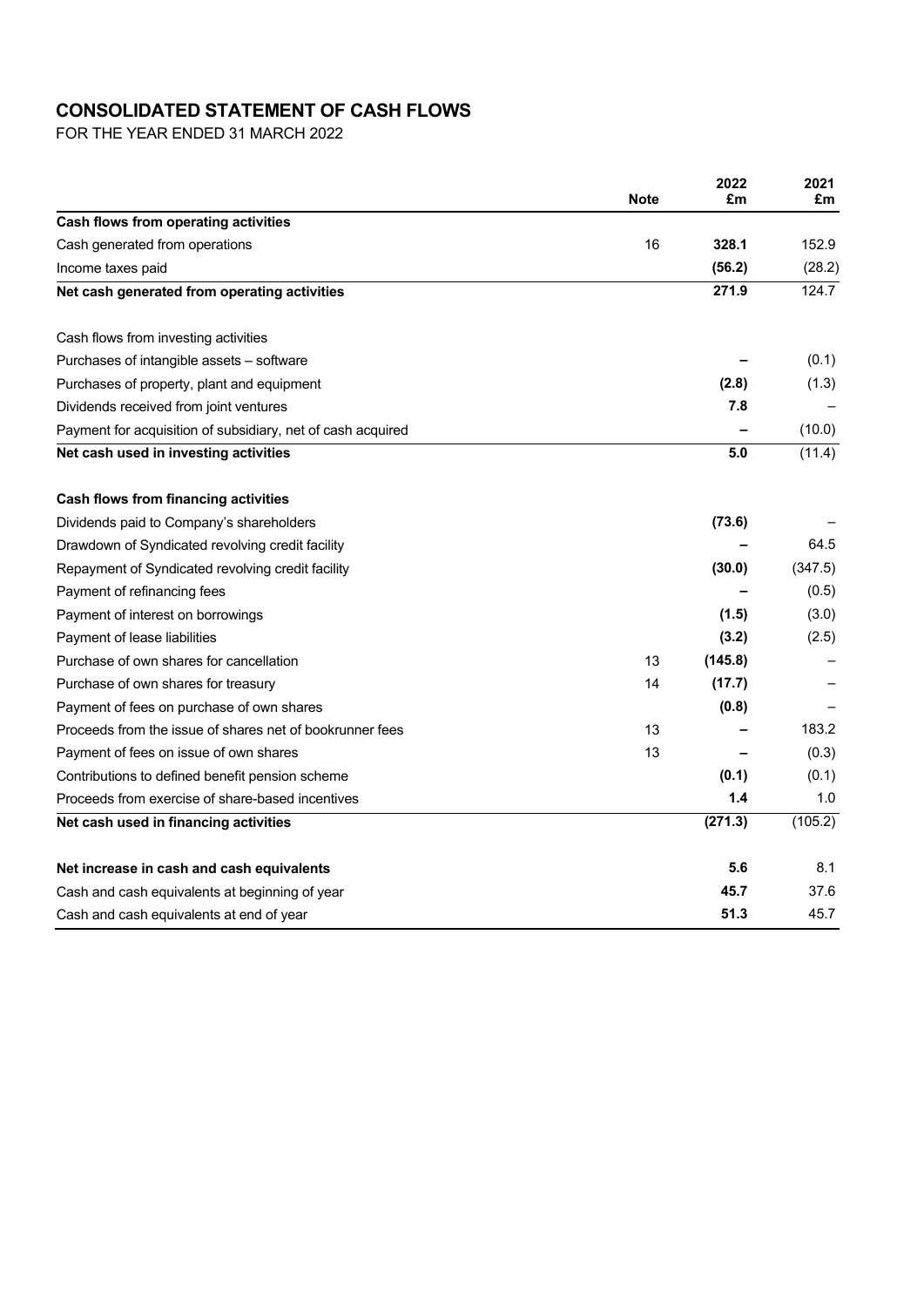# **NOTES TO THE CONSOLIDATED FINANCIAL STATEMENTS**

## **1. General information**

### **Basis of preparation**

The consolidated financial statements have been prepared in accordance with international accounting standards in conformity with the requirements of the Companies Act 2006, and in accordance with UK-adopted international accounting standards. The consolidated financial statements have been prepared on the going concern basis and under the historical cost convention.

The following amendments to standards have been adopted by the Group for the first time for the financial year beginning on 1 April 2021:

- COVID-19-Related Rent Concessions (Amendment to IFRS 16)
- Interest Rate Benchmark Reform Phase 2 (Amendments to IFRS 9, IAS 39, IFRS 7, IFRS 4 and IFRS 16)
- COVID-19-Related Rent Concessions beyond 30 June 2021 (Amendment to IFRS 16)

The adoption of these amendments has had no material effect on the Group's consolidated financial statements.

There are a number of amendments to IFRS that have been issued by the IASB that become mandatory in a subsequent accounting period including:

- Onerous Contracts Cost of Fulfilling a Contract (Amendments to IAS 37)
- Annual Improvements to IFRS Standards 2018-2020
- Property, Plant and Equipment: Proceeds before Intended Use (Amendments to IAS 16)
- Reference to the Conceptual Framework (Amendments to IFRS 3)
- **IFRS 17 Insurance Contracts**
- Classification of liabilities as current or non-current (Amendments to IAS 1)
- Disclosure of Accounting Policies (Amendments to IAS 1 and IFRS Practice Statement 2)
- Definition of Accounting Estimate (Amendments to IAS 8)
- Deferred Tax Related to Assets and Liabilities Arising from a Single Transaction Amendments to IAS 12 Income Taxes
- Sale or Contribution of Assets between an Investor and its Associate or Joint Venture (Amendments to IFRS 10 and IAS 28)

The Group has evaluated these changes and none are expected to have a significant impact on these consolidated financial statements.

The financial information set out above does not constitute the company's statutory accounts for the years ended 31 March 2022 or 31 March 2021 but is derived from those accounts. Statutory accounts for 31 March 2021 have been delivered to the registrar of companies, and those for 31 March 2022 will be delivered in due course. The auditor has reported on those accounts; their reports were (i) unqualified, (ii) did not include a reference to any matters to which the auditor drew attention by way of emphasis without qualifying their report and (iii) did not contain a statement under section 498 (2) or (3) of the Companies Act 2006.

### **Going concern**

During the year ended 31 March 2022 the Group has continued to generate significant cash from operations. The Group has an overall positive net asset position and had cash balances of £51.3m at 31 March 2022 (2021: £45.7m). During the year £237.1m was returned to shareholders through share buybacks and dividends (2021: nil).

The Group has access to a Syndicated revolving credit facility (the 'Syndicated RCF'). At 31 March 2022 the Group had nil (2021: £30m) drawn of its £250m Syndicated RCF. The £250m Syndicated RCF is committed until June 2023, when it reduces to £197.8m through to maturity in June 2025.

Cash flow projections for a period of not less than 12 months from the date of this report have been prepared and include the capital commitment to acquire Autorama (UK) Limited given the likelihood of the event. Stress case scenarios have been modelled to make the assessment of going concern, taking into account severe but plausible potential impacts of a returning pandemic, a data breach and banning the sale of diesel cars. The results of the stress testing demonstrated that due to the Group's significant free cash flow, access to the Syndicated RCF and the Board's ability to adjust the discretionary share buyback programme, the Group would be able to withstand the impact and remain cash generative. Subsequent to the year end, the Group has generated cash flows in line with its forecast and there are no events that have adversely impacted the Group's liquidity.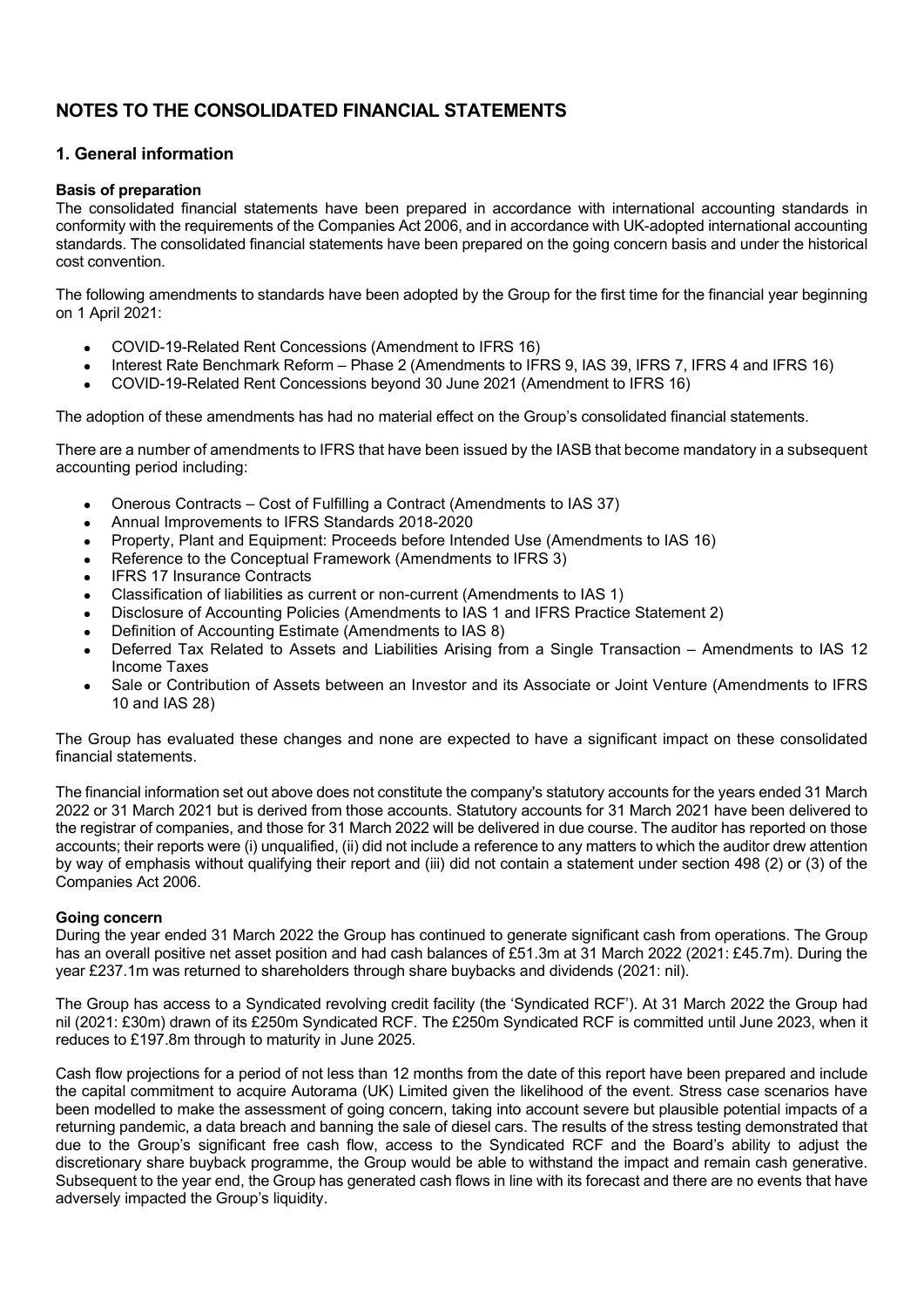The Directors, after making enquiries and on the basis of current financial projections and facilities available, believe that the Group has adequate financial resources to continue in operation for a period not less than 12 months from the date of this report. For this reason, they continue to adopt the going concern basis in preparing the financial statements.

### **Accounting estimates and judgements**

The preparation of financial statements in conformity with IFRS requires the use of certain accounting estimates and assumptions. It also requires management to exercise its judgement in the process of applying the Group's accounting policies. Estimates and judgements are continually evaluated and are based on historical experience and other factors, including expectations of future events that are believed to be reasonable under the circumstances.

There are no accounting estimates or judgements which are critical to the reporting of results of operations and financial position.

The accounting estimates and judgements believed to require the most subjectivity or complexity are as follows:

### *Carrying values of goodwill*

The Group tests annually whether goodwill, held by the group or its joint venture, has suffered any impairment. Judgement is required in the identification and allocation of goodwill to cash-generating units. The recoverable amounts of cashgenerating units have been determined based on value-in-use calculations, which require the use of estimates.

### *Recoverability of financial assets*

IFRS 9 prescribes that historical expected credit losses should be adjusted for forward-looking information to reflect macroeconomic and market conditions. Used car pricing could potentially decline after significant price growth throughout the financial year ended 31 March 2022; this may have an adverse effect on the cash flows of retailers and is likely to increase credit risk looking forward as less profit is made per vehicle sold.

Adjustments were made to the expected credit losses on financial assets to reflect this.

### *Share-based payments*

Share-based payment arrangements in which the Group receives goods or services as consideration for its own equity instruments are accounted for as equity-settled share-based payment transactions. The fair value of services received in return for share options is calculated with reference to the fair value of the award on the date of grant. Black-Scholes and Monte Carlo models have been used where appropriate to calculate the fair value and the Directors have therefore made estimates with regard to the inputs to that model. Estimation also arises over the number of share awards that are expected to vest, which is based whether non-market conditions are expected to be met.

### **2. Segmental information**

IFRS 8 'Operating segments' requires the Group to determine its operating segments based on information which is provided internally. Based on the internal reporting information and management structures within the Group in the year, it has been determined that there is only one operating segment being the Group, as the information reported includes operating results at a consolidated Group level only. This reflects the nature of the business, where the major cost is to support the IT platforms upon which all of the Group's customers are serviced. These costs are borne centrally and are not attributable to any specific customer type or revenue stream. There is also considered to be only one reportable segment, which is the Group, the results of which are shown in the Consolidated income statement.

Management has determined that there is one operating and reporting segment based on the reports reviewed by the Operational Leadership Team ('OLT') which is the chief operating decision-maker ('CODM'). The OLT is made up of the Executive Directors and Key Management and is responsible for the strategic decision-making of the Group.

The OLT primarily uses the statutory measures of Revenue and Operating profit to assess the performance of the one operating segment. To assist in the analysis of the Group's revenue-generating trends, the OLT reviews revenue at a disaggregated level as detailed within note 3. The revenue from external parties reported to the OLT is measured in a manner consistent with that in the income statement.

A reconciliation of the segment's Operating profit to Profit before tax is shown below.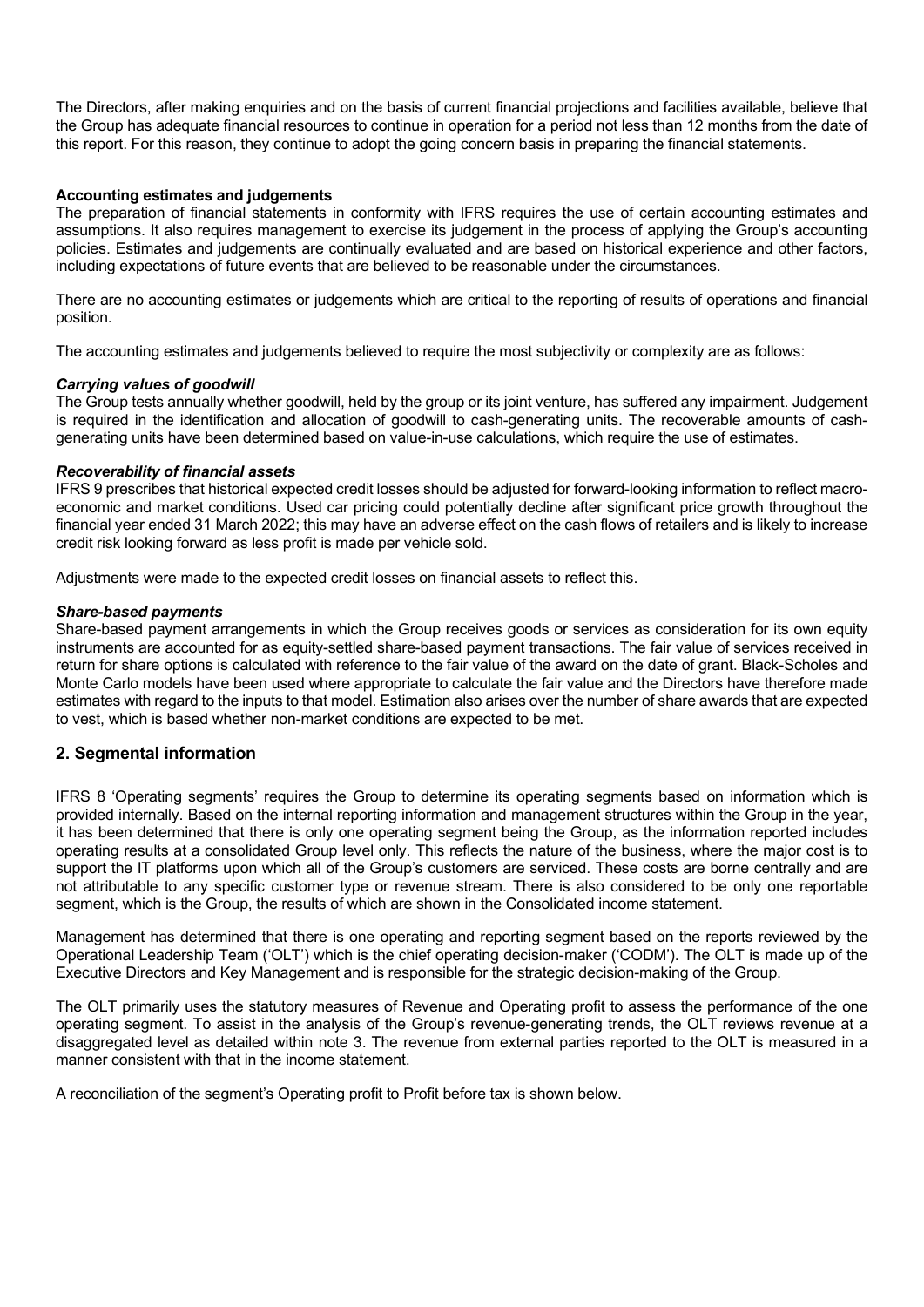|                                | 2022<br>£m | 2021<br>£m |
|--------------------------------|------------|------------|
| Total segment Revenue          | 432.7      | 262.8      |
| Total segment Operating profit | 303.6      | 161.2      |
| Finance costs – net            | (2.6)      | (3.8)      |
| Profit before tax              | 301.0      | 157.4      |

### **Geographic information**

The Group is domiciled in the UK and the following tables detail external revenue by location of customers, trade receivables and non-current assets (excluding deferred tax) by geographic area:

|                                                   | 2022       | 2021       |
|---------------------------------------------------|------------|------------|
| <b>Revenue</b>                                    | £m         | £m         |
| UK.                                               | 427.8      | 259.0      |
| Ireland                                           | 4.9        | 3.8        |
| Total revenue                                     | 432.7      | 262.8      |
| <b>Trade receivables</b>                          | 2022<br>£m | 2021<br>£m |
| <b>UK</b>                                         | 25.3       | 23.1       |
| Ireland                                           | 0.4        | 0.2        |
| Total net trade receivables                       | 25.7       | 23.3       |
| Non-current assets (excluding deferred tax)       | 2022<br>£m | 2021<br>£m |
| UK                                                | 417.5      | 420.9      |
| Ireland                                           | 6.2        | 6.3        |
| Total non-current assets (excluding deferred tax) | 423.7      | 427.2      |

Due to the large number of customers the Group serves, there are no individual customers whose revenue is greater than 10% of the Group's total revenue in all periods presented in these financial statements.

### **3. Revenue**

The Group's operations and main revenue streams are those described in these annual financial statements. The Group's revenue is derived from contracts with customers.

In the following table the Group's revenue is detailed by customer type. This level of detail is consistent with that used by management to assist in the analysis of the Group's revenue-generating trends.

| <b>Revenue</b>           | 2022<br>£m | 2021<br>£m |
|--------------------------|------------|------------|
| Retailer                 | 370.4      | 211.9      |
| Home Trader              | 8.8        | 6.3        |
| Other                    | 9.1        | 7.0        |
| Trade                    | 388.3      | 225.2      |
| <b>Consumer Services</b> | 33.3       | 26.6       |
| Manufacturer and Agency  | 11.1       | 11.0       |
| Total revenue            | 432.7      | 262.8      |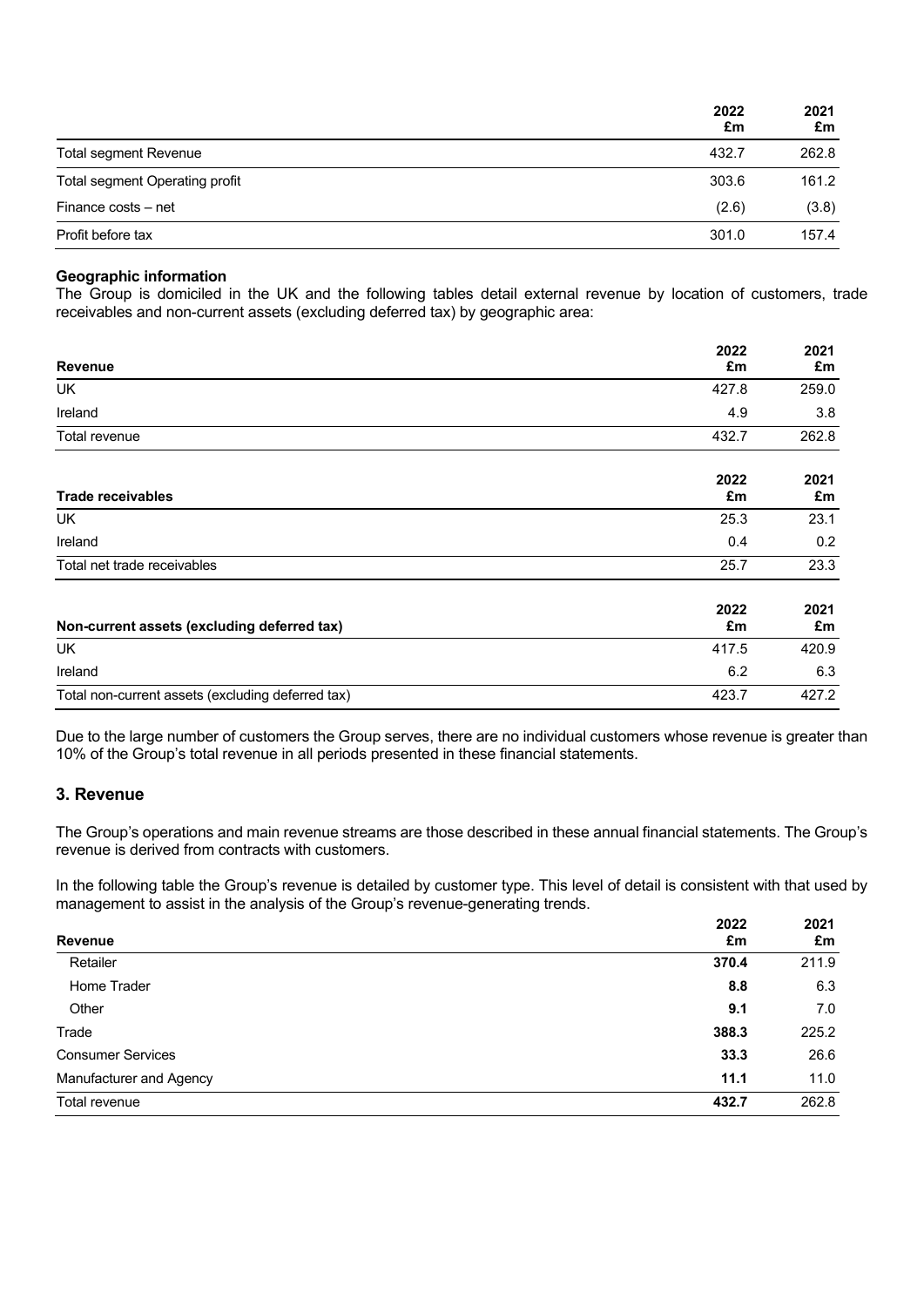# **4. Operating profit**

Operating profit is after charging the following:

|                                                          |             | 2022<br>£m | 2021<br>£m |
|----------------------------------------------------------|-------------|------------|------------|
|                                                          | <b>Note</b> |            |            |
| Staff costs                                              |             | (69.8)     | (59.9)     |
| Contractor costs                                         |             |            | (0.1)      |
| Depreciation of property, plant and equipment            | 9           | (4.6)      | (3.7)      |
| Amortisation of intangible assets                        | 8           | (2.6)      | (2.6)      |
| (Loss) / Profit on sale of property, plant and equipment |             |            | (0.2)      |

## **5. Net finance costs**

|                                                  | 2022<br>£m | 2021<br>£m |
|--------------------------------------------------|------------|------------|
|                                                  |            |            |
| On bank loans and overdrafts                     | 1.4        | 2.9        |
| Amortisation of debt issue costs                 | 1.0        | 0.6        |
| Interest unwind on lease liabilities             | 0.2        | 0.3        |
| Interest charged on deferred consideration       | 0.1        | 0.1        |
| Interest receivable on cash and cash equivalents | (0.1)      | (0.1)      |
| <b>Total</b>                                     | 2.6        | 3.8        |

# **6. Taxation**

|                                                   | 2022<br>£m | 2021<br>£m |
|---------------------------------------------------|------------|------------|
| <b>Current taxation</b>                           |            |            |
| UK corporation taxation                           | 56.5       | 28.8       |
| Foreign taxation                                  | 0.2        |            |
| Adjustments in respect of prior years             | (0.4)      |            |
| <b>Total current taxation</b>                     | 56.3       | 28.8       |
| Deferred taxation                                 |            |            |
| Origination and reversal of temporary differences | 0.3        | 0.5        |
| Effect of rate changes on opening balance         | 0.2        |            |
| Adjustments in respect of prior years             | (0.5)      | 0.3        |
| <b>Total deferred taxation</b>                    |            | 0.8        |
| <b>Total taxation charge</b>                      | 56.3       | 29.6       |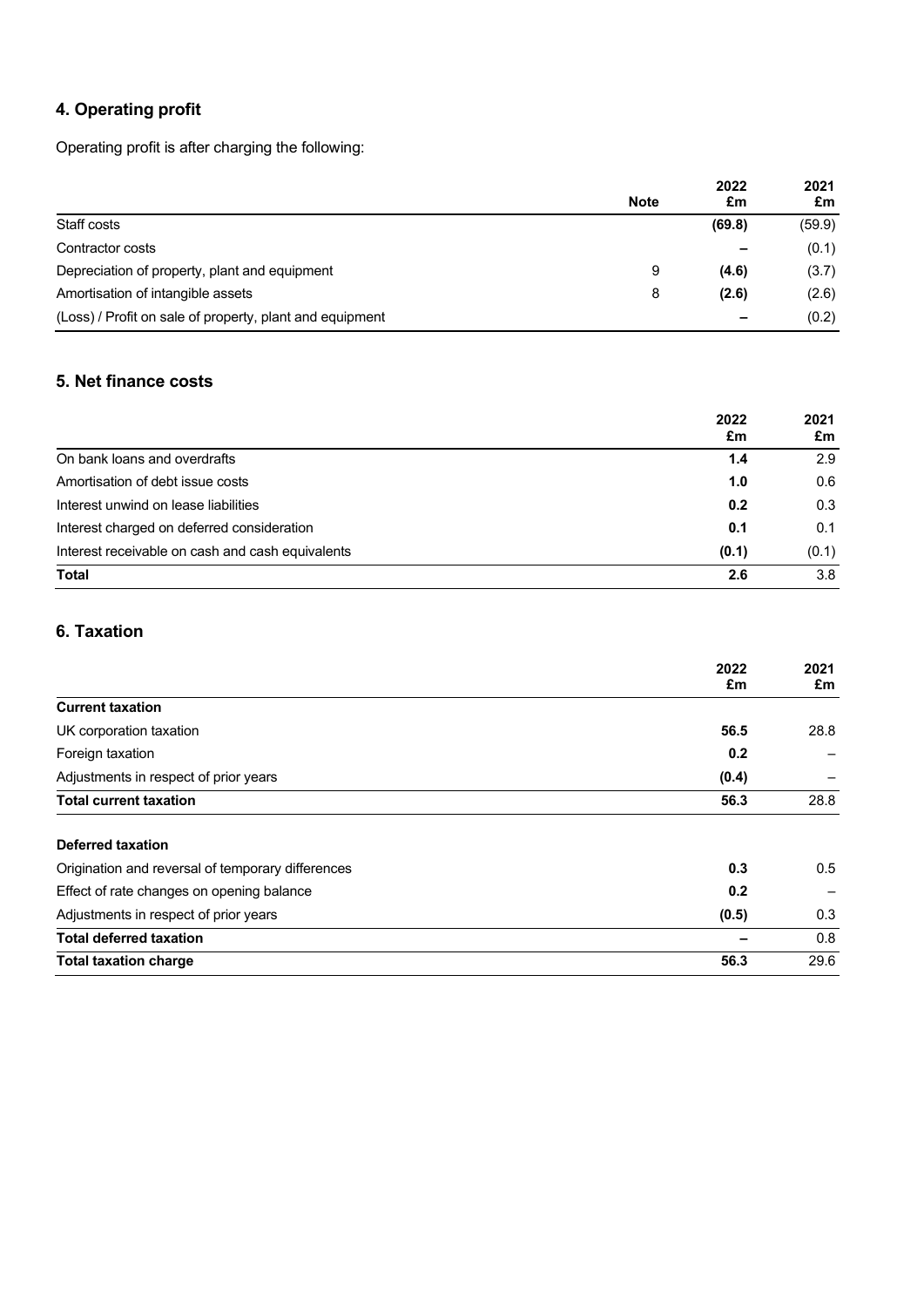The taxation charge for the year is lower than (2021: lower than) the effective rate of corporation tax in the UK of 19% (2021: 19%). The differences are explained below:

|                                                                          | 2022<br>£m | 2021<br>£m |
|--------------------------------------------------------------------------|------------|------------|
| Profit before taxation                                                   | 301.0      | 157.4      |
| Tax on profit at the standard UK corporation tax rate of 19% (2021: 19%) | 57.2       | 29.9       |
| Expenses not deductible for taxation purposes                            | 0.2        | 0.1        |
| Income not taxable                                                       |            | (0.7)      |
| Adjustments in respect of foreign tax rates                              | (0.1)      |            |
| Effect of rate change on deferred tax                                    | 0.1        |            |
| Adjustments in respect of OCI group relief                               | (0.2)      |            |
| Adjustments in respect of prior years                                    | (0.9)      | 0.3        |
| <b>Total taxation charge</b>                                             | 56.3       | 29.6       |

Taxation on items taken directly to equity was a credit of £0.1m (2021: £0.7m) relating to tax on share-based payments.

Tax recorded in equity within the Consolidated statement of comprehensive income was a charge of £0.2m (2021: £0.8m) relating to post-employment benefit obligations.

The tax charge for the year is based on the standard rate of UK corporation tax for the period of 19% (2021: 19%). Deferred income taxes have been measured at the tax rate expected to be applicable at the date the deferred income tax assets and liabilities are realised.

On 10 June 2021, Royal Assent to the Finance Act was given to increase the UK corporation tax from 19% to 25% from 1 April 2023. Management has performed an assessment, for all material deferred income tax assets and liabilities, to determine the period over which the deferred income tax assets and liabilities are forecast to be realised, which has resulted in an average deferred income tax rate of 20% being used to measure all deferred tax balances as at 31 March 2022 (2021: 19%).

### **7. Earnings per share**

Basic earnings per share is calculated using the weighted average number of ordinary shares in issue during the year, excluding those held in treasury and by the Employee Share Option Trust ('ESOT'), based on the profit for the year attributable to shareholders.

|                          | Weighted<br>average<br>number of<br>ordinary<br>shares | <b>Total</b><br>earnings<br>£m | Pence<br>per share |
|--------------------------|--------------------------------------------------------|--------------------------------|--------------------|
| Year ended 31 March 2022 |                                                        |                                |                    |
| <b>Basic EPS</b>         | 955,532,888                                            | 244.7                          | 25.61              |
| <b>Diluted EPS</b>       | 957,534,145                                            | 244.7                          | 25.56              |
| Year ended 31 March 2021 |                                                        |                                |                    |
| <b>Basic EPS</b>         | 965,175,677                                            | 127.8                          | 13.24              |
| <b>Diluted EPS</b>       | 967,404,812                                            | 127.8                          | 13.21              |

The number of shares in issue at the start of the year is reconciled to the basic and diluted weighted average number of shares below: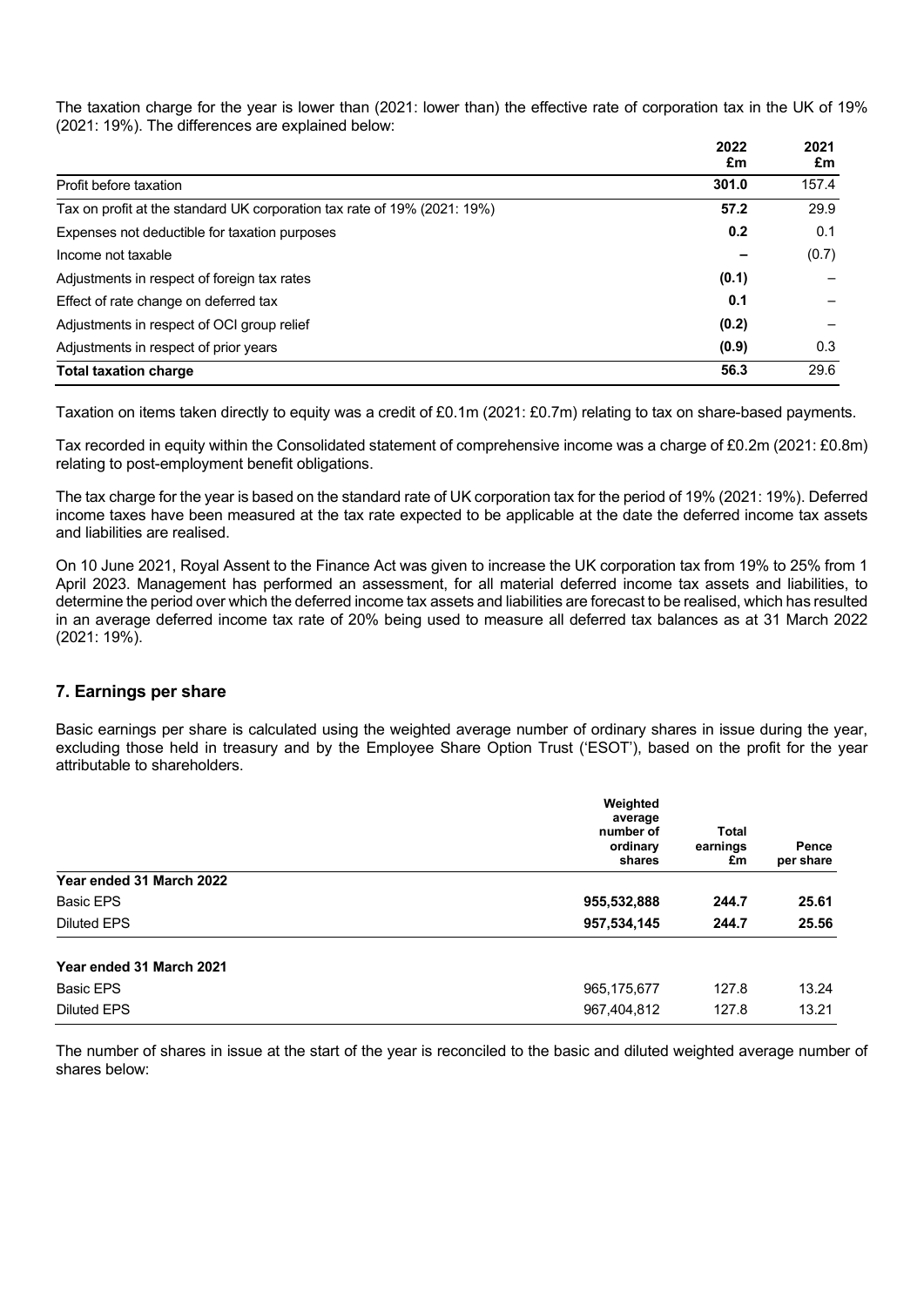|                                                                    | 2022          | 2021        |
|--------------------------------------------------------------------|---------------|-------------|
| Issued ordinary shares at 1 April                                  | 969,024,186   | 922,540,474 |
| Weighted effect of ordinary shares purchased for cancellation      | (9, 573, 664) |             |
| Weighted effect of ordinary shares held in treasury                | (3, 572, 833) | (3,123,323) |
| Weighted effect of shares held in the ESOT                         | (371, 316)    | (455, 995)  |
| Weighted effect of ordinary shares issued for share-based payments | 26,515        | 842         |
| Weighted effect of shares issued on 3 April 2020 equity raise      | -             | 46,213,679  |
| Weighted average number of shares for basic EPS                    | 955,532,888   | 965,175,677 |
| Dilutive impact of share options outstanding                       | 2,001,257     | 2,229,135   |
| Weighted average number of shares for diluted EPS                  | 957,534,145   | 967,404,812 |

For diluted earnings per share, the weighted average number of shares for basic EPS is adjusted to assume conversion of all potentially dilutive ordinary shares. The Group has potentially dilutive ordinary shares arising from share options granted to employees. Options are dilutive under the Sharesave scheme where the exercise price together with the future IFRS 2 charge is less than the average market price of the ordinary shares during the year. Options under the Performance Share Plan, Single Incentive Plan Award, the Deferred Annual Bonus Plan and the Share Incentive Plan are contingently issuable shares and are therefore only included within the calculation of diluted EPS if the performance conditions are satisfied.

The average market value of the Group's shares for the purposes of calculating the dilutive effect of share-based incentives was based on quoted market prices for the period during which the share-based incentives were outstanding.

## **8. Intangible assets**

|                                        | Goodwill<br>£m | <b>Software</b><br>and website<br>development<br>costs<br>£m | <b>Financial</b><br>systems<br>£m | <b>Database</b><br>£m | Other<br>£m | Total<br>£m |
|----------------------------------------|----------------|--------------------------------------------------------------|-----------------------------------|-----------------------|-------------|-------------|
| Cost                                   |                |                                                              |                                   |                       |             |             |
| At 31 March 2020                       | 444.5          | 9.3                                                          | 13.1                              | 8.5                   | 18.1        | 493.5       |
| Acquired through business combinations | 13.6           | 5.5                                                          |                                   |                       |             | 19.1        |
| Additions                              |                | 0.1                                                          |                                   |                       |             | 0.1         |
| <b>Disposals</b>                       |                | (0.4)                                                        |                                   |                       |             | (0.4)       |
| Exchange differences                   | (0.2)          | (0.1)                                                        |                                   |                       | (0.1)       | (0.4)       |
| At 31 March 2021                       | 457.9          | 14.4                                                         | 13.1                              | 8.5                   | 18.0        | 511.9       |
| At 31 March 2022                       | 457.9          | 14.4                                                         | 13.1                              | 8.5                   | 18.0        | 511.9       |

| Accumulated amortisation and impairments |       |      |     |      |       |
|------------------------------------------|-------|------|-----|------|-------|
| 117.0                                    | 7.5   | 12.2 | 0.3 | 14.6 | 151.6 |
|                                          | 1.3   | 0.6  | 0.6 | 0.1  | 2.6   |
|                                          | (0.4) |      |     |      | (0.4) |
| -                                        | (0.1) |      |     | —    | (0.1) |
| 117.0                                    | 8.3   | 12.8 | 0.9 | 14.7 | 153.7 |
|                                          | 0.9   | 0.3  | 0.6 | 0.8  | 2.6   |
| 117.0                                    | 9.2   | 13.1 | 1.5 | 15.5 | 156.3 |
| 340.9                                    | 5.2   |      | 7.0 | 2.5  | 355.6 |
| 340.9                                    | 6.1   | 0.3  | 7.6 | 3.3  | 358.2 |
| 327.5                                    | 1.8   | 0.9  | 8.2 | 3.5  | 341.9 |
|                                          |       |      |     |      |       |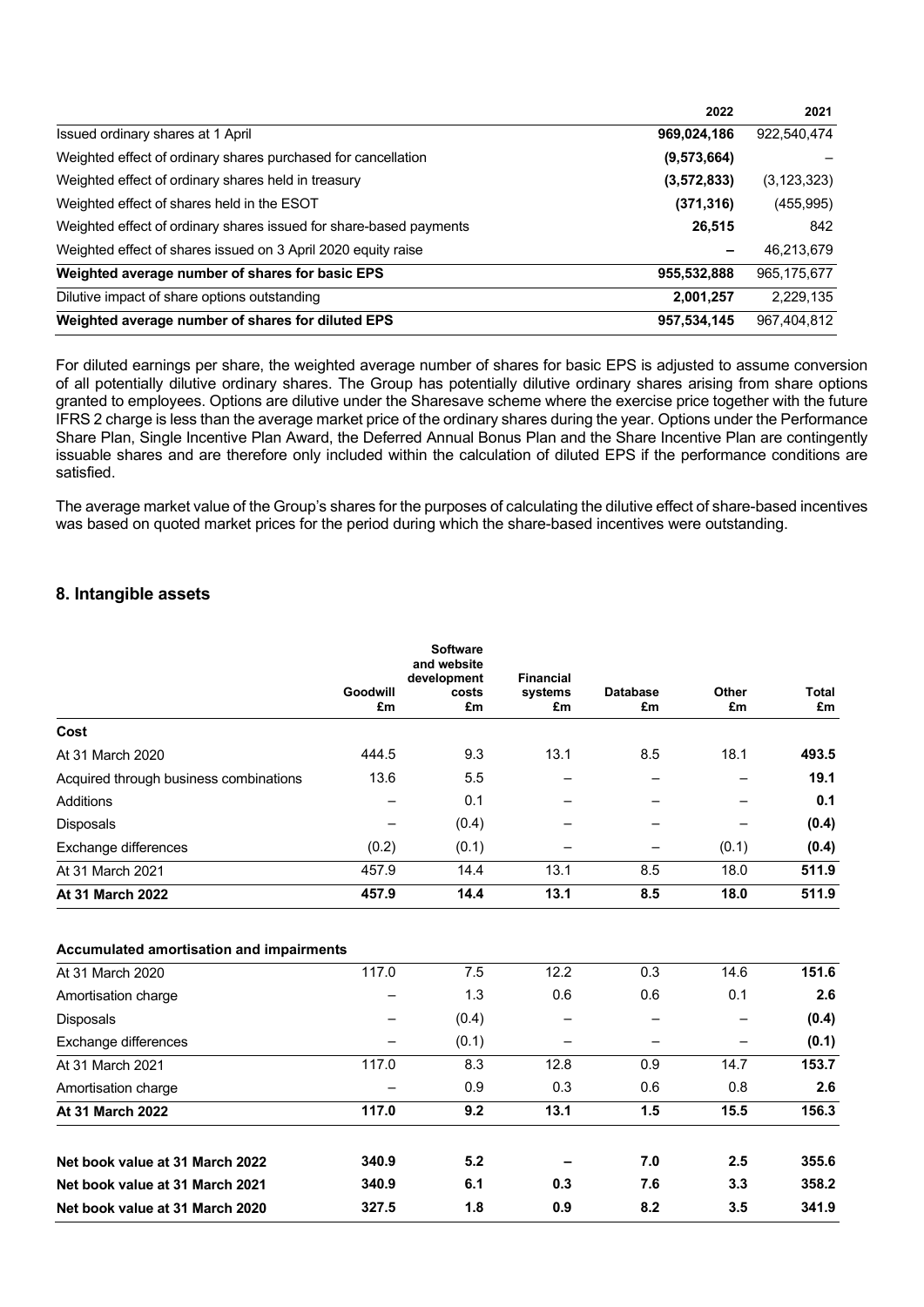Other intangibles include customer relationships, technology, trade names, trademarks, non-compete agreements and brand assets. Intangible assets which have a finite useful life are carried at cost less accumulated amortisation. Amortisation of these intangible assets is calculated using the straight-line method to allocate the cost of the assets over their estimated useful lives (3 to 15 years). The longest estimated useful life remaining at 31 March 2022 is 13 years (31 March 2021: 14 years).

For the year to 31 March 2022, the amortisation charge of £2.6m (2021: £2.6m) has been charged to administrative expenses in the income statement. At 31 March 2022, there were no software and website development costs representing assets under construction (2021: £nil).

In accordance with International Financial Reporting Standards, goodwill is not amortised, but instead is tested annually for impairment, or more frequently if there are indicators of impairment. Goodwill is carried at cost less accumulated impairment losses.

## **9. Property, plant and equipment**

|                             | Land, buildings<br>and leasehold<br>improvements<br>£m | Office<br>equipment<br>£m | Motor<br>vehicles<br>£m | <b>Total</b><br>£m |
|-----------------------------|--------------------------------------------------------|---------------------------|-------------------------|--------------------|
| Cost                        |                                                        |                           |                         |                    |
| At 31 March 2020            | 16.5                                                   | 15.1                      | 1.3                     | 32.9               |
| Additions                   | 0.6                                                    | 0.7                       | 0.7                     | 2.0                |
| Disposals and modifications | (0.6)                                                  | (2.8)                     | (0.1)                   | (3.5)              |
| At 31 March 2021            | 16.5                                                   | 13.0                      | 1.9                     | 31.4               |
| Additions                   | 6.6                                                    | 1.3                       | 0.2                     | 8.1                |
| Disposals and modifications | $\overline{\phantom{0}}$                               | (0.4)                     | (0.5)                   | (0.9)              |
| <b>At 31 March 2022</b>     | 23.1                                                   | 13.9                      | 1.6                     | 38.6               |

#### **Accumulated depreciation**

| At 31 March 2020                | 6.2                      | 12.5  | 1.1   | 19.8  |
|---------------------------------|--------------------------|-------|-------|-------|
| Charge for the year             | 2.5                      | 0.9   | 0.3   | 3.7   |
| <b>Disposals</b>                | (0.5)                    | (2.8) | —     | (3.3) |
| At 31 March 2021                | 8.2                      | 10.6  | 1.4   | 20.2  |
| Charge for the year             | 3.3                      | 0.9   | 0.4   | 4.6   |
| <b>Disposals</b>                | $\overline{\phantom{m}}$ | (0.4) | (0.5) | (0.9) |
| At 31 March 2022                | 11.5                     | 11.1  | 1.3   | 23.9  |
| Net book value at 31 March 2022 | 11.6                     | 2.8   | 0.3   | 14.7  |
| Net book value at 31 March 2021 | 8.3                      | 2.4   | 0.5   | 11.2  |
| Net book value at 31 March 2020 | 10.3                     | 2.6   | 0.2   | 13.1  |

Included within property, plant and equipment are £8.3m (2021: £5.6m) of assets recognised as leases under IFRS 16. The depreciation expense of £4.6m for the year to 31 March 2022 (2021: £3.7m) has been recorded in administrative expenses.

During the year, £0.4m (2021: £3.3m) worth of property, plant and equipment with £nil net book value was disposed of.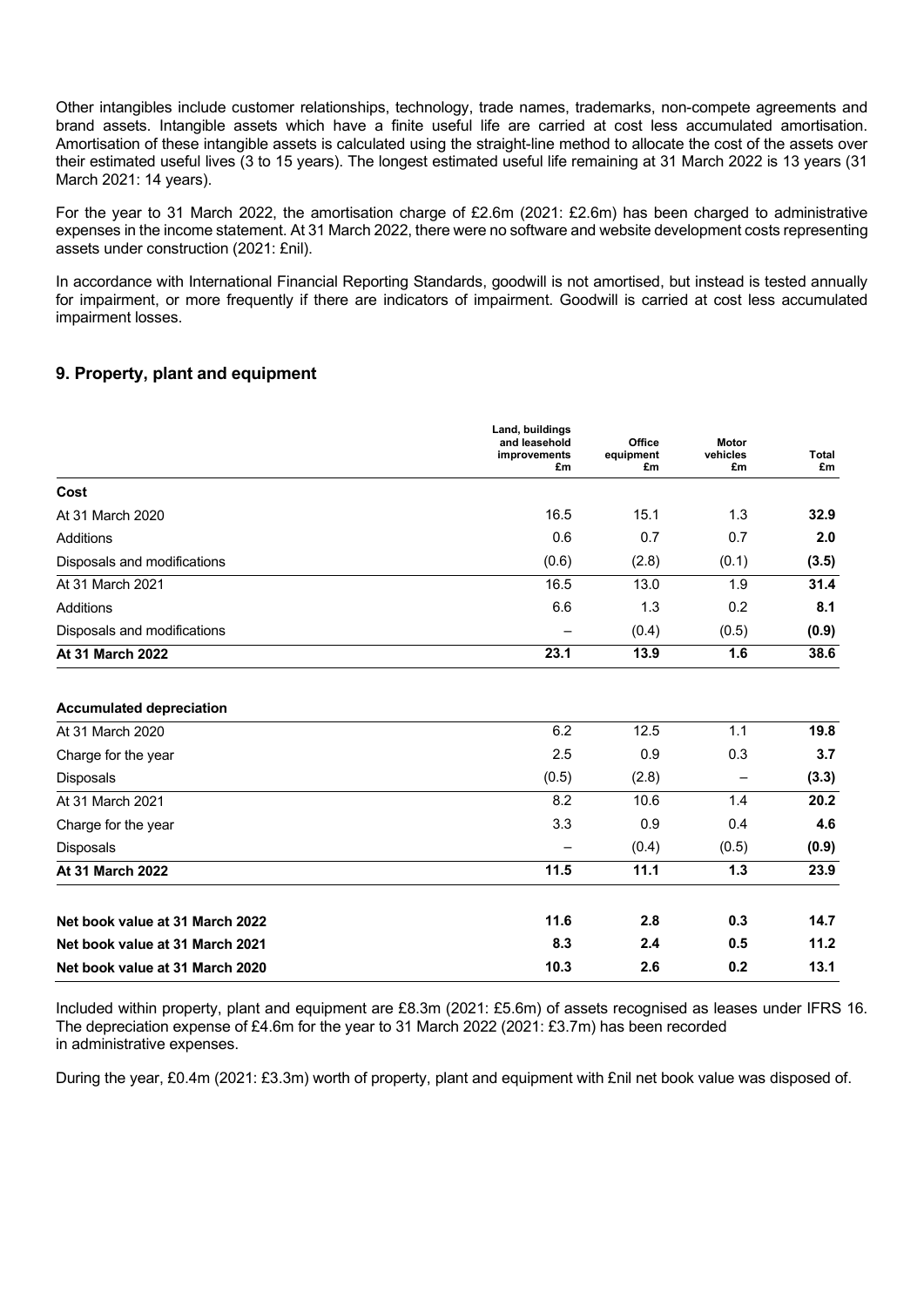## **10. Leases**

The Group leases assets including land and buildings and motor vehicles that are held within property, plant and equipment. Information about leases for which the Group is a lessee is presented below.

|                                                    | 2022<br>£m | 2021<br>£m        |
|----------------------------------------------------|------------|-------------------|
| Net book value property, plant and equipment owned | 6.4        | 5.6               |
| Net book value right of use assets                 | 8.3        | 5.6               |
|                                                    | 14.7       | 11.2 <sub>2</sub> |

| Net book value of right of use assets | Land, buildings<br>and leasehold<br>improvements<br>£m | Office<br>equipment<br>£m | Motor<br>vehicles<br>£m | Total<br>£m |
|---------------------------------------|--------------------------------------------------------|---------------------------|-------------------------|-------------|
| Balance at 31 March 2020              | 6.5                                                    | 0.1                       | 0.2                     | 6.8         |
| Additions                             |                                                        |                           | 0.7                     | 0.7         |
| Depreciation charge                   | (1.6)                                                  | —                         | (0.3)                   | (1.9)       |
| At 31 March 2021                      | 4.9                                                    | 0.1                       | 0.6                     | 5.6         |
| <b>Additions</b>                      | 5.1                                                    |                           | 0.2                     | 5.3         |
| Depreciation charge                   | (2.2)                                                  |                           | (0.4)                   | (2.6)       |
| <b>At 31 March 2022</b>               | 7.8                                                    | 0.1                       | 0.4                     | 8.3         |

| Lease liabilities in the balance sheet at 31 March | 2022<br>£m | 2021<br>£m |
|----------------------------------------------------|------------|------------|
| Current                                            | 3.0        | 2.5        |
| Non-current                                        | 6.5        | 5.0        |
| Total                                              | 9.5        |            |

The term recognised for certain leases has assumed lease break options are exercised. Certain lease rentals are subject to periodic market rental reviews.

On 14 April 2021, the Group entered into a new lease arrangement to rent an additional 16,000 square feet in our Manchester office to support the needs of our growing workforce. The Group also extended the term of the existing lease of our Manchester office space. These changes resulted in a lease modification under IFRS 16. The right of use assets were increased by £5.1m with corresponding adjustments to the lease liability and dilapidations provision.

| Amounts charged in the income statement       | 2022<br>£m | 2021<br>£m    |
|-----------------------------------------------|------------|---------------|
| Depreciation charge of right-of-use assets    | 2.6        | 1.9           |
| Interest on lease liabilities                 | 0.2        | 0.3           |
| Gain on disposal of right-of-use assets       |            |               |
| Total amounts charged in the income statement | 2.8        | $2.2^{\circ}$ |
| <b>Cash outflow</b>                           | 2022<br>£m | 2021<br>£m    |
| Total cash outflow for leases                 | 3.2        | 2.5           |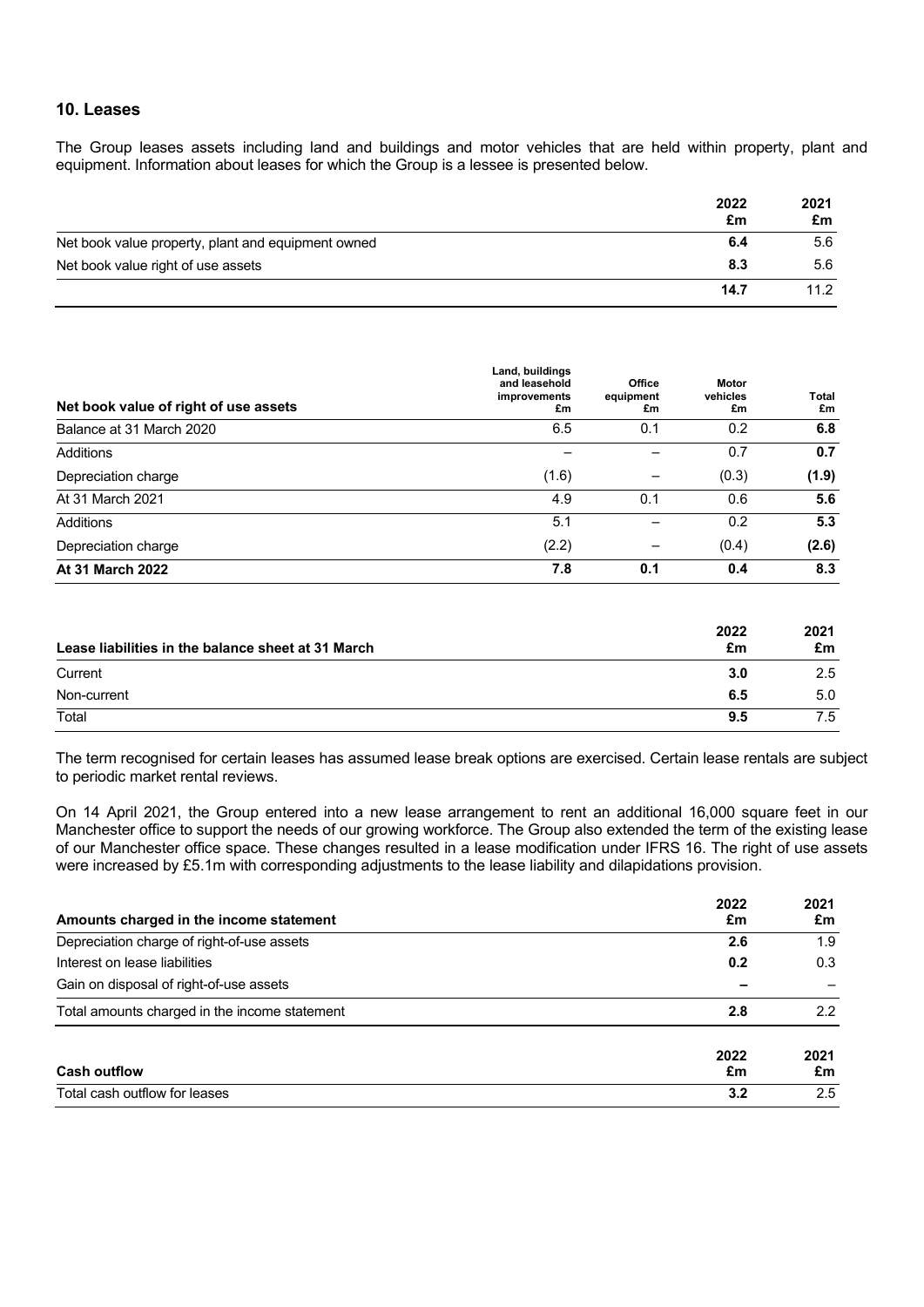## **11. Net investments in joint ventures**

Joint ventures are contractual arrangements over which the Group exercises joint control with partners and where the parties have rights to the net assets of the arrangement, irrespective of the Group's shareholding in the entity.

The Group owns 49% of the ordinary share capital of Dealer Auction Limited (previously Dealer Auction (Holdings) Limited). Net investments in joint ventures at the reporting date include the Group's equity investment in joint ventures and the Group's share of the joint ventures' post acquisition net assets.

The table below reconciles the movement in the Group's net investment in joint ventures in the year:

|                                                            | <b>Equity investments in</b><br>joint ventures<br>£m | Group's share<br>of net assets<br>£m | <b>Net</b><br>investments<br>in joint<br>ventures<br>£m |
|------------------------------------------------------------|------------------------------------------------------|--------------------------------------|---------------------------------------------------------|
| <b>Carrying value</b>                                      |                                                      |                                      |                                                         |
| As at 1 April 2020                                         | 48.1                                                 | 4.1                                  | 52.2                                                    |
| Share of result for the year taken to the income statement |                                                      | 2.4                                  | 2.4                                                     |
| As at 31 March 2021                                        | 48.1                                                 | 6.5                                  | 54.6                                                    |
| Share of result for the year taken to the income statement |                                                      | 2.9                                  | 2.9                                                     |
| Dividends received in the year                             | (7.8)                                                | -                                    | (7.8)                                                   |
| As at 31 March 2022                                        | 40.3                                                 | 9.4                                  | 49.7                                                    |
|                                                            |                                                      | 2022<br>£m                           | 2021<br>£m                                              |
| Revenues                                                   |                                                      | 12.0                                 | 10.9                                                    |
| Profit for the year                                        |                                                      | 6.0                                  | 4.9                                                     |
| <b>Total comprehensive income</b>                          |                                                      | 6.0                                  | 4.9                                                     |

The above information reflects the amounts presented in the financial statements of the joint venture and not the Group's share of those amounts. They have been amended for differences in accounting policies between the Group and the joint venture.

Dealer Auction Limited declared a dividend of £10.0m on 29 April 2021. The Group owns 49% of the ordinary share capital of Dealer Auction Limited and therefore received payment of £4.9m on 14 May 2021. Dealer Auction Limited also declared a dividend of £6.0m on 3 February 2022 and therefore £2.9m was received on 23 March 2022.

## **12. Borrowings**

| Non-current                                          | 2022<br>£m | 2021<br>£m |
|------------------------------------------------------|------------|------------|
| Syndicated RCF gross of unamortised debt issue costs |            | 30.0       |
| Unamortised debt issue costs on Syndicated RCF       |            | (2.4)      |
| <b>Total</b>                                         |            | 27.6       |

Unamortised debt issue costs on the Syndicated RCF, which are now within Prepayments in 2022, reduced to £1.4m in the year (2021: £2.4m) partly due to accelerated amortisation following the reduction of the Syndicated RCF commitments.

The Syndicated RCF is repayable as follows:

|                   | 2022<br>£m                   | 2021<br>£m |
|-------------------|------------------------------|------------|
| Two to five years | $\qquad \qquad \blacksquare$ | 30.0       |
| <b>Total</b>      | -                            | 30.0       |

The carrying amounts of borrowings approximate their fair values.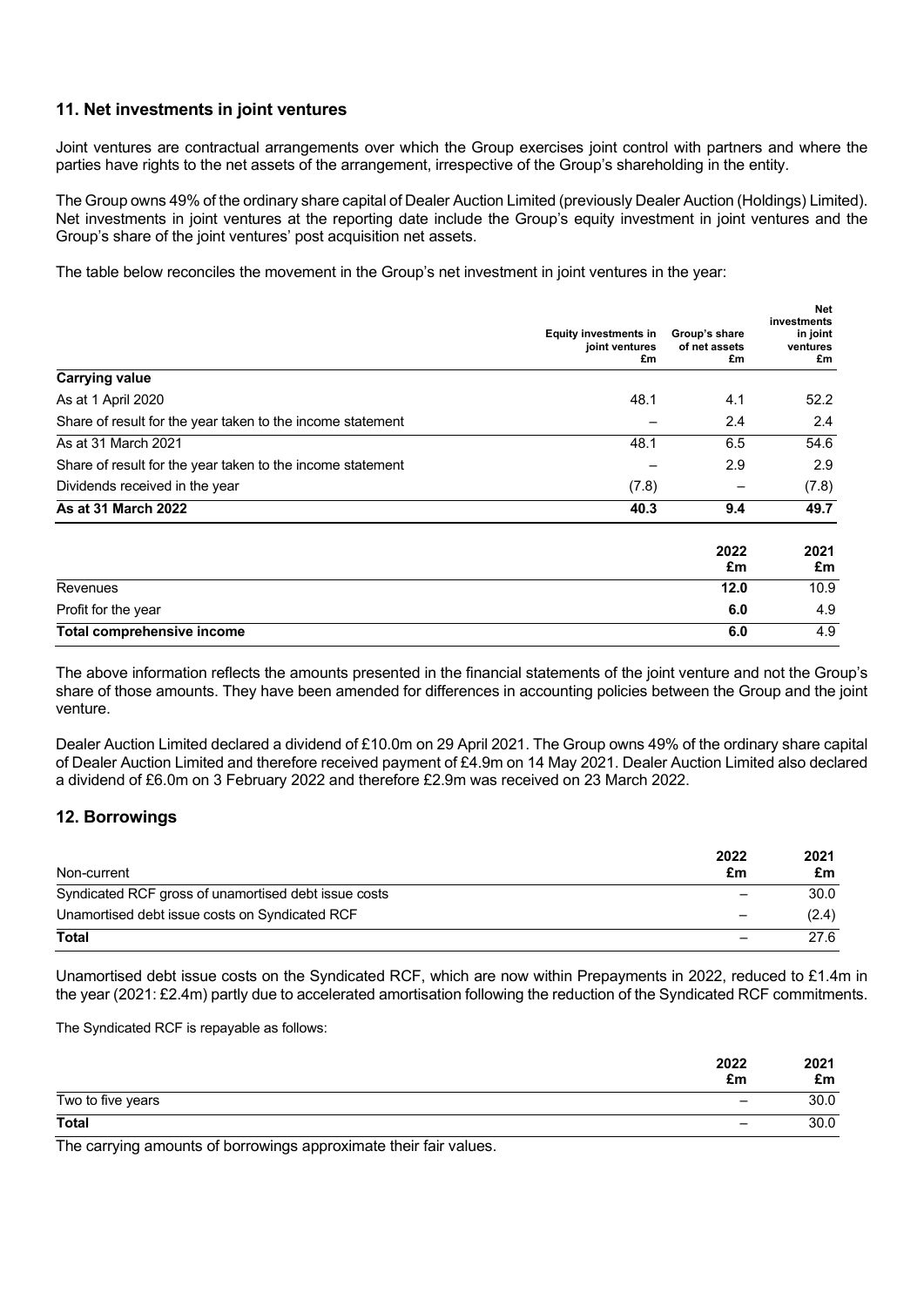### **Syndicated revolving credit facility ('Syndicated RCF')**

The Group has access to an unsecured Syndicated RCF. Associated debt transaction costs total £4.3m, with £3.3m being incurred at initiation and £1.0m of additional costs associated with extension requests. The Syndicated RCF will terminate in two tranches as follows:

- £52.2m will mature at the original termination date of June 2023; and
- £197.8m will mature in June 2025.

With effect from 24 September 2021 the Group entered into an Amendment and Restatement Agreement to amend and restate the original Senior Facilities Agreement. The primary purpose of the Amended and Restated Senior Facilities Agreement is to incorporate LIBOR transition language to reflect the discontinuation of LIBOR and the transition to SONIA (in respect of sterling loans); Loan Market Association updates; and to include the effect of IFRS 16 for the purposes of calculating financial covenants.

The Group continues to be highly cash generative and remains in a net cash position, such that the size of the original £400m facility is not required. Therefore, the Group served notice to cancel £150m of the £400m total commitments under the Senior Facilities Agreement, such cancellation being pro-rated between the lenders. The Amended and Restated Senior Facilities Agreement incorporates the reduced total commitments of £250m.

Individual tranches are drawn down, in sterling, for periods of up to six months at the compounded reference rate (being the aggregate of SONIA and the applicable baseline credit adjustment spread for that interest period) plus a margin of between 1.2% and 2.1% depending on the consolidated leverage ratio of the Group. A commitment fee of 35% of the margin applicable to the Syndicated RCF is payable quarterly in arrears on unutilised amounts of the total facility.

The Syndicated RCF has financial covenants linked to interest cover and the consolidated debt cover of the Group:

- Net bank debt to EBITDA must not exceed 3.5:1.
- EBITDA to Net Interest Payable must not be less than 3.0:1.

EBITDA is defined as earnings before interest, taxation, depreciation and amortisation, share-based payments and associated NI, share of profit from joint ventures and exceptional items.

All financial covenants of the facility have been complied with through the period.

#### **Exposure to interest rate changes**

The exposure of the Group's borrowings (excluding debt issue costs) to SONIA rate changes and the contractual repricing dates at the balance sheet date are as follows:

|                   | 2022<br>£m               | 2021<br>£m |
|-------------------|--------------------------|------------|
| One month or less | -                        | 30.0       |
| <b>Total</b>      | $\overline{\phantom{0}}$ | 30.0       |

## **13. Share capital**

| Share capital                                                 | 2022                   |              | 2021                   |              |
|---------------------------------------------------------------|------------------------|--------------|------------------------|--------------|
|                                                               | <b>Number</b><br>'000' | Amount<br>£m | <b>Number</b><br>'000' | Amount<br>£m |
| Allotted, called-up and fully paid ordinary shares of 1p each |                        |              |                        |              |
| At 1 April                                                    | 969,024                | 9.7          | 922.541                | 9.2          |
| Purchase and cancellation of own shares                       | (22, 198)              | (0.2)        |                        |              |
| Issue of shares                                               | 67                     | 0.0          | 46.483                 | 0.5          |
| <b>Total</b>                                                  | 946.893                | 9.5          | 969.024                | 9.7          |

In the year ended 31 March 2017, the Company commenced a share buyback programme. By resolutions passed at the 2021 AGM, the Company's shareholders generally authorised the Company to make market purchases of up to 96,678,535 of its ordinary shares, subject to minimum and maximum price restrictions. In the year ended 31 March 2022, a total of 24,915,813 ordinary shares of £0.01 were purchased. The average price paid was 656.3p with a total consideration paid (inclusive of all costs) of £164.3m. Of all shares purchased, 2,718,193 were held in treasury with 22,197,620 being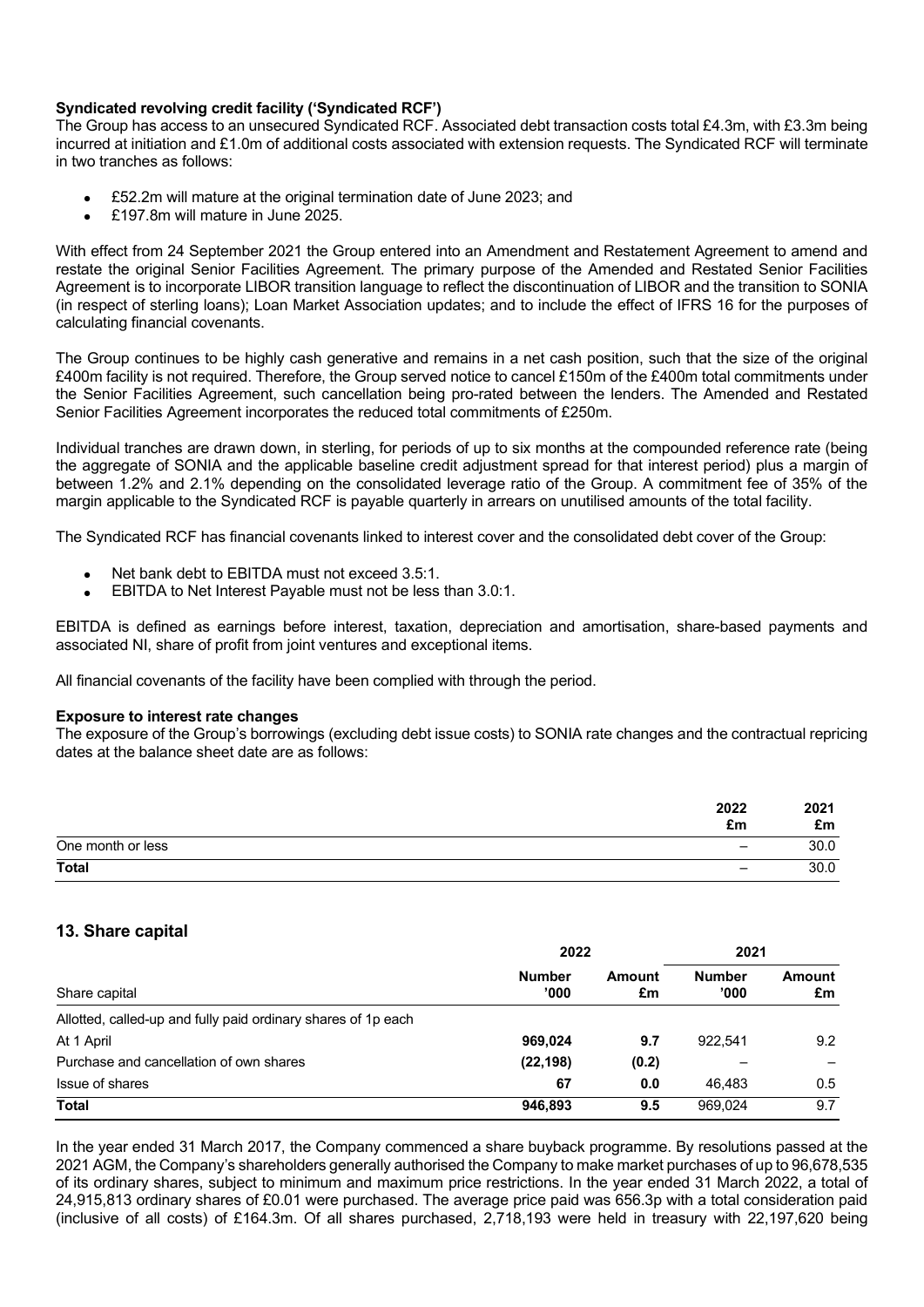cancelled. In the year ended 31 March 2022, 66,410 ordinary shares were issued for the settlement of share-based payments.

Included within shares in issue at 31 March 2022 are 358,158 (2021: 404,653) shares held by the ESOT and 3,826,928 (2021: 2,422,659) shares held in treasury, as detailed in note 14.

On 1 April 2020 the Company announced its intention to conduct a non-pre-emptive placing of up to 5% of its issued share capital. On 3 April 2020 the placing was completed, and a total of 46,468,300 new ordinary shares were allotted for a consideration of 400.00 pence per Placing Share, a discount of 8.9% to the closing share price of 439.1 pence on 31 March 2020. The placing raised gross proceeds of £185.9m for the Company, or £182.9m net of all fees incurred. An additional £0.3m of other fees were incurred as a result of the placing. Share premium of £182.4m has been recorded. On 3 April 2020, the Placing Shares were admitted to the premium listing segment of the Official List of the Financial Conduct Authority and to trading on the main market for listed securities of London Stock Exchange plc (together, 'Admission').

## **14. Own shares held**

| Own shares held $-$ £m              | <b>ESOT</b><br>shares<br>reserve<br>£m | Treasury<br>shares<br>£m | Total<br>£m |
|-------------------------------------|----------------------------------------|--------------------------|-------------|
| Own shares held as at 1 April 2020  | (0.7)                                  | (17.2)                   | (17.9)      |
| Transfer of shares from ESOT        | 0.2                                    |                          | 0.2         |
| Share-based incentives exercised    |                                        | 7.0                      | 7.0         |
| Own shares held as at 31 March 2021 | (0.5)                                  | (10.2)                   | (10.7)      |
| Own shares held as at 1 April 2021  | (0.5)                                  | (10.2)                   | (10.7)      |
| Transfer of shares from ESOT        | 0.1                                    |                          | 0.1         |
| Purchase of own shares for treasury |                                        | (17.8)                   | (17.8)      |
| Share-based incentives exercised    |                                        | 6.0                      | 6.0         |
| Own shares held as at 31 March 2022 | (0.4)                                  | (22.0)                   | (22.4)      |

| Own shares held – number            | <b>ESOT</b><br>shares<br>reserve<br>Number of<br>shares | Treasurv<br>shares<br>Number of<br>shares | Total<br>number of<br>own shares<br>held |
|-------------------------------------|---------------------------------------------------------|-------------------------------------------|------------------------------------------|
| Own shares held as at 1 April 2020  | 523.955                                                 | 4,090,996                                 | 4,614,951                                |
| Transfer of shares from ESOT        | (119, 302)                                              | $\qquad \qquad -$                         | (119, 302)                               |
| Share-based incentives exercised    | $\qquad \qquad -$                                       | (1,668,337)                               | (1,668,337)                              |
| Own shares held as at 31 March 2021 | 404.653                                                 | 2.422.659                                 | 2,827,312                                |

| Own shares held – number            | <b>ESOT</b><br>shares<br>reserve<br>Number of<br>shares | Treasury<br>shares<br>Number of<br>shares | Total<br>number of<br>own shares<br>held |
|-------------------------------------|---------------------------------------------------------|-------------------------------------------|------------------------------------------|
| Own shares held as at 1 April 2021  | 404,653                                                 | 2.422.659                                 | 2,827,312                                |
| Transfer of shares from ESOT        | (46, 495)                                               |                                           | (46, 495)                                |
| Purchase of own shares for treasury |                                                         | 2,718,193                                 | 2,718,193                                |
| Share-based incentives exercised    | $-$                                                     | (1,313,924)                               | (1,313,924)                              |
| Own shares held as at 31 March 2022 | 358,158                                                 | 3,826,928                                 | 4,185,086                                |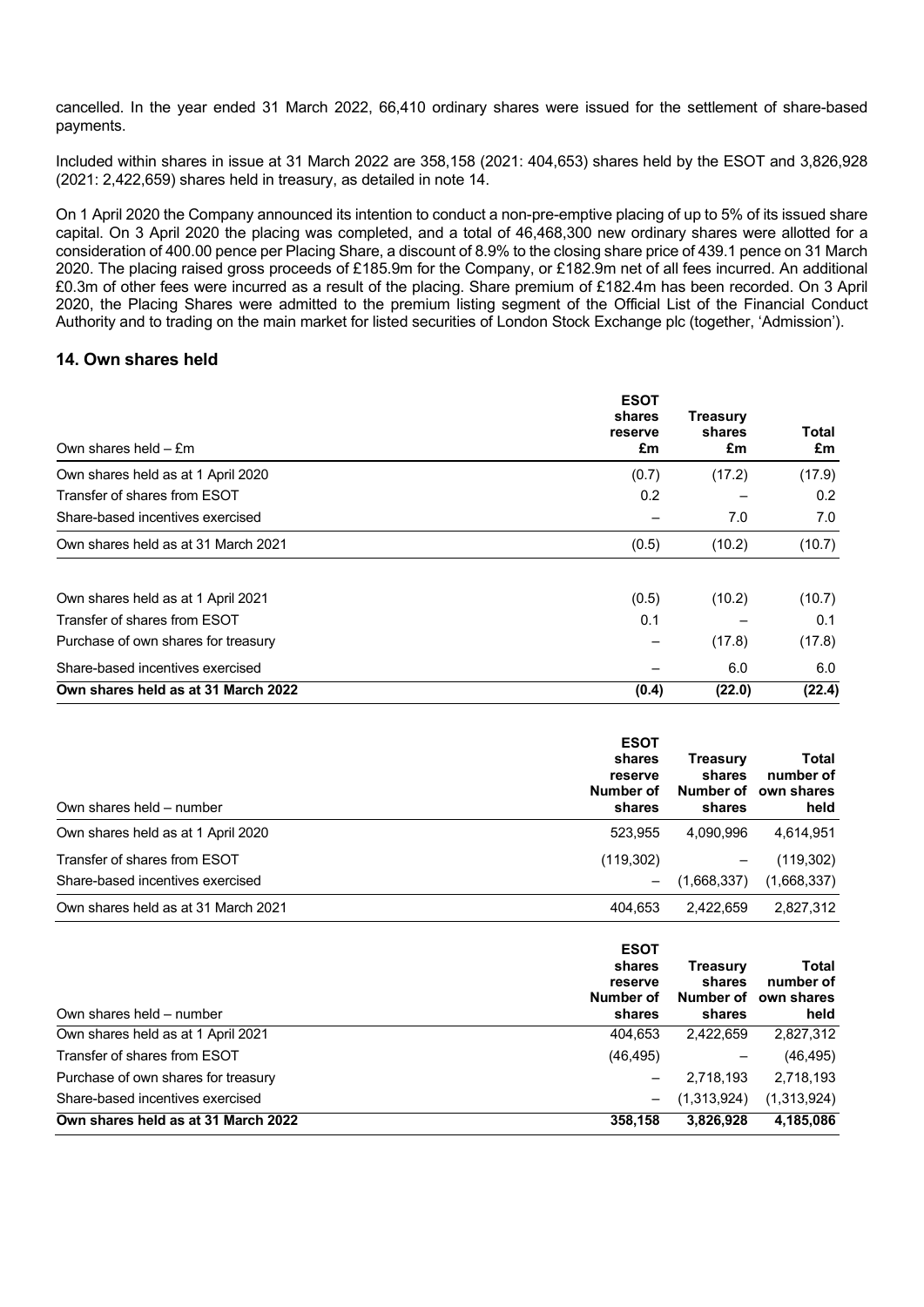## **15. Dividends**

Dividends declared and paid by the Company were as follows:

|                            | 2022               |      | 2021                     |    |
|----------------------------|--------------------|------|--------------------------|----|
|                            | Pence<br>per share | £m   | Pence<br>per share       | £m |
| 2021 final dividend paid   | 5.0                | 48.0 | $\overline{\phantom{0}}$ |    |
| 2022 interim dividend paid | 2.7                | 25.6 | -                        |    |
|                            | 7.7                | 73.6 | -                        |    |

The proposed final dividend for the year ended 31 March 2022 of 5.5p per share, totalling £51.9m, is subject to approval by shareholders at the Annual General Meeting ('AGM') and hence has not been included as a liability in the financial statements.

## **16. Cash generated from operations**

|                                                                                              | 2022<br>£m | 2021<br>£m |
|----------------------------------------------------------------------------------------------|------------|------------|
| Profit after tax                                                                             | 244.7      | 127.8      |
| Adjustments for:                                                                             |            |            |
| Tax charge                                                                                   | 56.3       | 29.6       |
| Depreciation                                                                                 | 4.6        | 3.7        |
| Amortisation                                                                                 | 2.6        | 2.6        |
| Share-based payments charge (excluding associated NI)                                        | 5.1        | 3.3        |
| Share of profit from joint ventures                                                          | (2.9)      | (2.4)      |
| Loss / (profit) on sale of property, plant and equipment                                     |            | 0.2        |
| Difference between pension charge and cash contributions                                     |            | 0.2        |
| Finance costs                                                                                | 2.6        | 3.8        |
| <b>RDEC</b>                                                                                  | (0.1)      | (0.1)      |
| Changes in working capital (excluding the effects of exchange differences on consolidation): |            |            |
| Trade and other receivables                                                                  | (5.3)      | (3.6)      |
| Trade and other payables                                                                     | 20.5       | (12.3)     |
| Provisions                                                                                   |            | 0.1        |
| Cash generated from operations                                                               | 328.1      | 152.9      |

## **17. Commitment to acquire Autorama (UK) Limited**

The Group has agreed to acquire, subject to regulatory approvals which at the date of this report had not all been received, the share capital of Autorama (UK) Limited. The transaction is expected to complete in the first half of financial year 2023. Auto Trader will pay initial consideration of £150m in cash, with a further £50m of deferred consideration to be settled in shares subject to customary performance conditions 12 months after the completion date. Once issued, the shares will vest over a period of two years in two 12-month instalments. At 31 December 2021, Autorama had £27m of gross assets and for the calendar year 2021, made net revenue of £26m, selling c.14,500 vehicles and had an EBITDA loss of £6m, which included marketing costs of over £9m.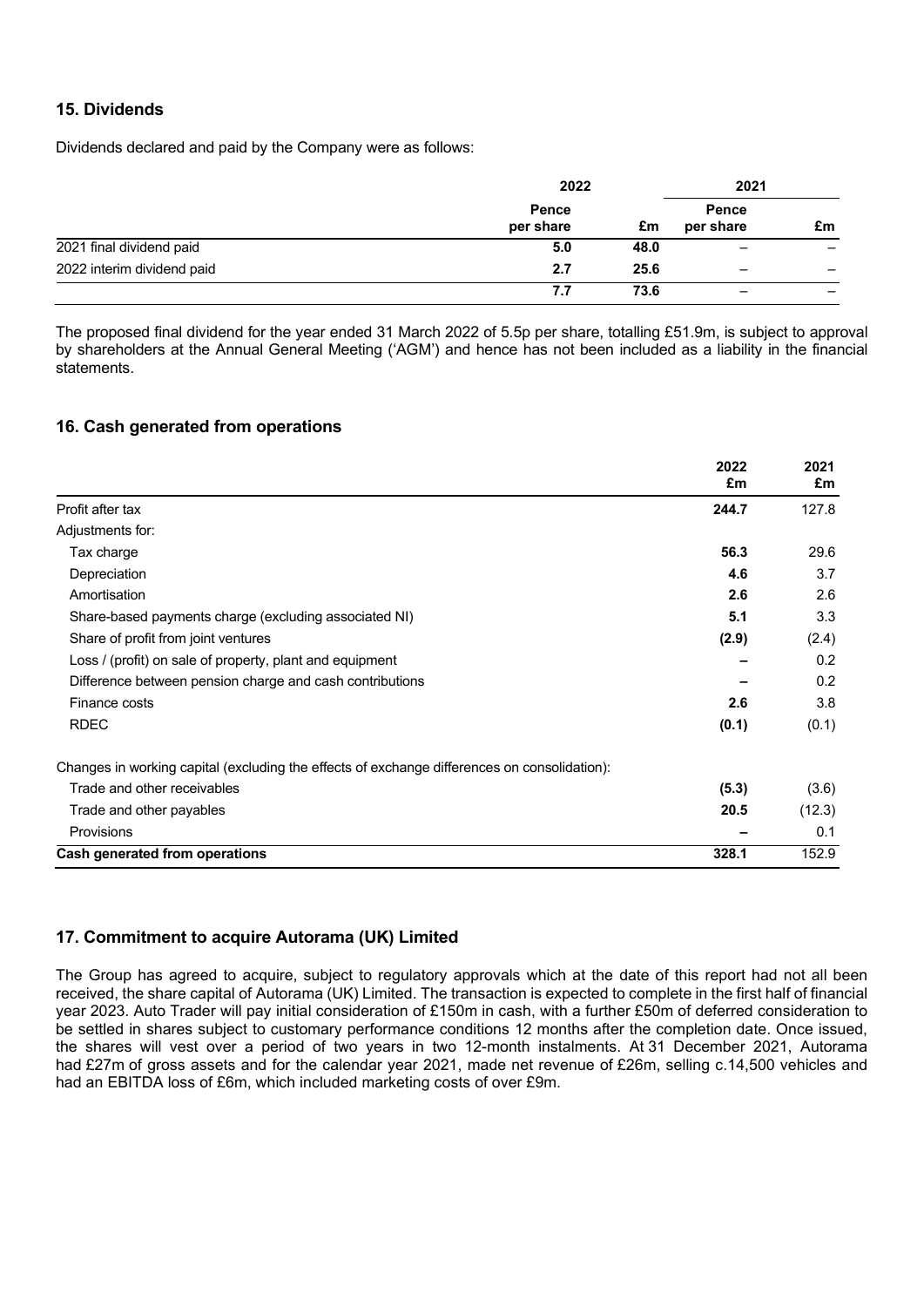# **PRINCIPAL RISKS AND UNCERTAINTIES**

| <b>RISK</b>                                          | POTENTIAL IMPACT                                                                                                                                                                                                                                                                                                                                                                                                                                                                                                                                                                                 | <b>CHANGES IN THE YEAR</b>                                                                                                                                                                                                                                                                                                                                                                                                                                                                                                                                                                                                                             |
|------------------------------------------------------|--------------------------------------------------------------------------------------------------------------------------------------------------------------------------------------------------------------------------------------------------------------------------------------------------------------------------------------------------------------------------------------------------------------------------------------------------------------------------------------------------------------------------------------------------------------------------------------------------|--------------------------------------------------------------------------------------------------------------------------------------------------------------------------------------------------------------------------------------------------------------------------------------------------------------------------------------------------------------------------------------------------------------------------------------------------------------------------------------------------------------------------------------------------------------------------------------------------------------------------------------------------------|
| 1.<br>Economy, market<br>and business<br>environment | Adverse economic conditions could lead to<br>shrinking of the used and/or new car market,<br>available used car stock, and reduction in retailer<br>wallets.<br>These could result in reduced retailer profitability,<br>leading to a fall in advertising spend or a<br>contraction in the number of retailers. It could<br>also lead to a reduction in manufacturers' spend<br>on digital display advertising.                                                                                                                                                                                  | There remains a global shortage of semi-conductors<br>which is having an adverse impact on production for<br>many vehicle brands. This has resulted in a short-<br>age of new car stock which dealers have available<br>to advertise. Furthermore, the current new car short-<br>age is likely to result, in the coming years, in a re-<br>duction in used car stock. Nevertheless, during the<br>last year, we saw that consumer sentiment towards<br>vehicle ownership remains strong, and we saw the<br>average price of a used car increase 22% year-on-<br>vear.                                                                                  |
|                                                      | In addition, we are seeing an increasing appetite<br>by OEMS to move to an agency model whereby<br>sales are made direct to consumers, rather than<br>via retailers. This could lead to a loss of revenue<br>from retailers.                                                                                                                                                                                                                                                                                                                                                                     | In the wake of COVID-19 and other ongoing events<br>(including the conflict in Ukraine), inflation is result-<br>ing in a sharp rise in the cost of living. This increase<br>in the cost of living has the potential to be a catalyst<br>for changes in the ownership model of vehicles, po-<br>tentially with a lower volume of vehicles per house-<br>hold.                                                                                                                                                                                                                                                                                          |
|                                                      |                                                                                                                                                                                                                                                                                                                                                                                                                                                                                                                                                                                                  | We have been proactive in mitigating the threat of<br>changes in how consumers might look to buy a new<br>car. Most notably, our acquisition of Autorama (sub-<br>ject to regulatory approval) will help us remain rele-<br>vant if more buyers opt for a lease.                                                                                                                                                                                                                                                                                                                                                                                       |
|                                                      |                                                                                                                                                                                                                                                                                                                                                                                                                                                                                                                                                                                                  | As previously noted, we are making significant pro-<br>gress with our digital retailing strategy which aims to<br>bring more of the car buying journey online by allow-<br>ling consumers to reserve, part exchange, and ac-<br>cess finance via our website.                                                                                                                                                                                                                                                                                                                                                                                          |
|                                                      |                                                                                                                                                                                                                                                                                                                                                                                                                                                                                                                                                                                                  | The ongoing challenges in the supply chain, the<br>global and UK economy, and customer and<br>consumer sentiment have all contributed to<br>increased risk in this area, which we expect to<br>continue in the coming year.                                                                                                                                                                                                                                                                                                                                                                                                                            |
| 2. Climate change                                    | The impacts of climate change are emerging as<br>a significant threat to the long-term resilience of<br>our business and execution of our strategy.<br>Externally, regulatory and legislative changes,<br>and consumers' environmental concerns, are<br>having an impact on the automotive market,<br>including an accelerated demand for electric<br>vehicles (EVs). Additionally, the impacts of<br>climate change on key stakeholders, including<br>our employees, suppliers, and customers, pose a<br>threat to our business resilience (see "External<br>catastrophic events" for details). | We have seen over the last year an accelerated<br>demand for EVs which can be attributed, at least in<br>part, to the Government ban on new petrol and<br>diesel cars by 2030, as well as increased<br>awareness of climate change amongst the general<br>public, spikes in fuel prices during 2021 and 2022,<br>and improved EV charging infrastructure.<br>We believe that further regulation and legislation<br>relating to climate and the environment are likely, as<br>are changes in consumer demand. Key to our<br>strategic objectives is positioning Auto Trader as<br>front-runners in industry-wide changes prompted by<br>climate change. |
|                                                      | Internally, risks arising from our own impact on<br>the climate are growing. Our strategic objectives<br>include a move towards net-zero emissions, and<br>failure to achieve this in a timely manner could<br>impact adversely on our ability to operate and/or<br>remain relevant to our customers<br>and<br>consumers. Failure to deliver our environmental<br>commitments would undermine our reputation as<br>a responsible business and may result in legal                                                                                                                                | A move to EVs could mean that OEMs alter their<br>business model to sell direct to consumers. As the<br>second-hand market moves steadily towards newer<br>electric models, our customers will have to evolve<br>their forecourt mix accordingly.<br>The growing demand for electric vehicles and the<br>continued<br>advancement of technology<br>and                                                                                                                                                                                                                                                                                                 |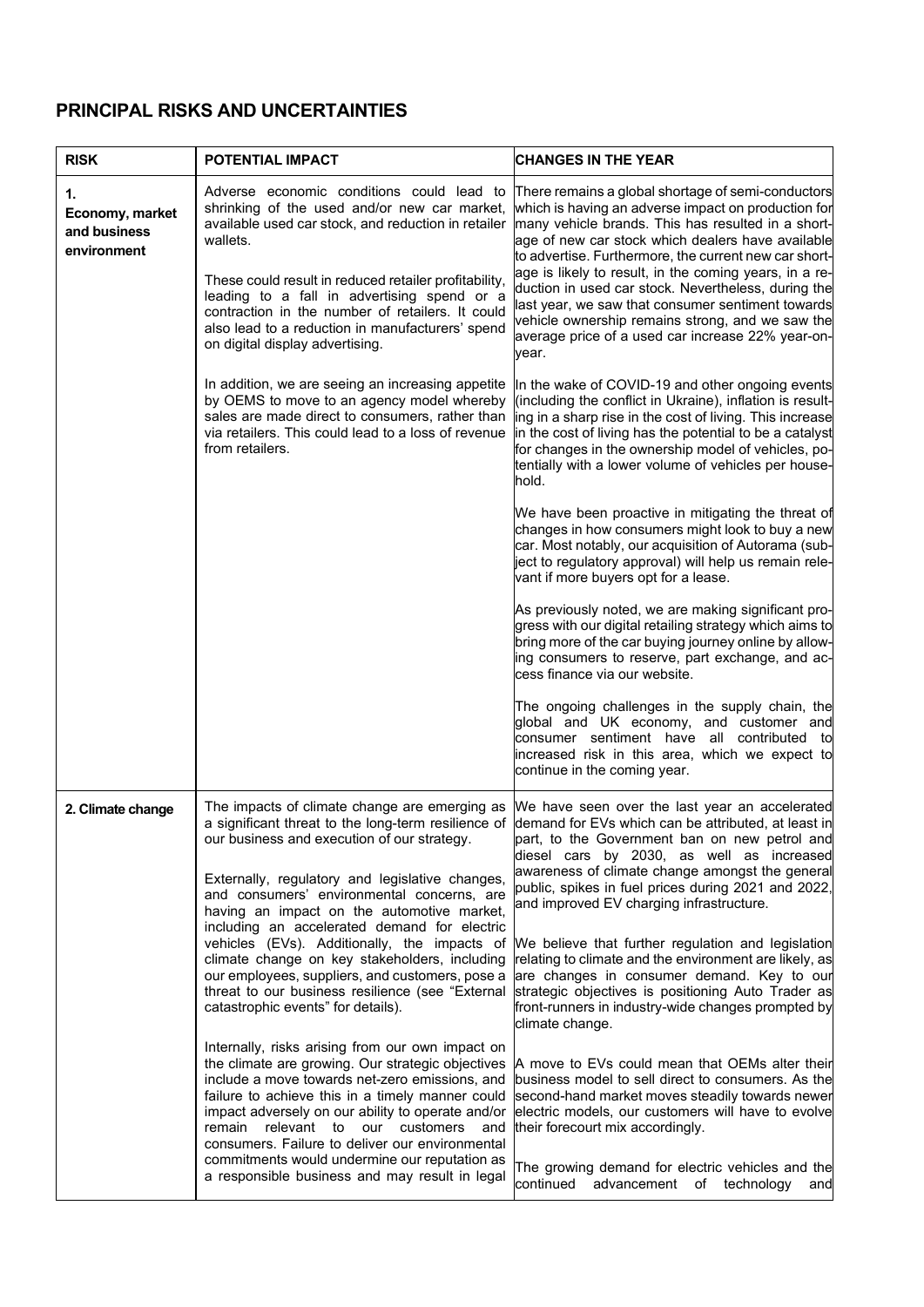|                                           | exposure or regulatory sanctions.                                                                                                                                                                                                                                                                                                                                                                                                                                                                                                                                                                                                       | improved infrastructure could change the vehicle<br>ownership model. Consumer demand for short-term<br>access to cars as and when they need them could<br>increase, including through subscription deals and<br>car-sharing apps.<br>Subject to regulatory approval, our acquisition of<br>Autorama adds digital retailing and leasing<br>capabilities on new cars, including EVs.<br>Overall, we consider the risks associated with<br>climate change to be increasing, and managing<br>these risks effectively is one of our key strategic<br>pillars.                                                                                                                                                                                                                                                                                                                                                                                                                                                                                                                                                                                                                                                                                                                                                                                                                                                                                                       |
|-------------------------------------------|-----------------------------------------------------------------------------------------------------------------------------------------------------------------------------------------------------------------------------------------------------------------------------------------------------------------------------------------------------------------------------------------------------------------------------------------------------------------------------------------------------------------------------------------------------------------------------------------------------------------------------------------|----------------------------------------------------------------------------------------------------------------------------------------------------------------------------------------------------------------------------------------------------------------------------------------------------------------------------------------------------------------------------------------------------------------------------------------------------------------------------------------------------------------------------------------------------------------------------------------------------------------------------------------------------------------------------------------------------------------------------------------------------------------------------------------------------------------------------------------------------------------------------------------------------------------------------------------------------------------------------------------------------------------------------------------------------------------------------------------------------------------------------------------------------------------------------------------------------------------------------------------------------------------------------------------------------------------------------------------------------------------------------------------------------------------------------------------------------------------|
| 3.<br><b>Employees</b>                    | To enable us to achieve our strategic objectives<br>it is important that we attract, retain, and motivate<br>a highly skilled workforce, including those with<br>specialist skillsets in data and technology.<br>Delivery of our strategy is also dependent on us<br>building a diverse and inclusive workforce, and a<br>supportive, collaborative culture, in a safe<br>environment, all of which will enable optimum<br>performance from all our employees.<br>reduced<br>employee<br>engagement,<br>reduced<br>productivity, and loss of key talent, all of which<br>could<br>adversely<br>impact<br>business<br>on<br>performance. | Our Glassdoor rating based on anonymous reviews<br>$is 4.5$ out of 5.<br>In 2021 our workforce was mostly working remotely,<br>although our offices remained open at a reduced<br>capacity for those who were unable to work at home<br>safely and effectively. We adhered to all relevant<br>government<br>guidance<br>regarding<br>COVID-19<br>protocols and kept employees updated on any<br>changes to the guidance during the year.<br>Risks relating to employees could result in  In March 2022 we began Connected Working where<br>guidance to employees was to be "in more than you<br>are out". This aimed to bring our employees into the<br>office to increase collaboration and innovation. We<br>continue to monitor the impact connected working is<br>having on engagement, inclusion, employee safety,<br>and productivity, with reference to both pandemic<br>and pre-pandemic levels.<br>The recent increases in costs of living, and skills<br>shortages in the market, could expose us to the risk<br>of heightened workforce costs. We are monitoring<br>the market proactively to ensure that our salaries<br>are fair, proportionate, and aligned to market rates.<br>In the marketplace, we are also seeing employees<br>having higher expectations of their employers to act<br>in a fair, responsible and sustainable manner, and<br>we too are committed to ensuring that we conduct<br>our business in a morally responsible way. |
| 4.<br><b>Reliance on third</b><br>parties | We rely on third parties to support our technology<br>infrastructure, supply of data about vehicles and<br>their financing, and in the fulfilment of some of our<br>revenue generating products. Consequently, it is<br>important that we manage relationships with, and<br>performance of, key suppliers. If these suppliers<br>were to suffer significant downtime or fail, this<br>could lead to a loss of revenue from retailer<br>customers and a loss of audience due to impaired<br>consumer experience.                                                                                                                         | We have performed a review of our critical suppliers<br>and have revised our processes for supplier<br>onboarding and monitoring thereafter. Despite the<br>threats posed to our suppliers in the external<br>environment, we have not experienced any material<br>disruptions.<br>As we progress further into digital retailing we are<br>likely to see an increased reliance on third parties,<br>including physical services to support our online<br>journeys. Ensuring that we manage these third<br>parties appropriately will be crucial.<br>Within our crisis management and business<br>continuity arrangements, we have identified key<br>suppliers and have plans in place to respond to                                                                                                                                                                                                                                                                                                                                                                                                                                                                                                                                                                                                                                                                                                                                                            |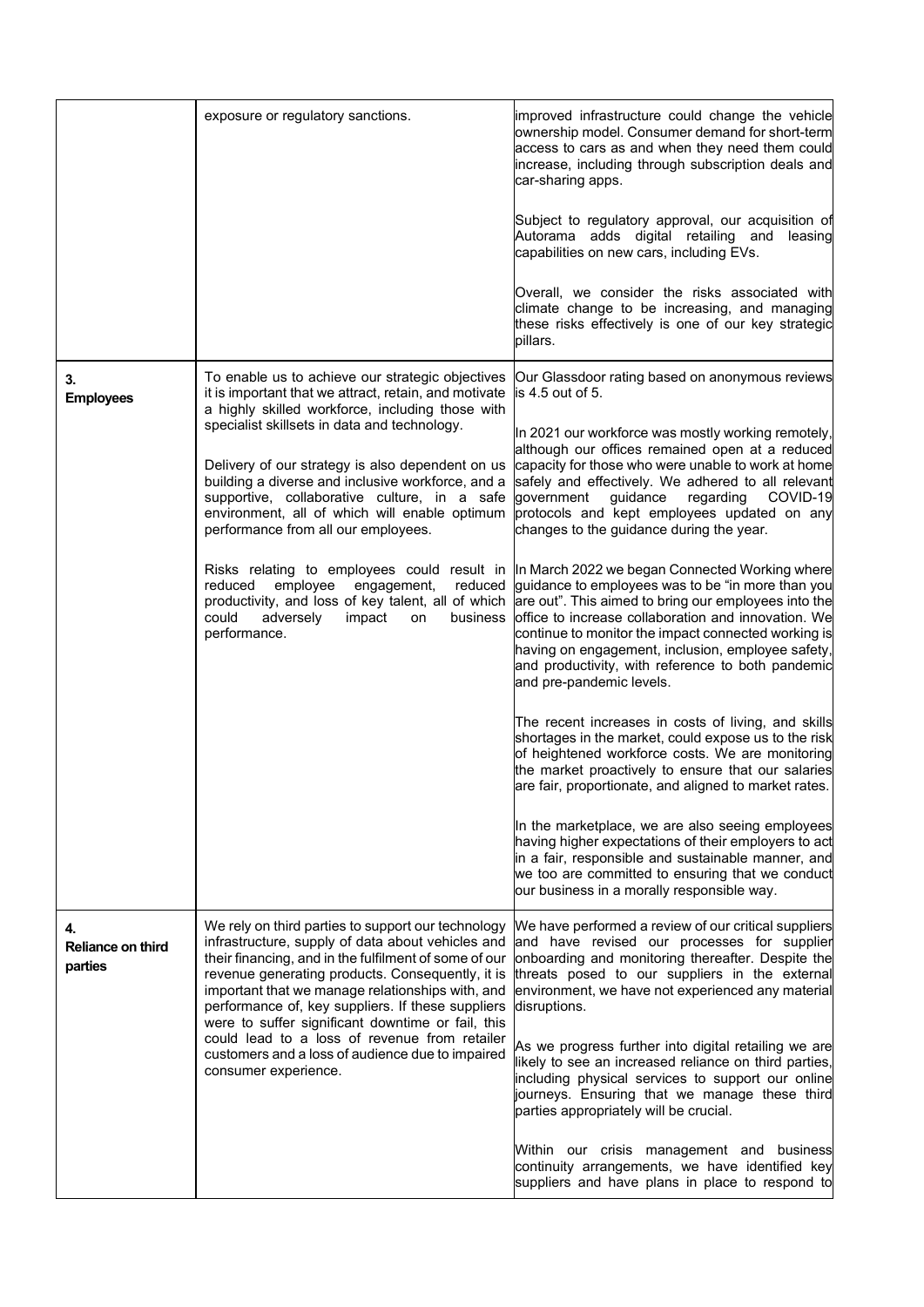|                                                                                                                                                                                                                                           |                                                                                                                                                                                                                                                                                                               | disruption.                                                                                                                                                                                                                                                                                      |
|-------------------------------------------------------------------------------------------------------------------------------------------------------------------------------------------------------------------------------------------|---------------------------------------------------------------------------------------------------------------------------------------------------------------------------------------------------------------------------------------------------------------------------------------------------------------|--------------------------------------------------------------------------------------------------------------------------------------------------------------------------------------------------------------------------------------------------------------------------------------------------|
|                                                                                                                                                                                                                                           |                                                                                                                                                                                                                                                                                                               | Whilst we have not experienced any material risks<br>crystallise in respect of our reliance on third parties,<br>we consider there to be an increasing trend in the<br>risks associated with them as we progress towards<br>achieving our strategic objectives.                                  |
| 5.<br>IT systems and<br>cyber security                                                                                                                                                                                                    | As a digital business, we rely on our IT<br>infrastructure to continue to operate. A disruptive<br>event leading to significant downtime of our<br>existing systems and IT infrastructure would<br>cause a major interruption to the services we<br>provide.                                                  | We have made significant progress in migrating our<br>applications to the cloud, which increases the<br>resilience of our systems and the security of our<br>data. Our aim is to get all applications migrated to<br>the cloud in the next year.                                                 |
|                                                                                                                                                                                                                                           | As we progress through delivery of our digital<br>retailing strategy, it is crucial that we invest in<br>appropriate IT systems to enable us to deliver the<br>services needed, as well as ensuring that there is<br>appropriate IT and cyber security safeguards<br>over these systems. Failure to invest in | Our connected working policy began in March 2022,<br>where employees are working both on- and off-site.<br>Under this policy, we are still exposed to data and<br>cyber-security risks associated with remote working.<br>We continue to monitor the level of risk and<br>implement mitigations. |
|                                                                                                                                                                                                                                           | appropriate IT and safeguards could lead to us<br>failing to achieve our objectives relating to digital<br>retailing.                                                                                                                                                                                         | As we move further along the digital retailing<br>journey, our exposure to a cyber attack and the<br>limpact of a data breach is likely to increase. As part<br>of our plans for digital retailing we are identifying the                                                                        |
|                                                                                                                                                                                                                                           | Delivery of our strategic objectives also relies on<br>us using data to provide valuable insights to<br>customers. A significant data breach, whether<br>because of our own failures or a malicious cyber-<br>attack, would lead to a loss in confidence by the<br>public, car retailers and advertisers.     | systems which will provide the best customer and<br>consumer experience, as well as ensuring that there<br>is all necessary security over these systems to<br>ensure they are resilient to the threats of cyber-<br>lattack.                                                                     |
|                                                                                                                                                                                                                                           | This could result in reputational damage, loss of<br>audience, loss of revenue and potential financial<br>losses in the form of penalties.                                                                                                                                                                    | The constantly evolving threat of a cyber-attack<br>means that overall the risk level is unchanged.                                                                                                                                                                                              |
|                                                                                                                                                                                                                                           |                                                                                                                                                                                                                                                                                                               | have adopted the NIST Cybersecurity<br>We<br>Framework with the aim of reducing our exposure to<br>cyberattacks, and to identify the area's most at risk<br>for data breaches and other compromising activity<br>perpetrated by cyber criminals.                                                 |
| 6.<br><b>Failure to</b><br>innovate:<br>disruptive<br>technologies and                                                                                                                                                                    | Failure to develop and implement new products,<br>services, and technologies, and/or failure to<br>adapt to changing consumer behaviour towards<br>car buying and ownership, could lead to us failing<br>to deliver our strategic objectives. Failure to                                                      | We continue to focus on developing new products<br>in both our core business and in respect of our<br>digital retailing strategy. Doing so will enable more<br>of the car-buying process to be completed online.                                                                                 |
| provide both customers and consumers with the<br>changing<br>best possible products and online journey,<br>consumer<br>including an online buying experience, could lead<br>behaviours<br>to reduced website traffic and loss of revenue. | Central to our strategy is launching digital retailing<br>on our platform and we are continuing to develop<br>and test new products to ensure that they maximise<br>value for customers and consumers.                                                                                                        |                                                                                                                                                                                                                                                                                                  |
|                                                                                                                                                                                                                                           |                                                                                                                                                                                                                                                                                                               | Our acquisition of Autorama (subject to regulatory<br>approval) will enable us to respond to changing<br>consumer behaviours, including in respect of an<br>increasing trend towards leasing of new EVs.                                                                                         |
|                                                                                                                                                                                                                                           |                                                                                                                                                                                                                                                                                                               | In the last year we have launched new innovations<br>including Market Extension, which enhances the<br>reach of retailers whereby they can advertise stock<br>within selected locations in the UK, meaning they no<br>longer need to be constrained by their geographical<br>location.           |
|                                                                                                                                                                                                                                           |                                                                                                                                                                                                                                                                                                               | We also enhanced our package offerings with two                                                                                                                                                                                                                                                  |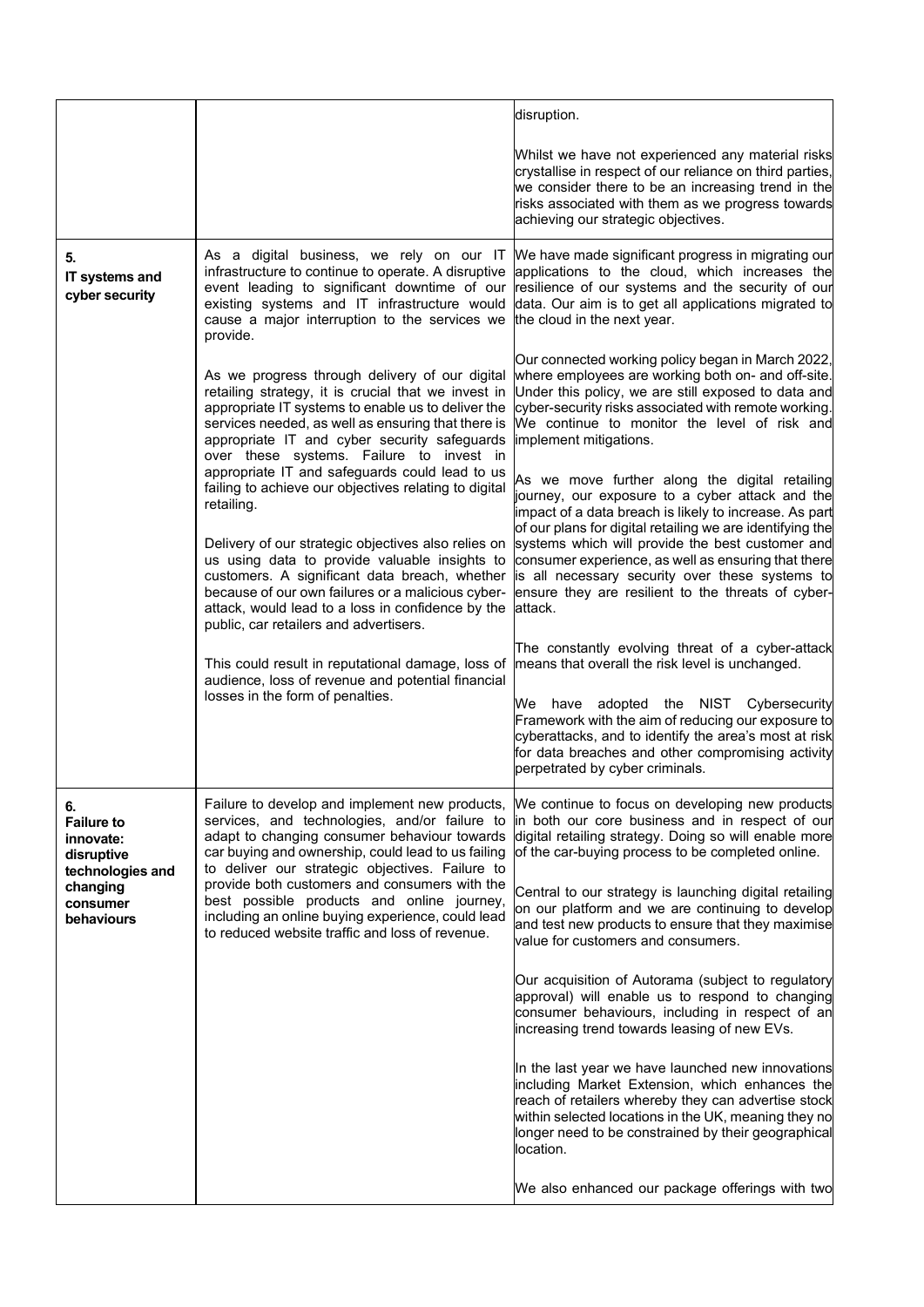|                               |                                                                                                                                                                                                                                                                                                                                                                                                                                                                              | new package levels which focussed on providing<br>customers with new ways of gaining prominence in<br>the search listings.                                                                                                                                                                                                                                                                                                                                                                                                                                                                                                                                                                                                                                                                                                                                                                                          |
|-------------------------------|------------------------------------------------------------------------------------------------------------------------------------------------------------------------------------------------------------------------------------------------------------------------------------------------------------------------------------------------------------------------------------------------------------------------------------------------------------------------------|---------------------------------------------------------------------------------------------------------------------------------------------------------------------------------------------------------------------------------------------------------------------------------------------------------------------------------------------------------------------------------------------------------------------------------------------------------------------------------------------------------------------------------------------------------------------------------------------------------------------------------------------------------------------------------------------------------------------------------------------------------------------------------------------------------------------------------------------------------------------------------------------------------------------|
|                               |                                                                                                                                                                                                                                                                                                                                                                                                                                                                              | Our existing products were enhanced through our<br>Retailer Stores innovation, which enabled retailers<br>to create a bespoke brand destination on the Auto<br>Trader platform, helping to drive buyer engagement<br>around both the retailer's stock and their brand.                                                                                                                                                                                                                                                                                                                                                                                                                                                                                                                                                                                                                                              |
| 7.<br><b>Regulatory risks</b> | The Group operates in a complex regulatory<br>environment. There is a risk that the Group, or its<br>subsidiaries.<br>fail<br>to<br>comply<br>with<br>these<br>requirements or to respond to changes in<br>regulations, including GDPR and the Financial<br>Conduct Authority's rules and guidance. This<br>could lead to reputational damage, financial or<br>criminal penalties and impact on our ability to do<br>business.                                               | Our strategic focus area to bring more of the car<br>buying journey online has the potential to increase<br>the Group's exposure to regulatory risks, in<br>particular the amount of personal information that<br>will be collected and in the execution of the online<br>finance application journey.                                                                                                                                                                                                                                                                                                                                                                                                                                                                                                                                                                                                              |
|                               |                                                                                                                                                                                                                                                                                                                                                                                                                                                                              | As we move further into digital retailing and<br>following the acquisition of Autorama (subject to<br>approvals), in the future we are likely to be exposed<br>to increased risks in relation to FCA and GDPR.                                                                                                                                                                                                                                                                                                                                                                                                                                                                                                                                                                                                                                                                                                      |
|                               |                                                                                                                                                                                                                                                                                                                                                                                                                                                                              | In the last year, in both response to, and anticipation<br>of, changes in regulatory risk, we have increased<br>our resource in relation to risk and compliance<br>monitoring, and increased headcount in our<br>Governance Risk and Compliance tribe. Overall, we<br>consider the level of risk unchanged.                                                                                                                                                                                                                                                                                                                                                                                                                                                                                                                                                                                                         |
| 8.<br>Competition             | There are several online competitors in the<br>automotive classified market, and alternative<br>routes for consumers to sell cars, such as car<br>buying services or part-exchange. If competitors<br>develop a superior consumer experience or<br>superior retailer products, we may lose our<br>market share. Competitors could also influence<br>change in consumer focus, expand their range of<br>stock and provide products/services we are<br>unable to compete with. | Data insights suggest that competitors are not<br>taking significant market share. For example, our<br>data shows that we have c.90% prompted brand<br>awareness with consumers. We also maintained our<br>position as the UK's largest and most engaged<br>automotive marketplace for new and used cars, with<br>over 75% of all minutes spent on automotive<br>classified sites spent on Auto Trader. Nevertheless,<br>the competitive landscape continues to develop,<br>with low barriers to entry to the market. Previous<br>concerns, however, over big players entering the<br>market, such as Facebook, have not led to any<br>notable decrease in our market share over the last<br>year, albeit we do still consider this to be a threat. It<br>therefore remains imperative that we are innovative<br>in both our strategic initiatives as well as improving<br>our existing, core advertising business. |
|                               |                                                                                                                                                                                                                                                                                                                                                                                                                                                                              | We continue to see retailers and manufacturers<br>evolving their online offerings, and as we diversify<br>our own product offering we broaden our<br>competitive landscape, potentially leading to<br>exposure to increased competition.                                                                                                                                                                                                                                                                                                                                                                                                                                                                                                                                                                                                                                                                            |
| 9. Brand and<br>reputation    | research shows that we are the most trusted<br>automotive classified brand in the UK.                                                                                                                                                                                                                                                                                                                                                                                        | Our brand is one of our biggest assets. Our  Our research shows that Auto Trader has c.90% <br>prompted brand awareness with consumers. We<br>are also voted regularly as the most influential<br>automotive website by consumers in the car buying                                                                                                                                                                                                                                                                                                                                                                                                                                                                                                                                                                                                                                                                 |
|                               | Failure to maintain and protect our brand, or<br>negative publicity affecting our reputation, such<br>as from a data breach, could diminish the<br>confidence<br>that retailers, consumers<br>and<br>advertisers have in our products and services,<br>and result in a reduction in audience and                                                                                                                                                                             | process.<br>As we venture further with our digital retailing<br>strategy, we will need to ensure that our branding<br>positions us as the most suitable place to transact<br>online.                                                                                                                                                                                                                                                                                                                                                                                                                                                                                                                                                                                                                                                                                                                                |
|                               | revenue.                                                                                                                                                                                                                                                                                                                                                                                                                                                                     | We continue to see very low levels of fraudulent and                                                                                                                                                                                                                                                                                                                                                                                                                                                                                                                                                                                                                                                                                                                                                                                                                                                                |